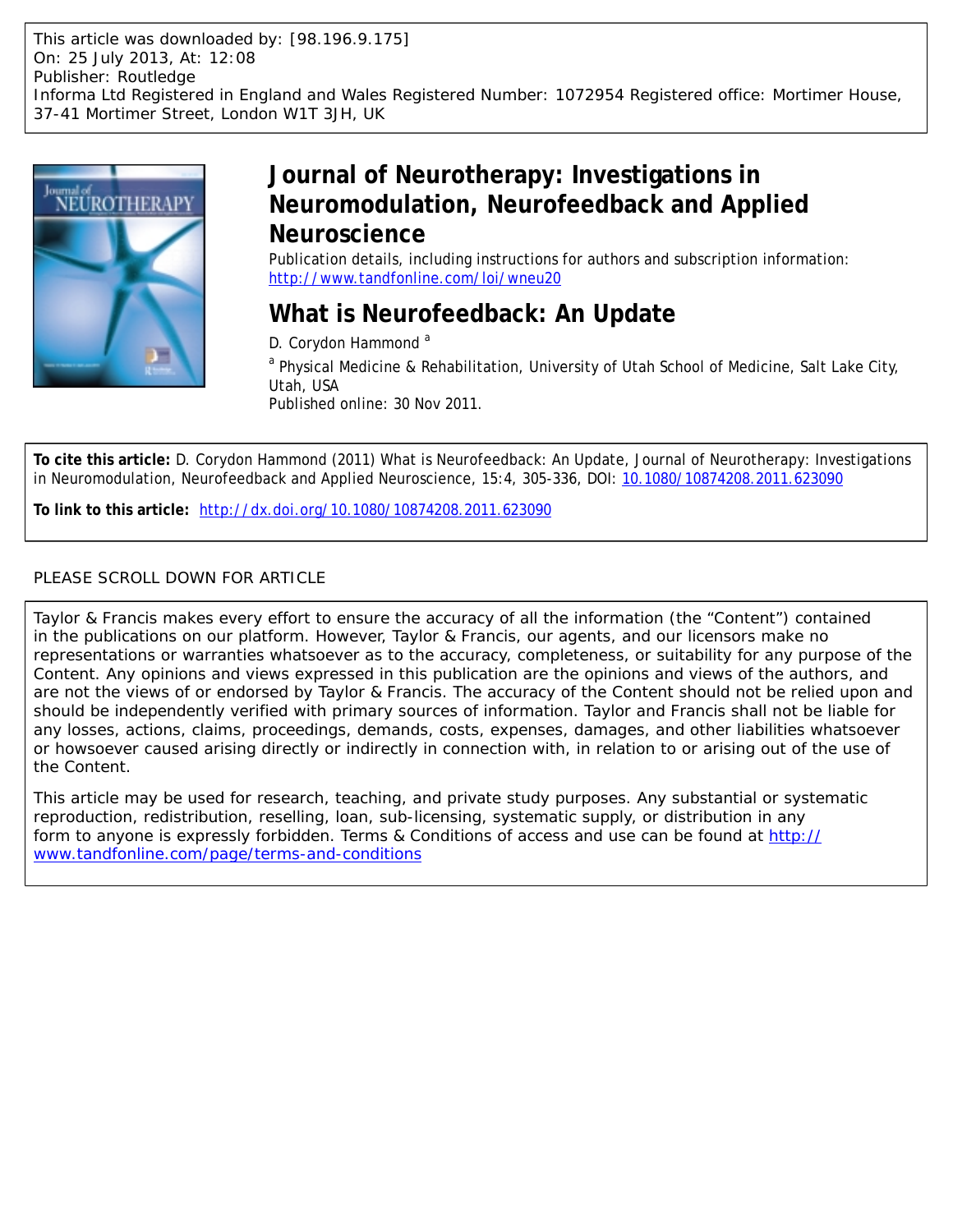

#### WHAT IS NEUROFEEDBACK: AN UPDATE

#### D. Corydon Hammond

Physical Medicine & Rehabilitation, University of Utah School of Medicine, Salt Lake City, Utah, USA

Written to educate both professionals and the general public, this article provides an update and overview of the field of neurofeedback (EEG biofeedback). The process of assessment and neurofeedback training is explained. Then, areas in which neurofeedback is being used as a treatment are identified and a survey of research findings is presented. Potential risks, side effects, and adverse reactions are cited and guidelines provided for selecting a legitimately qualified practitioner.

#### INTRODUCTION

In the late 1960s and 1970s it was learned that it was possible to recondition and retrain brainwave patterns (Kamiya, 2011; Sterman, LoPresti, & Fairchild, 2010). Some of this work began with training to increase alpha brainwave activity for the purpose of increasing relaxation, whereas other work originating at University of California, Los Angeles focused first on animal and then human research on assisting uncontrolled epilepsy. This brainwave training is called EEG biofeedback or neurofeedback. Prior to a more detailed discussion, the author will review some preliminary information about brainwave activity. Brainwaves occur at various frequencies. Some are fast, and some are quite slow. The classic names of these EEG bands are delta, theta, alpha, beta, and gamma. They are measured in cycles per second or hertz (Hz). The following definitions, although lacking in scientific rigor, will provide the general reader with some conception of the activity associated with different frequency bands.

Gamma brainwaves are very fast EEG activity above 30 Hz. Although further research is required on these frequencies, we know that some of this activity is associated with intensely focused attention and in assisting the brain to

process and bind together information from different areas of the brain. Beta brainwaves are small, relatively fast brainwaves (above 13–30 Hz) associated with a state of mental, intellectual activity and outwardly focused concentration. This is basically a ''bright-eyed, bushy-tailed'' state of alertness. Activity in the lower end of this frequency band (e.g., the sensorimotor rhythm, or SMR) is associated with relaxed attentiveness. Alpha brainwaves (8–12 Hz) are slower and larger. They are generally associated with a state of relaxation. Activity in the lower half of this range represents to a considerable degree the brain shifting into an idling gear, relaxed and a bit disengaged, waiting to respond when needed. If people merely close their eyes and begin picturing something peaceful, in less than half a minute there begins to be an increase in alpha brainwaves. These brainwaves are especially large in the back third of the head. Theta (4–8 Hz) activity generally represents a more daydreamlike, rather spacey state of mind that is associated with mental inefficiency. At very slow levels, theta brainwave activity is a very relaxed state, representing the twilight zone between waking and sleep. Delta brainwaves (.5– 3.5 Hz) are very slow, high-amplitude (magnitude) brainwaves and are what we experience

Received 1 August 2011; accepted 15 August 2011.

Address correspondence to D. Corydon Hammond, PhD, Physical Medicine & Rehabilitation, University of Utah School of Medicine, 30 North 1900 East, Salt Lake City, UT 84132-2119, USA. E-mail: d.c.hammond@utah.edu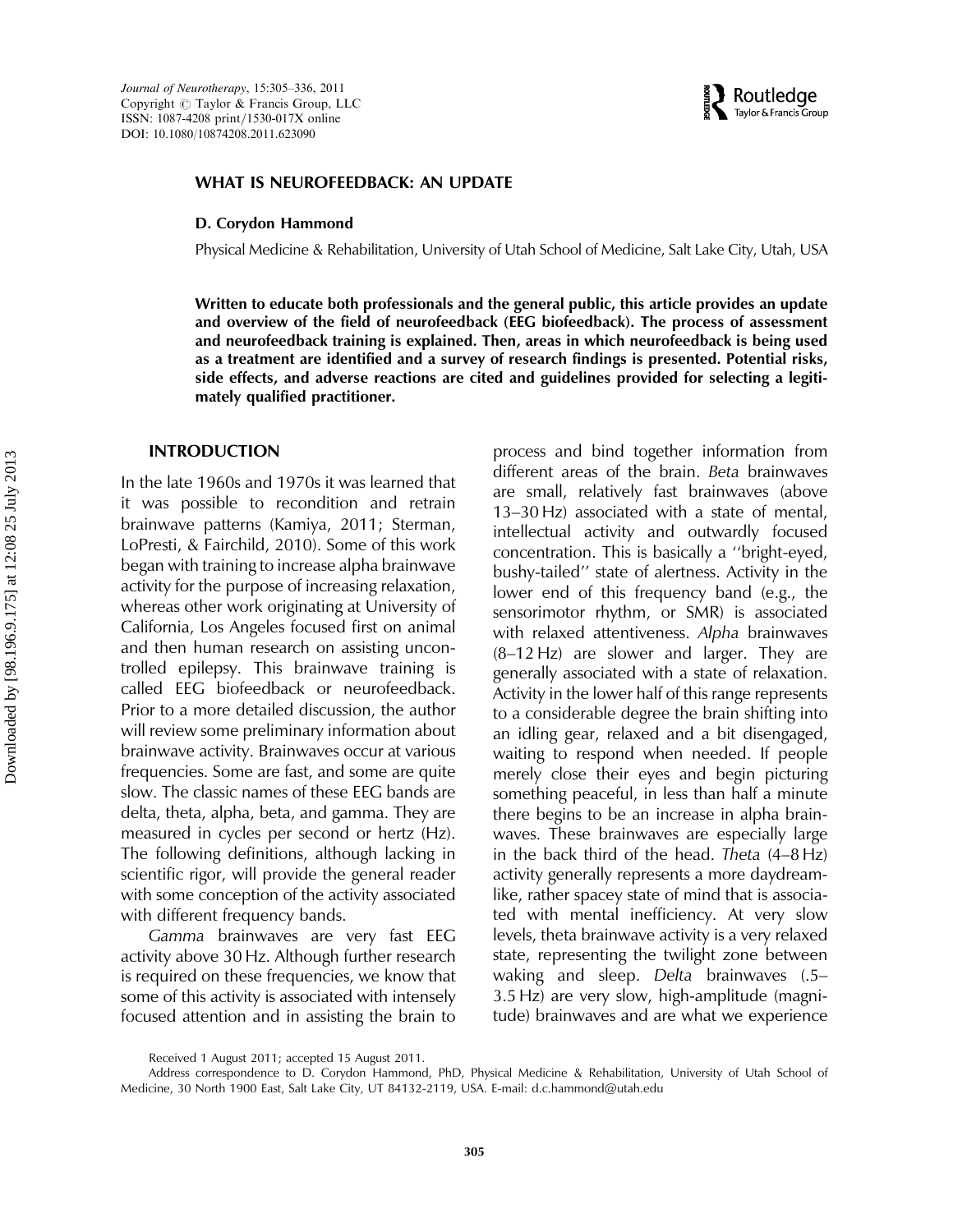in deep, restorative sleep. In general, different levels of awareness are associated with dominant brainwave states.

It should be noted, however, that each of us always has some degree of each of these various brainwave frequencies present in different parts of our brain. Delta brainwaves will also occur, for instance, when areas of the brain go ''off line'' to take up nourishment, and delta is also associated with learning disabilities. If someone is becoming drowsy, there are more delta and slower theta brainwaves creeping in, and if people are somewhat inattentive to external things and their minds are wandering, there is more theta present. If someone is exceptionally anxious and tense, an excessively high frequency of beta brainwaves may be present in different parts of the brain, but in other cases this may be associated with an excess of inefficient alpha activity in frontal areas that are associated with emotional control. Persons with Attention-Deficit/Hyperactivity Disorder (ADD, ADHD), head injuries, stroke, epilepsy, developmental disabilities, and often chronic fatigue syndrome and fibromyalgia tend to have excessive slow waves (usually theta and sometimes excess alpha) present. When an excessive amount of slow waves are present in the executive (frontal) parts of the brain, it becomes difficult to control attention, behavior, and/or emotions. Such persons generally have problems with concentration, memory, controlling their impulses and moods, or hyperactivity. They have problems focusing and exhibit diminished intellectual efficiency.

As the reader can see, there can be complexity involved in how the brain is operating. Research (Hammond, 2010b) has found that there is heterogeneity in the EEG patterns associated with different diagnostic conditions such as ADD/ADHD, anxiety, or obsessivecompulsive disorder. For example, scientific research has identified a minimum of three major subtypes of ADD/ADHD, none of which can be diagnosed from only observing the person's behavior and each of which requires a different treatment protocol. The picture can become even more complicated by the fact that sometimes there are other comorbid

problems present, and not simply ADD/ADHD alone. Therefore, appropriate assessment is important prior to beginning to do neurofeedback to determine what EEG frequencies are excessive or deficient, or if there are problems in processing speed or coherence, and in what parts of the brain. Proper assessment allows the treatment to be individualized and tailored to the patient.

Neurofeedback training is EEG (brainwave) biofeedback. During typical training, one or more electrodes are placed on the scalp and one or two are usually put on the earlobes. Then, high-tech electronic equipment provides real-time, instantaneous feedback (usually auditory and visual) about your brainwave activity. The electrodes allow us to measure the electrical patterns coming from the brain—much like a physician listens to your heart from the surface of your skin. No electrical current is put into your brain. Your brain's electrical activity is relayed to the computer and recorded.

Ordinarily, patients cannot reliably influence their brainwave patterns because they lack awareness of them. However, when they can see their brainwaves on a computer screen a few thousandths of a second after they occur, it gives them the ability to influence and gradually change them. The mechanism of action is generally considered to be operant conditioning. We are literally reconditioning and retraining the brain. At first, the changes are short-lived, but the changes gradually become more enduring. With continuing feedback, coaching, and practice, healthier brainwave patterns can usually be retrained in most people. As is reviewed later in the article, most research suggests that significant improvements seem to occur 75 to 80% of the time. The process is a little like exercising or doing physical therapy with the brain, enhancing cognitive flexibility and control. Thus, whether symptoms stem from ADD/ADHD, a learning disability, a stroke, head injury, deficits following neurosurgery, uncontrolled epilepsy, cognitive dysfunction associated with aging, depression, anxiety, obsessive-compulsive disorder, autism, or other brain-related conditions, neurofeedback training offers additional opportunities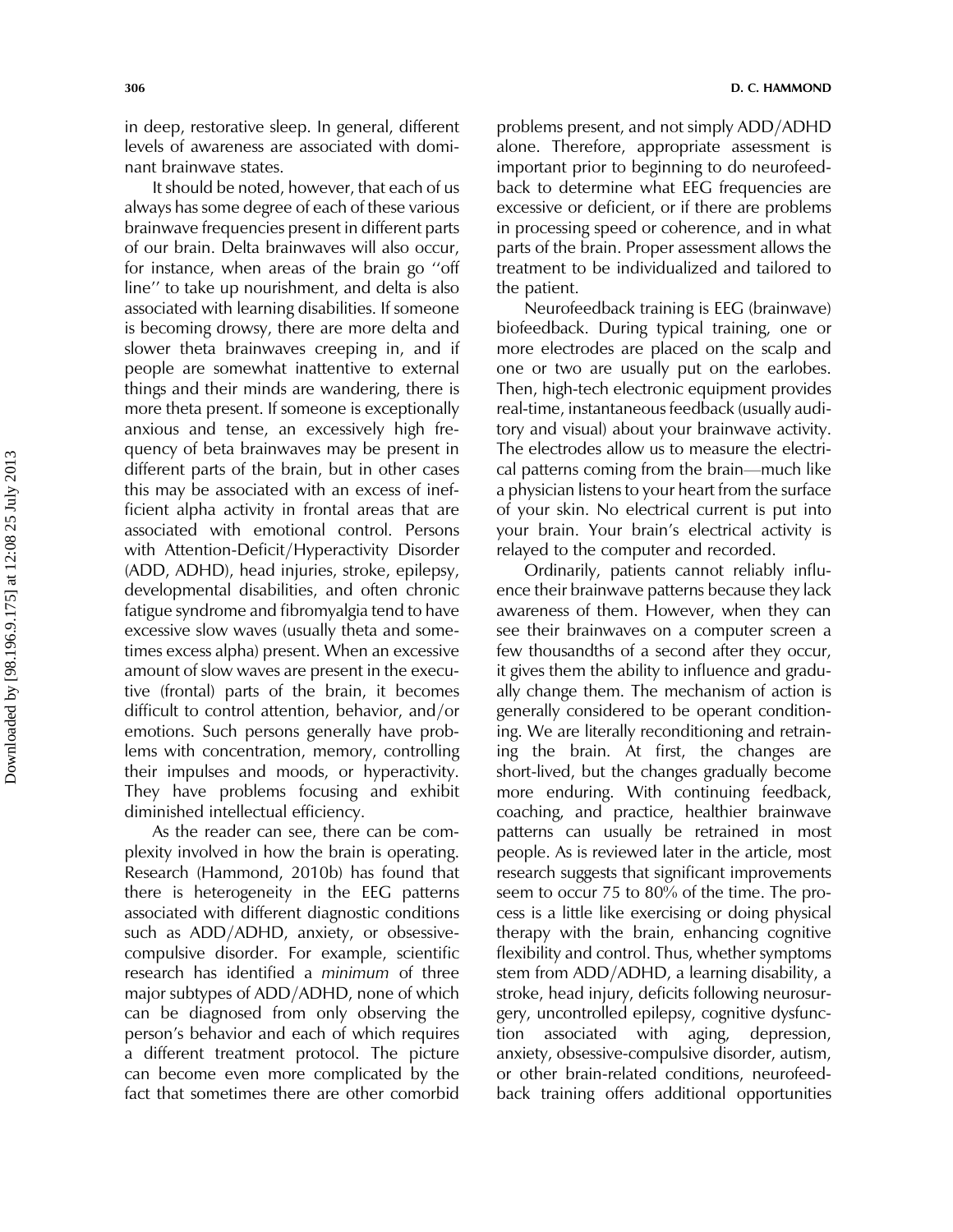for rehabilitation through directly retraining the electrical activity patterns in the brain. The exciting thing is that even when a problem is biological in nature, there is now another treatment alternative to simply relying on medication. Neurofeedback is also being used increasingly to facilitate peak performance in ''normal'' individuals, executives, and athletes.

More than a decade ago, Frank H. Duffy, MD, a professor and pediatric neurologist at Harvard Medical School, stated in the journal Clinical Electroencephalography that scholarly literature had already suggested that neurofeedback ''should play a major therapeutic role in many difficult areas. In my opinion, if any medication had demonstrated such a wide spectrum of efficacy it would be universally accepted and widely used'' (Duffy, 2000, p. v). ''It is a field to be taken seriously by all'' (p. vii). Considerable research has been published since that time. This article, written to educate both professionals and the general public about the field of neurofeedback, provides an overview of this literature without seeking to cite every publication with all their methodological details.

# ASSESSMENT PRIOR TO NEUROFEEDBACK TRAINING

Some people wish that they could simply buy their own neurofeedback equipment and train themselves or their children. As is explained later in this article, this is fraught with potential for harm or ineffectiveness. To be done properly, neurofeedback needs to be conducted or supervised by someone with specialized expertise concerning brain function and who is knowledgeable about much more than simply how to operate equipment and software. As just mentioned, for training to be successful and side effects avoided, it is vitally important for an assessment to be performed and the training to be individualized to the distinctive brainwave patterns and symptoms of each person. Everyone does not need the same training at the same locations, and research has shown that a person's brainwave patterns simply cannot be distinguished by only observing the person's behavioral symptoms. Therefore, prior

to doing neurofeedback training, legitimate licensed clinicians will want to ask questions about the clinical history of the client or patient. Occasionally in more serious cases they may suggest doing neuropsychological or psychological testing. Competent clinicians (Hammond et al., 2011) will also do a careful assessment and examine brainwave patterns. Some practitioners may do an assessment by placing one or two electrodes on the scalp and measuring brainwave patterns in a limited number of areas. Other clinicians perform a more comprehensive evaluation by doing a quantitative electroencephalogram (QEEG) brain map where 19 or more electrodes are placed on the scalp.

A QEEG is an assessment tool to objectively and scientifically evaluate a person's brainwave function. The procedure usually takes about 60 to 75 min and consists of placing a snug cap on the head, which contains small electrodes to measure the electrical activity coming from the brain. This is done while the client is resting quietly with his or her eyes closed, eyes open, and sometimes during a task. Afterward, a careful process is used to remove as completely as possible artifacts that occurred when the eyes moved or blinked, from body movement, or tension in the jaw, neck, or forehead. The brainwave data that were gathered are then statistically compared to a sophisticated and large normative database that provides scientifically objective information on how the brain should be functioning at the client's age. This assessment procedure allows the professional to then determine in a scientific, objective manner whether a client's brainwave patterns are significantly different from normal, and if so, how and where they differ.

Since the 1970s and 1980s there has been a great deal of research with QEEG for a wide range of problems. Abundant evidence, summarized in Thatcher (2010), has verified the reliability of QEEG evaluation, and hundreds of scientific studies have been published using QEEG evaluations. These studies have found the QEEG to have documented ability to aid in the evaluation of conditions such as mild traumatic brain injury (TBI; and sports-related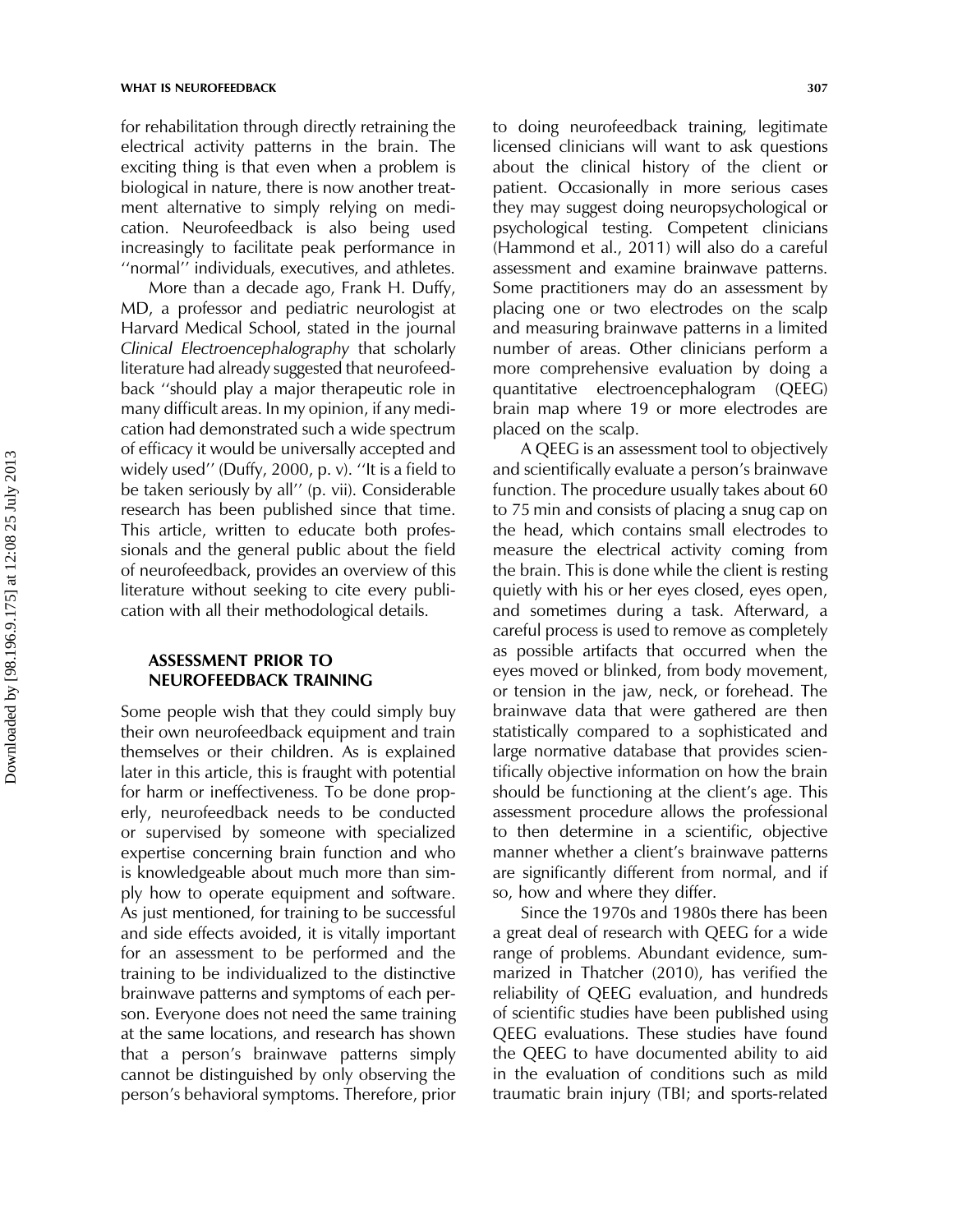concussions), ADD/ADHD, learning disabilities, depression, obsessive-compulsive disorder, anxiety, panic disorder, drug abuse, autism, and a variety of other conditions (including schizophrenia, stroke, epilepsy, and dementia; e.g., Alper, Prichep, Kowalik, Rosenthal, & John, 1998; Amen et al., 2011; Barry, Clarke, Johnstone, McCarthy, & Selikowitz, 2009; Clarke, Barry, McCarthy, & Selikowitz, 2001; Clarke et al., 2007; Harris et al., 2001; Hoffman et al., 1999; Hughes & John, 1999; Newton et al., 2004; Thatcher, 2010; Thatcher et al., 1999). QEEG has even been able to predict treatment outcomes from interventions with conditions such as  $ADD/ADHD$  (Suffin & Emory, 1995), and alcoholism and drug abuse (Bauer, 1993, 2001; Prichep, Alper, Kowalik, John, et al., 1996; Prichep, Alper, Kowalik, & Rosenthal, 1996; Winterer et al., 1998). The American Psychological Association has also endorsed QEEG as being within the scope of practice of psychologists who are appropriately trained, and the International Society for Neurofeedback and Research (ISNR) has similarly endorsed its use by qualified health care professionals who are appropriately trained (Hammond et al., 2004) and created standards for the use of QEEG in neurofeedback. Persons who are certified in this assessment specialty may be identified through either the EEG & Clinical Neuroscience Society (http://www. ecnsweb.com/provider-directory.html) or the Quantitative Electroencephalography Certification Board (http://www.qeegboard.org).

## NEUROFEEDBACK TRAINING

Once the assessment is complete and treatment goals have been established, most commonly one or more electrodes are placed on the scalp and one or more on the earlobes for neurofeedback training sessions. The trainee then usually watches a display on the computer screen and listens to audio tones, sometimes while doing a task such as reading. These training sessions are designed assist the person to gradually change and retrain their brainwave patterns. For example, some persons may need to learn to increase the speed or size of brainwaves in specific areas of the brain, whereas other individuals need training to decrease the speed of and amplitude of their brainwaves. Commonly initial improvements begin to be noticed within the first five to 10 sessions. Length of treatment may only be 15 to 20 sessions for anxiety or insomnia, but with other conditions such as ADD/ADHD or learning disabilities it will more often involve 30 to 50 sessions, depending on the severity of the problem. Each session usually lasts about 20 to 25 min once equipment is attached. In treating very complex conditions or when multiple disorders or diagnoses are present, a clinician cannot always stipulate in advance how many treatment sessions may be required.

# SPECIALIZED TYPES OF NEUROFEEDBACK

There are also several innovative forms of neurofeedback that should be explained. They each differ in distinctive ways from the traditional neurofeedback methods that have just been described, and yet each represents important and fascinating advances in our technology.

### Slow Cortical Potentials Training

Speaking very technically for a moment, slow cortical potentials are the positive or negative polarizations of the EEG in the very slow frequency range from .3 Hz to usually about 1.5 Hz. They may be thought of as the direct current baseline on which the alternating current EEG activity rides. There is generally a negative shift in direct current potentials that occurs during cognitive processing (to create excitatory effects) and positive slow cortical potentials occur during inhibition of cortical networks. During and prior to an epileptic seizure, for example, the cortex is electronegative, and this same kind of hyperexcitability tends to be seen before many migraines. After a seizure, when the cortex is fatigued, it tends to be electro-positive. Slow cortical potential neurofeedback training has been done (e.g., Kotchoubey, Blankenhorn, Froscher, Strehl, & Birbaumer, 1997; Kotchoubey et al., 2001; Strehl et al., 2006), particularly in Europe, with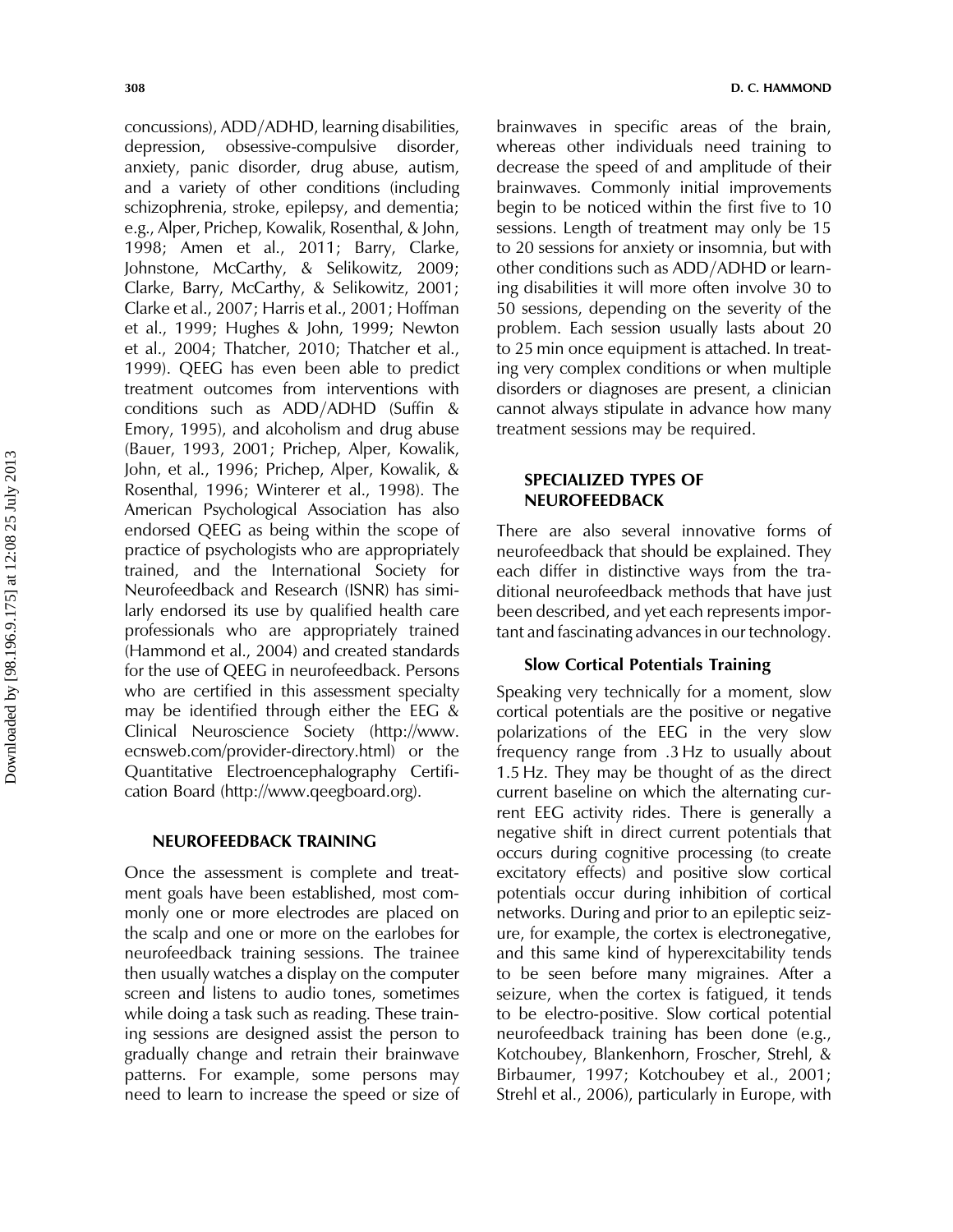epilepsy and ADHD. This type of neurofeedback may also hold strong potential in the treatment of migraine (Kropp, Siniatchkin, & Gerber, 2002). In this training, one electrode is placed in the center of the top of the head and one behind each ear, while the client focuses on changing a visual display on the computer (Strehl, 2009).

# THE LOW ENERGY NEUROFEEDBACK SYSTEM

The Low Energy Neurofeedback System (LENS; Hammond, 2007b; Larsen, 2006; Ochs, 2006) is a unique and passive form of neurofeedback that produces its effects through feedback that involves a very tiny electromagnetic field, which only has a field strength of  $10^{-18}$  watts/cm<sup>2</sup>. This feedback is so small that it is the equivalent of only  $\frac{1}{400}$  th of the strength of the input we receive from simply holding an ordinary cell phone to the ear and only about the intensity of the output coming from a watch battery. It is delivered in 1-s intervals down electrode wires while the patient remains relatively motionless, usually eyes closed. This feedback is adjusted 16 times a second to remain a certain number of cycles per second faster than the dominant brainwave frequency. Most preliminary research and clinical experience are encouraging with articles published on LENS treatment of conditions such as TBI (Hammond, 2010c; Schoenberger, Shiflett, Esdy, Ochs, & Matheis, 2001), fibromyalgia (C. C. S. Donaldson, Sella, & Mueller, 1998; Mueller, Donaldson, Nelson, & Layman, 2001), anger (Hammond, 2010a), restless legs syndrome (Hammond, in press), ADD/ADHD, anxiety, depression, insomnia and other conditions (Larsen, 2006; Larsen, Harrington, & Hicks, 2006). LENS has even been used to modify behavioral problems in animals (Larsen, Larsen, et al., 2006). Advantages of the LENS approach include that it commonly seems to produce results faster than traditional neurofeedback, and it can be used with very young children and with individuals who are less motivated and who do not have the impulse control or stamina required with other neurofeedback approaches.

### Hemoencephalography

There are two different hemoencephalography (HEG) systems that provide feedback, which is believed to influence cerebral blood flow (Toomim & Carmen, 2009). Preliminary research consisting of case series reports on the HEG applications appears encouraging (Carmen, 2004; Coben & Pudolsky, 2007b; Duschek, Schuepbach, Doll, Werner, & Reyes Del Paso, 2010; Friedes & Aberbach, 2003; Mize, 2004; Sherrill, 2004; Toomim et al., 2004), perhaps especially with migraine.

#### Live Z-Score Neurofeedback Training

Live Z-score training is a more recent innovation that usually utilizes two, four, or more electrodes on the head. Continuous calculations are being computed comparing the way that the brain is functioning on different variables (e.g., power, asymmetries, phase-lag, coherence) to a scientifically developed normative database. Feedback is then based on these moment-tomoment statistical comparisons to norms for the patient's approximate age group. As with other methods of neurofeedback, the feedback that is provided is designed to guide the brain toward normalized function. This feedback often consists of observing a DVD where the picture dims and flickers when the person is not doing as well and becomes more clear and bright when his or her brain is functioning closer to norms. At this point, most of what has been published on this approach are case series data (Collura, 2008a, 2008b, 2009; Collura, Guan, Tarrant, Bailey, & Starr, 2010; Collura, Thatcher, Smith, Lambos, & Stark, 2009), with the exception of a new controlled study showing positive results with insomnia (Hammer, Colbert, Brown, & Ilioi, 2011), but these preliminary results, which include pre- and posttreatment QEEGs, are very encouraging. As this is being written, an expansion of this approach has become available wherein an entire electrode cap with 19 electrodes can also be used for training.

#### LORETA Neurofeedback Training

LORETA refers to low resolution electromagnetic tomography. This is a kind of QEEG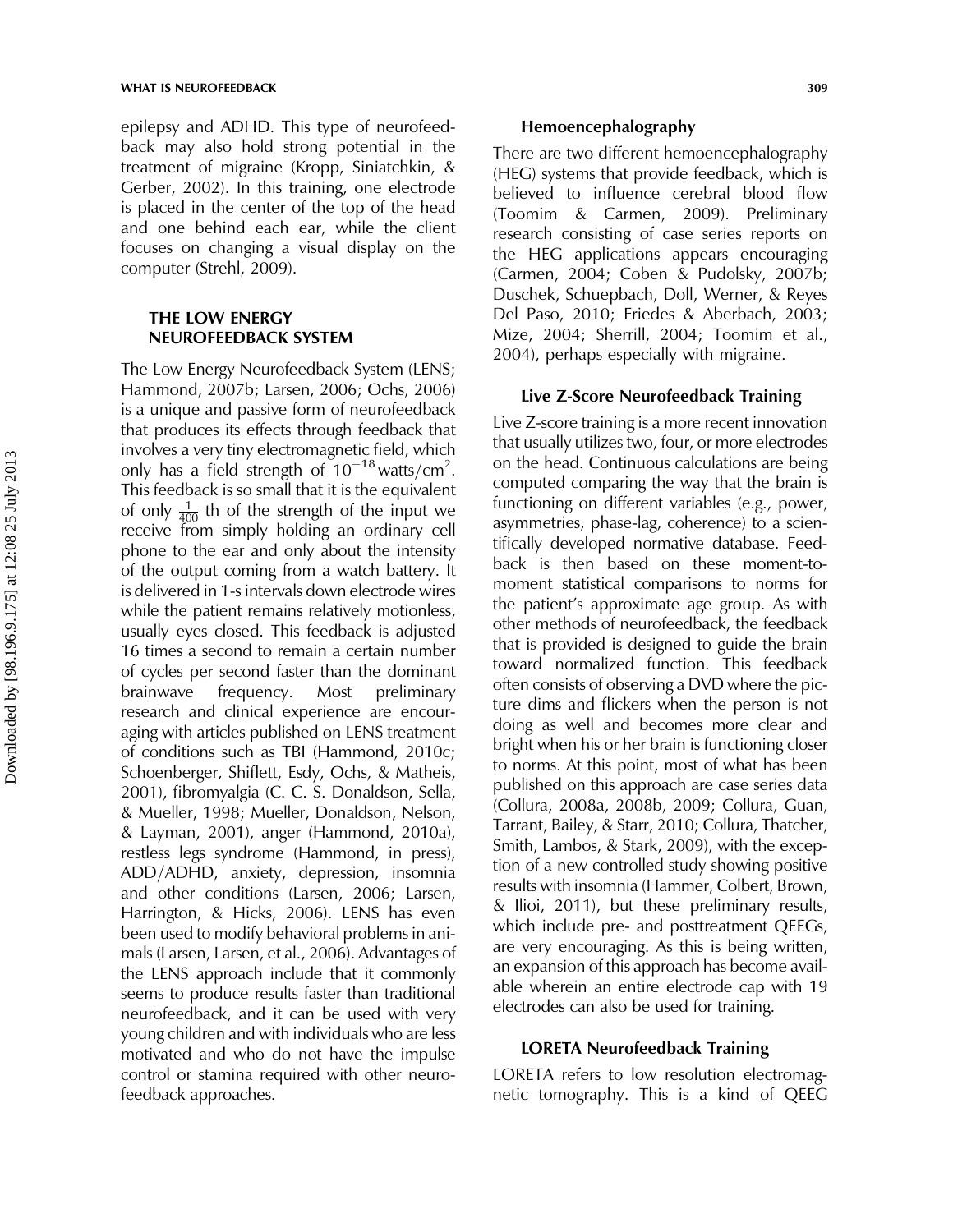analysis that provides an estimation of the location of the underlying brain generators (e.g., the anterior cingulate, insula, fusiform gyrus) of the patient's EEG activity within a frequency band. Very preliminary research (Cannon & Lubar, 2007; Cannon et al., 2007; Cannon et al., 2006; Congedo, Lubar, & Joffe, 2004) has been published about this approach. It does require more labor-intensive preparation where an entire electrode cap with 19 electrodes must be applied in every session. It is believed that this approach may have potential to improve outcomes in difficult cases and/or shorten the length of treatment, and a preliminary report (Cannon & Lubar, 2011) suggests that changes may be enduring.

## Functional MRI Neurofeedback

Functional magnetic resonance imaging (fMRI) is a very sophisticated type of neuroimaging that examines brain activation to evaluate brain functioning (unlike the MRI, which examines brain structure). A fascinating scientific advancement in the last several years has been utilization of the fMRI for neurofeedback (Caria et al., 2007; deCharms, 2007; deCharms et al., 2004; deCharms et al., 2005; Haller, Birbaumer, & Veit, 2010; Johnston, Boehm, Healy, Goebel, & Linden, 2010; Rota et al., 2009; Weiskopf et al., 2004; Weiskopf et al., 2003; Yoo et al., 2006). An advantage of fMRI neurofeedback is that it can examine functioning at deep subcortical areas of the brain. However, the serious practical disadvantage of fMRI neurofeedback is that it would be incredibly expensive and with equipment that costs approximately \$1 million or more, as well as extreme expenses associated with the day-today operation of such equipment, this approach does not appear to be something that will hold realistic clinical promise as a treatment option in the foreseeable future.

# AREAS OF APPLICATION FOR NEUROFEEDBACK TREATMENT ADD/ADHD

Since the late 1970s, neurofeedback has been researched, refined, and tested with  $ADD/$ 

ADHD and learning disabilities. Clinical work by Dr. Joel Lubar and his colleagues (e.g., Lubar, 1995) at the University of Tennessee as well as many others has repeatedly demonstrated that it is possible to retrain the brain. In fact, one randomized controlled study (Levesque, Beauregard, & Mensour, 2006) documented with fMRI neuroimaging the positive changes in brain function in ADHD children that mirrored their behavioral changes following neurofeedback treatment. This and the research cited next all provide strong support that demonstrate the effectiveness of neurofeedback in treating  $ADD/ADHD$ . Whereas the average stimulant medication treatment study follow-up is only 3 weeks long, with only four long-term follow-up medication studies that lasted 14 months or longer, Lubar (1995) published 10-year follow-ups on cases and found that in about 80% of clients, neurofeedback can substantially improve the symptoms of ADD and ADHD and that these changes are maintained.

Rossiter and LaVaque (1995) found that 20 sessions of neurofeedback produced comparable improvements in attention and concentration to taking Ritalin. Fuchs, Birbaumer, Lutzenberger, Gruzelier, and Kaiser (2003) and Rossiter (2005) likewise demonstrated that neurofeedback produced comparable improvements to Ritalin. Drechsler et al. (2007) found slow cortical potentials training superior to group therapy with ADHD children. Neurofeedback has also been found in randomized controlled studies to be superior to EMG biofeedback (Bakhshayesh, 2007). In a 1-year follow-up, control group study, Monastra, Monastra, and George (2002) found that neurofeedback produced superior improvements compared to Ritalin, not requiring continuation of the medication. In a randomized controlled study, Leins et al. (2007) demonstrated that 30 sessions of slow cortical potentials training or of traditional neurofeedback were both effective in producing cognitive, attentional, behavioral, and IQ improvements, which remained stable 6 months after treatment.

Gevensleben et al. (2009b) in a randomized controlled study documented the superiority of neurofeedback training (effect size  $= .60$ )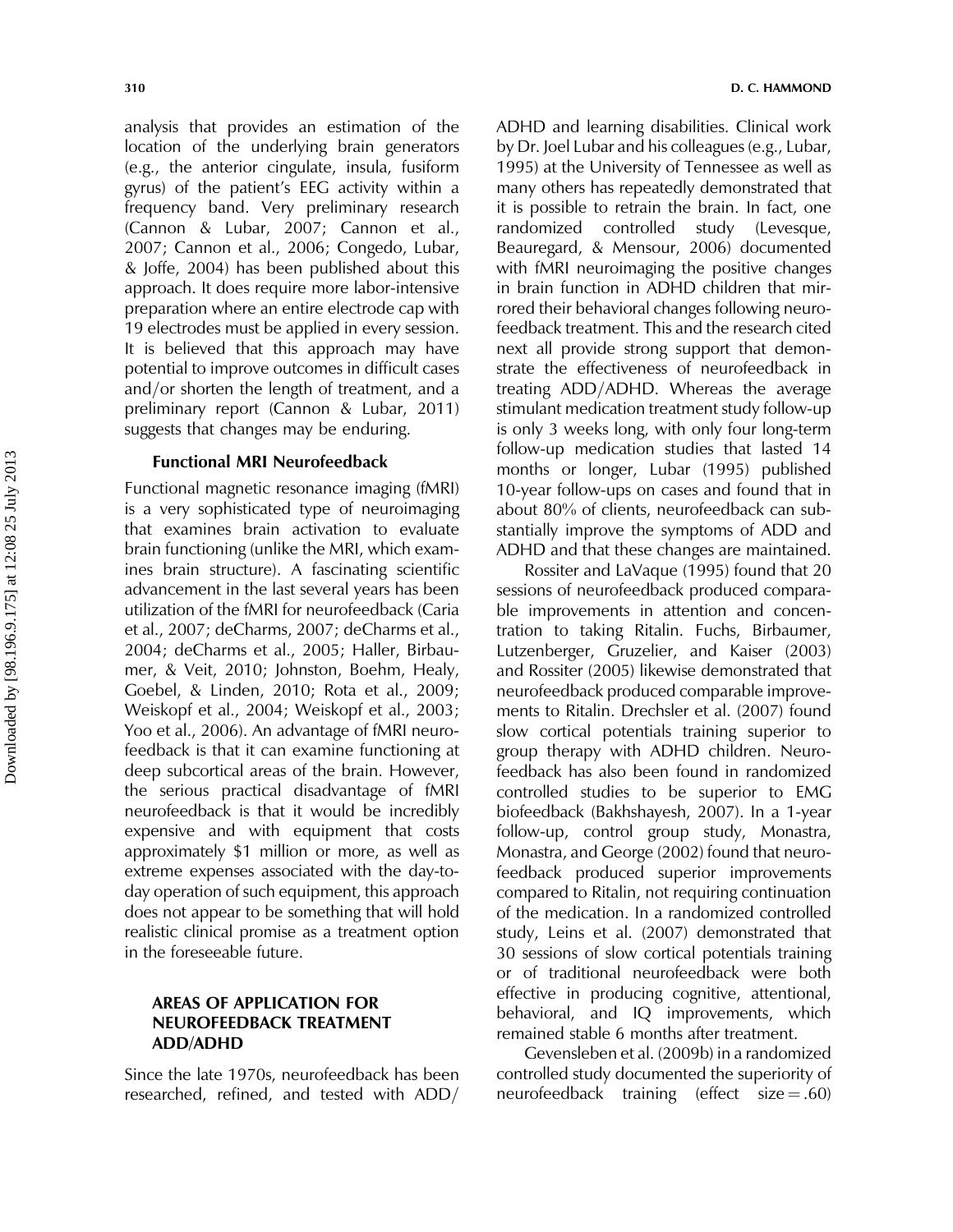compared with computerized attention skills training (which would have placebo control characteristics). Behavioral and attentional improvements were found to be stable on 6-month follow-up in research studies reported by Strehl et al. (2006) and Gevensleben et al. (2010), and the latter found that neurofeedback training produced superior results to computerized attention skills training, as did Holtmann et al. (2009).

Two randomized, double-blind placebo controlled studies (deBeus & Kaiser, 2011; deNiet, 2011) have documented the effectiveness of neurofeedback with ADHD. Other recent, large randomized controlled studies (Gevensleben et al., 2009a; Wrangler et al., 2010) should also do much to dispel concerns that improvements from neurofeedback training simply reflect nonspecific placebo factors. These studies demonstrated protocol-specific changes in electrophysiological brain function using EEG and sophisticated event-related potential measures, replicating some earlier findings (Heinrich, Gevensleben, Freisleder, Moll, & Rothenberger, 2004) and showing distinct neuronal mechanisms involved with different training techniques. A 2-year follow-up (Gani, Birbaumer, & Strehl, 2008) of the Heinrich research found that not only were improvements in attention and behavior stable but that some parent ratings had shown continued improvement during the 2 years. Continuing improvement on 6-week and 12-week followups were also found after the completion of LENS treatment of adult ADD/ADHD by deNiet (2011) in a randomized, double-blind placebo controlled study. Thus follow-up evaluations ranging from 3 months to 10 years after treatment (Gani et al., 2008; Heinrich et al., 2004; Lubar, 1995; Monastra et al., 2002; Strehl et al., 2006) provide strong support that improvements from neurofeedback with  $ADD/$ ADHD should be enduring, unless of course something such as a head injury or drug abuse were to occur to negative alter brain function.

A recent meta-analysis (Arns, de Ridder, Strehl, Breteler, & Coenen, 2009) concluded that neurofeedback treatment of ADD/ADHD meets criteria for being classified as an

efficacious and specific treatment—the highest level of scientific validation (La Vaque et al., 2002). In comparison to neurofeedback, a meta-analysis (Schachter, Pham, King, Langford, & Hoher, 2001) of randomized controlled studies of medication treatment for ADD/ADHD concluded that the studies were of poor quality, had a strong publication bias (meaning that drug company funded studies that failed to support the effectiveness of their product tended to never be submitted for publication), and often produced side effects. They further indicated that long-term effects (beyond placebo effects) for longer than a 4-week follow-up period were not demonstrated.

A recent comprehensive review (Drug Effectiveness Review Project, 2005) of medication treatment for ADD/ADHD concluded that there was no evidence on the long-term safety of the medications used in  $ADD/ADHD$ treatment and that good quality evidence is lacking that drug treatment improves academic performance or risky behaviors on a long-term basis, or in adolescents or adults. The latter conclusions were also reached by Joughin and Zwi (1999). The largest randomized controlled multisite study compared medication treatment, ''routine community care,'' and behavior therapy. Outcome raters were not blinded, introducing a bias, and most subjects in community care were also on medications. At 14-month follow-up (MTA Cooperative Group, 1999), all groups showed improvements, and medication produced better improvements in attention and hyperactivity (the latter only on parent ratings), but not in aggression, social skills, grades, or parent–child relations. The ratings provided by the only blinded rater (a classroom observer), however, showed no difference between groups, and on 3-year follow-up (Swanson et al., 2007) there was no difference on any outcome measures between groups, findings that were confirmed on 8 year follow-up (Molina et al., 2009). Studies (e.g., Swanson et al., 2007) have confirmed loss of appetite and growth suppression as a side effect of medication treatment, along with other side effects such as increased heart rate and blood pressure, insomnia, loss of emotional responsiveness,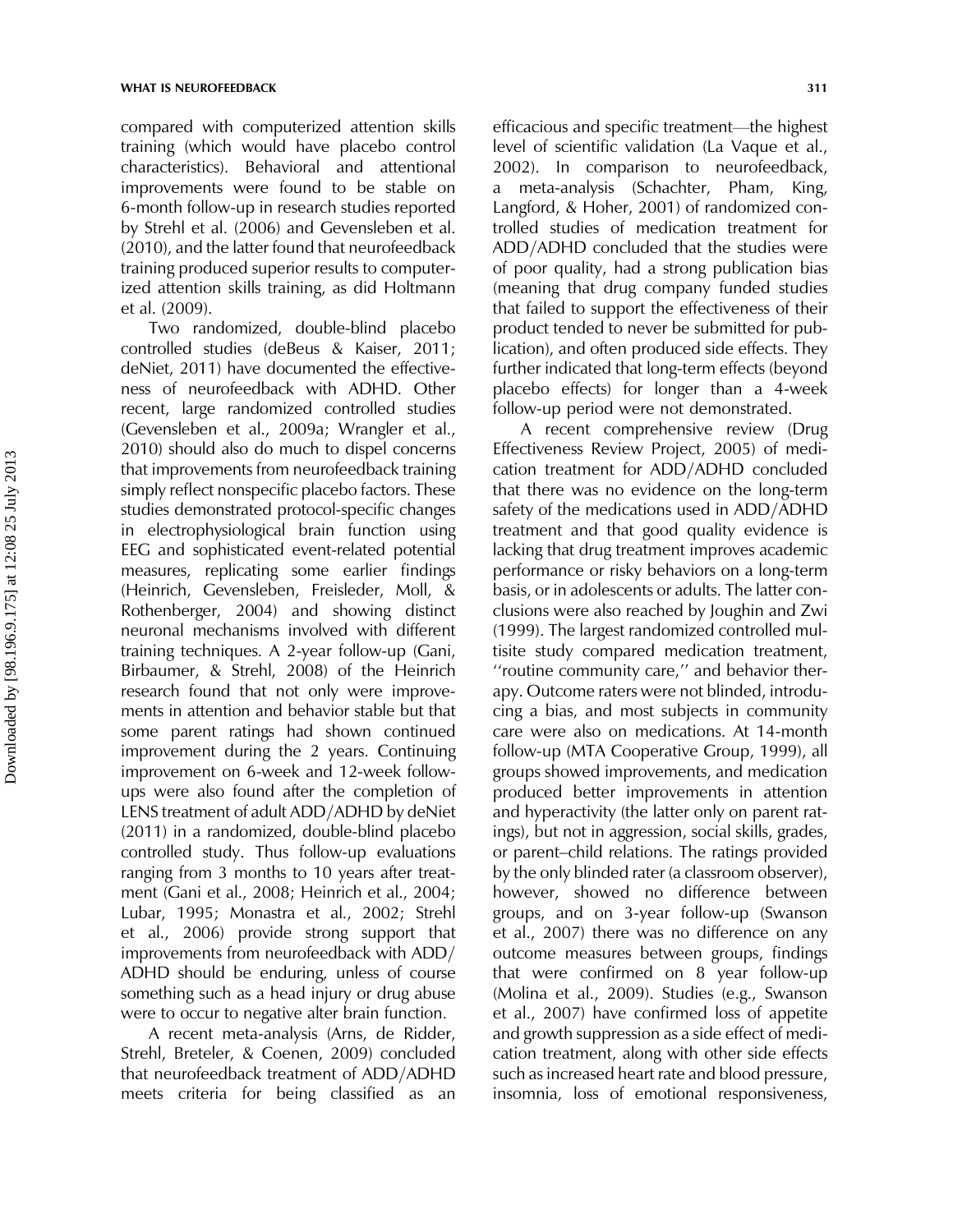dizziness, headache, and stomachache. In the MTA study, 64% of children reported side effects, 11% of them moderately severe and  $3\%$  severe. Side effects associated with ADD/ ADHD medications are also so common that less than 50% of children maintain prescribed dosages for more than 6 months (Hoagwood, Jensen, Feil, Vitiello, & Blatara, 2000).

In light of these findings, neurofeedback seems well validated as providing a noninvasive and relatively side effect free treatment alternative for  $ADD/ADHD$ . In the long run it is also very cost effective. Some individuals express concern about the cost of neurofeedback being greater than the expense involved in drug treatment. Research has shown, however, that the costs associated with medication treatment are actually quite sizable. For instance, a study (Marchetti et al., 2001) of six different medications for ADD/ADHD treatment found that the average cost per school-aged patient was \$1,678 each year. Another study (Swensen et al., 2003) examined the health care costs in more than 100,000 families where ADHD was either present or not present. They found that in families where a member had ADHD, the direct costs of health care expenditures plus indirect costs (such as work loss) averaged \$1,288 per year higher for the other family members (who had not been diagnosed as having  $ADD/ADHD$ ) in comparison with members of families where ADHD was not present. This would mean that the cost of medication just cited, combined with indirect costs each year for a family with two children, one of whom had ADHD, would be \$5,542.

Neurofeedback training for ADD/ADHD is commonly found to be associated with decreased impulsiveness/hyperactivity, increased mood stability, improved sleep patterns, increased attention span and concentration, improved academic performance, and increased retention and memory, and with a much lower rate of side effects. It is fascinating to note that ADD/ADHD or learning disability studies that have evaluated IQ pre- and posttreatment have commonly found IQ increases following neurofeedback training. These improvements ranged from an average

of 9 IQ points improvement in one study (Linden, Habib, & Radojevic, 1996), to an average improvement of 12 IQ points in a study by L. Thompson and Thompson (1998), a mean of 19 IQ points in another study (Tansey, 1991b), and even up to an average increase of 23 IQ points in a study by Othmer, Othmer, and Kaiser (1999).

## Learning and Developmental **Disabilities**

With regard to learning disabilities, Fernandez et al. (2003) demonstrated in a placebocontrolled study that neurofeedback was an effective treatment, and the improvements were sustained on 2-year follow-up (Becerra et al., 2006). An additional report by Fernandez (Fernandez et al., 2007) on 16 children with learning disabilities documented significant EEG changes 2 months after neurofeedback compared to a placebo-control group where there were no EEG changes, and 10 of 11 children in the neurofeedback treatment group showed objective changes in academic performance compared with one in five children in the placebo group. Other articles have also been published on the value of neurofeedback with learning disabilities (Orlando & Rivera, 2004; Tansey, 1991a; Thornton & Carmody, 2005). A randomized controlled study with children with dyslexia (Breteler, Arns, Peters, Giepmans, & Verhoeven, 2010) documented significant improvement in spelling, and Walker (2010a; Walker & Norman, 2006) found significant improvements in reading ability in 41 dyslexia cases. In the first 12 cases reported by Walker (Walker & Norman, 2006) after 30 to 35 sessions, all the children had improved at least two grade levels in reading ability. Barnea, Rassis, and Zaidel (2005) identified improvements in reading ability in learning disability children after 20 sessions.

Although controlled research has not been done, Surmeli and Ertem (2007) evaluated whether QEEG-guided neurofeedback could be helpful with Down Syndrome children. All eight children who completed up to 60 treatment sessions (one child dropped out after only eight sessions) showed significant improvement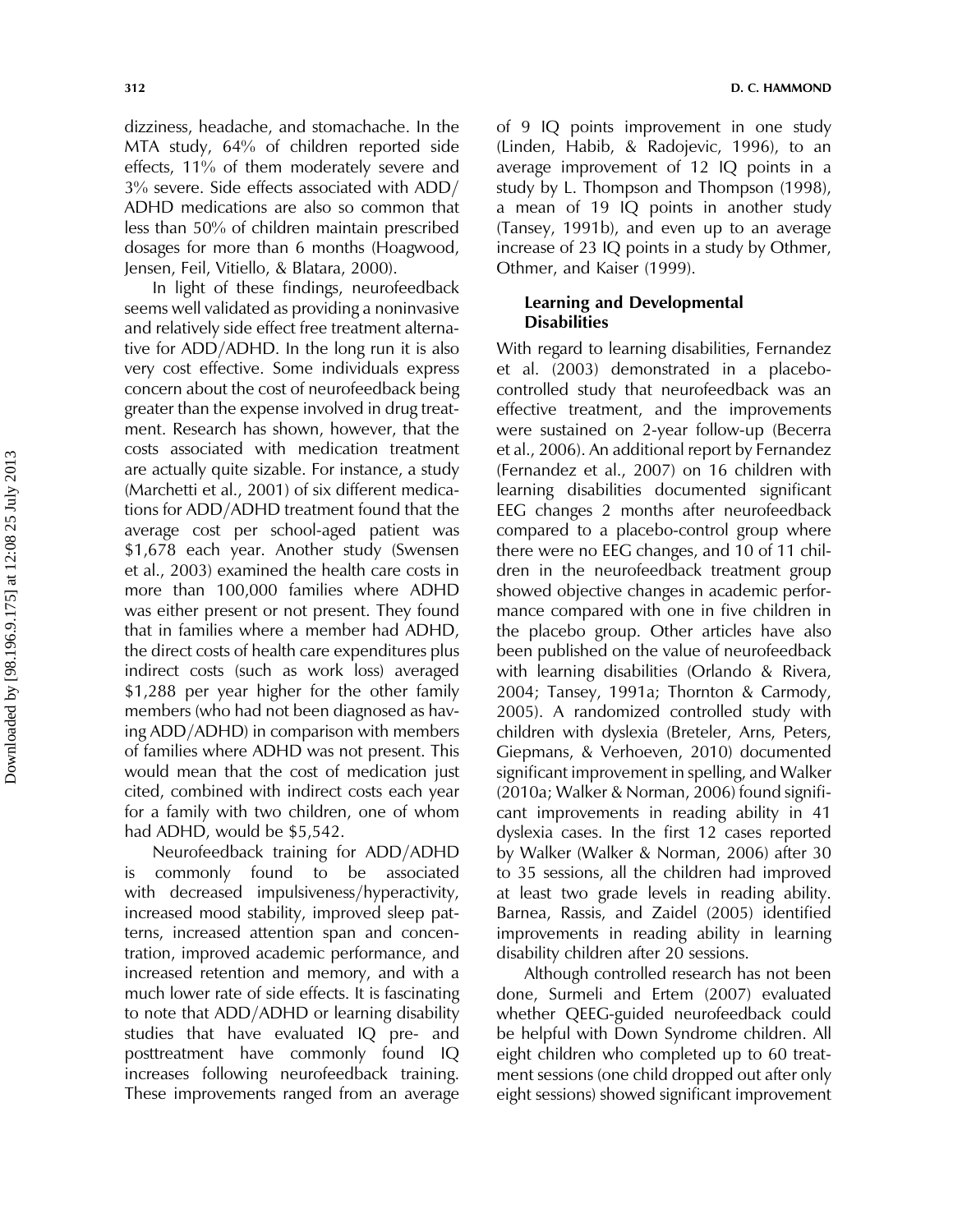#### WHAT IS NEUROFEEDBACK 313

in attention, concentration, impulsivity, behavior problems, speech and vocabulary, and on QEEG measures. Surmeli and Ertem (2010) treated 23 children diagnosed with mild to moderate mental retardation with 80 to 160 QEEG-guided neurofeedback sessions. Twenty-two of 23 showed clinical improvement on the Developmental Behaviour Checklist, and 19 of 23 showed improvement on the Wechsler Intelligence Scale for Children and a computerized test of attention.

#### Cognitive and Memory Enhancement

Neurofeedback also has documented results for cognitive and memory enhancement in normal individuals (Angelakis et al., 2007; Boulay, Sarnacki, Wolpaw, & McFarland, 2011; Egner & Gruzelier, 2003; Egner, Strawson, & Gruzelier, 2002; Fritson, Wadkins, Gerdes, & Hof, 2007; Gruzelier, Egner, & Vernon, 2006; Hanslmayer, Sauseng, Doppelmayr, Schabus, & Klimesch, 2005; Hoedlmoser et al., 2008; Keizer, Verment, & Hommel, 2010; Rasey, Lubar, McIntyre, Zoffuto & Abbott, 1996; Vernon et al., 2003; Zoefel, Huster, & Herrmann, 2010). Neurofeedback to enhance cognitive functioning and to counter the effects of aging has been referred to as ''brain brightening'' (Budzynski, 1996). Ros, Munneke, Ruge, Gruzelier, and Rothwell (2010) produced evidence that neurofeedback training with normal persons may enhance neuroplasticity.

## Uncontrolled Epilepsy

Medication treatment of epilepsy is successful only in completely controlling seizures in two thirds of patients (Iasemidis, 2003), and the long-term use of many antiseizure medications can have health risks. When medication treatment is not successful, neurosurgery is often recommended, but it has limited success (Witte, Iasemidis, & Litt, 2003). In addition, many epilepsy patients are also women of child-bearing age who wish to have children but fear the effects of medications on the fetus. Therefore, a treatment option other than or in addition to medication and surgery would be desired. Research has shown that when medication is insufficient to control the occurrence

of seizures, neurofeedback can offer an additional modality that can be added to treatment, which has the potential to assist in bringing seizures under control, allowing dosage levels of medications to be reduced, and helping to avoid invasive brain surgery.

Research in this area began in the early 1970s and is extensive and rigorous, including blinded, placebo-controlled, cross-over studies (reviewed in Sterman, 2000, and in a metaanalysis by Tan et al., 2009). The samples in the studies that have been done typically consist of the most severe, out-of-control, medication-treatment-resistant patients. However, even in this most severe group of patients, research found that neurofeedback training on average produces a 70% reduction in seizures. In these harsh cases of medically intractable epilepsy, neurofeedback has been able to facilitate greater control of seizures in 82% of patients, often reducing the level of medication required, which can be very positive given the long-term negative effects of some medications. Many patients, however, may still need to remain on some level of medication following neurofeedback.

More recently Walker and Kozlowski (2005) reported on 10 consecutive cases, and 90% were seizure free after neurofeedback, although only 20% were able to cease taking medication. In another group of 25 uncontrolled epilepsy patients (Walker, 2008), 100% became seizure free following QEEGguided neurofeedback, with 76% no longer requiring an anticonvulsant for seizure control on follow-up, which averaged 5.1 years. Walker (2010b) reported on still an additional 20 patients with intractable seizures, 18 of which were seizure free following neurofeedback training, whereas two continued to report occasional seizures. Two of the 18 patients remained on a single anticonvulsant medication. The average length of follow-up in these cases was 4 years. In this same report, Walker indicated that he had seen nine women who wished to stop taking anticonvulsants to become pregnant, and all nine have remained seizure free for an average of 6 years.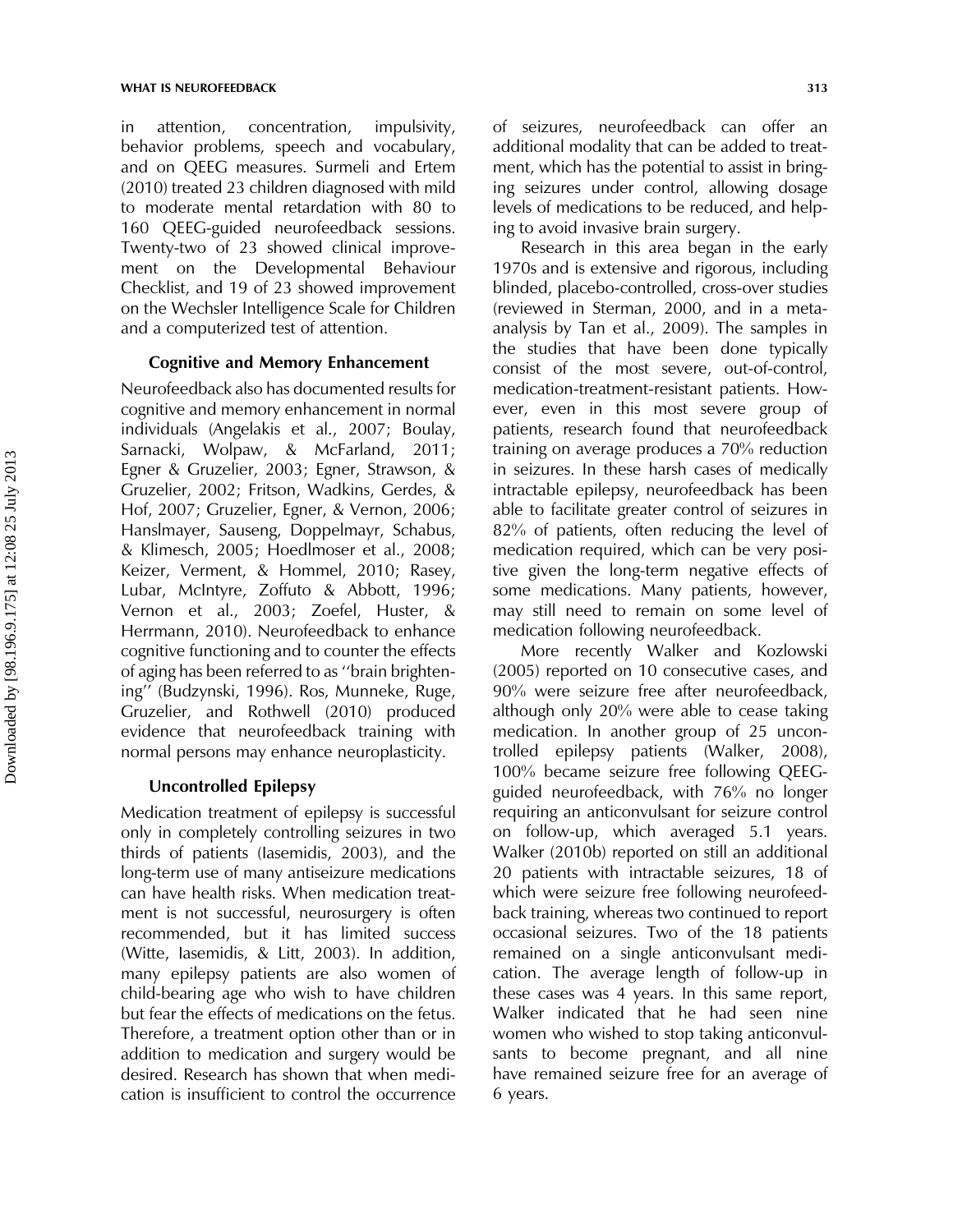## TBI and Stroke

Concussions and head injuries that cause emotional, cognitive, and behavioral problems occur as a result of many things such as motor vehicle accidents, war (Trudeau et al., 1998), and sports (McCrea, Prichep, Powell, Chabor, & Barr, 2010; McKee et al., 2009), including football (Amen et al., 2011), doing headers in soccer (Tysvaer, Stroll, & Bachen, 1989), and boxing (Ross, Cole, Thompson, & Kim, 1983).

Neurofeedback treatment outcome studies of closed and open head injuries have been published (Ayers, 1987, 1991, 1999; Bounias, Laibow, Bonaly, & Stubbelbine, 2001; Bounais, Laibow, Stubbelbine, Sandground, & Bonaly, 2002; Byers, 1995; Hammond, 2007a, 2007b, 2010c; Hoffman, Stockdale, Hicks, & Schwaninger, 1995; Hoffman, Stockdale, & Van Egren, 1996a, 1996b; Keller, 2001; Laibow, Stubbelbine, Sandground, & Bounais, 2001; Schoenberger et al., 2001; Thornton, 2000; Tinius & Tinius, 2001), as well as with stroke (Ayers, 1981, 1995a, 1995b, 1999; Bearden, Cassisi, & Pineda, 2003; Cannon, Sherlin, & Lyle, 2010; Doppelmayr, Nosko, Pecherstorfer, & Fink, 2007; Putnam, 2001; Rozelle & Budzynski, 1995; Walker, 2007; Wing, 2001), but further high-quality research needs to be done. One article (Hammond, 2007b) reported a case of moderate severity TBI treated with the LENS, which resulted in the complete reversal of posttraumatic anosmia (complete loss of sense of smell) of  $9\frac{1}{2}$  years' duration, which was previously unheard of, as well as significant clinical improvement in postconcussion symptoms.

A recent research review (Thornton & Carmody, 2008) particularly suggests that QEEG-guided neurofeedback is superior to neurocognitive rehabilitation strategies and medication treatment in the rehabilitation of TBI. Traditionally physical medicine and rehabilitation physicians tell head injury patients that  $1\frac{1}{2}$  years after a TBI they cannot expect further improvement and must simply adjust to their deficits. Clinical experience and research thus far clearly indicate that neurofeedback may often produce significant improvements even

many years after a head injury. The accumulating evidence indicates that neurofeedback offers a valuable additional treatment in the rehabilitation of head injuries and with athletes who have suffered concussions.

#### Alcoholism and Substance Abuse

EEG investigations of alcoholics (and the children of alcoholics) have documented that even after prolonged periods of abstinence, they frequently have lower levels of alpha and theta brainwaves and an excess of fast beta activity. This suggests that alcoholics and their children tend to be hardwired differently from other people, making it difficult for them to relax. Following the intake of alcohol, however, the levels of alpha and theta brainwaves increase. Thus individuals with a biological predisposition to develop alcoholism (and their children) are particularly vulnerable to the effects of alcohol because, without realizing it, alcoholics seem to be trying to self-medicate in an effort to treat their own brain pathology. The relaxing mental state that occurs following alcohol use is highly reinforcing to them because of their underlying brain activity pattern. Several research studies now show that the best predictor of relapse is the amount of excessive beta brainwave activity that is present in both alcoholics and cocaine addicts (Bauer, 1993, 2001; Prichep, Alper, Kowalik, John, et al., 1996; Prichep, Alper, Kowalik, & Rosenthal, 1996; Winterer et al., 1998).

Recently, neurofeedback training to teach alcoholics how to achieve stress reduction and profoundly relaxed states through increasing alpha and theta brainwaves and reducing fast beta brainwaves has demonstrated promising potential as an adjunct to alcoholism treatment. Peniston and Kulkosky (1989) used such training in a study with chronic alcoholics compared to a nonalcoholic control group and a control group of alcoholics receiving traditional treatment. Alcoholics receiving 30 sessions of neurofeedback training demonstrated significant increases in the percentages of their EEG that was in the alpha and theta frequencies, and increased alpha rhythm amplitudes. The neurofeedback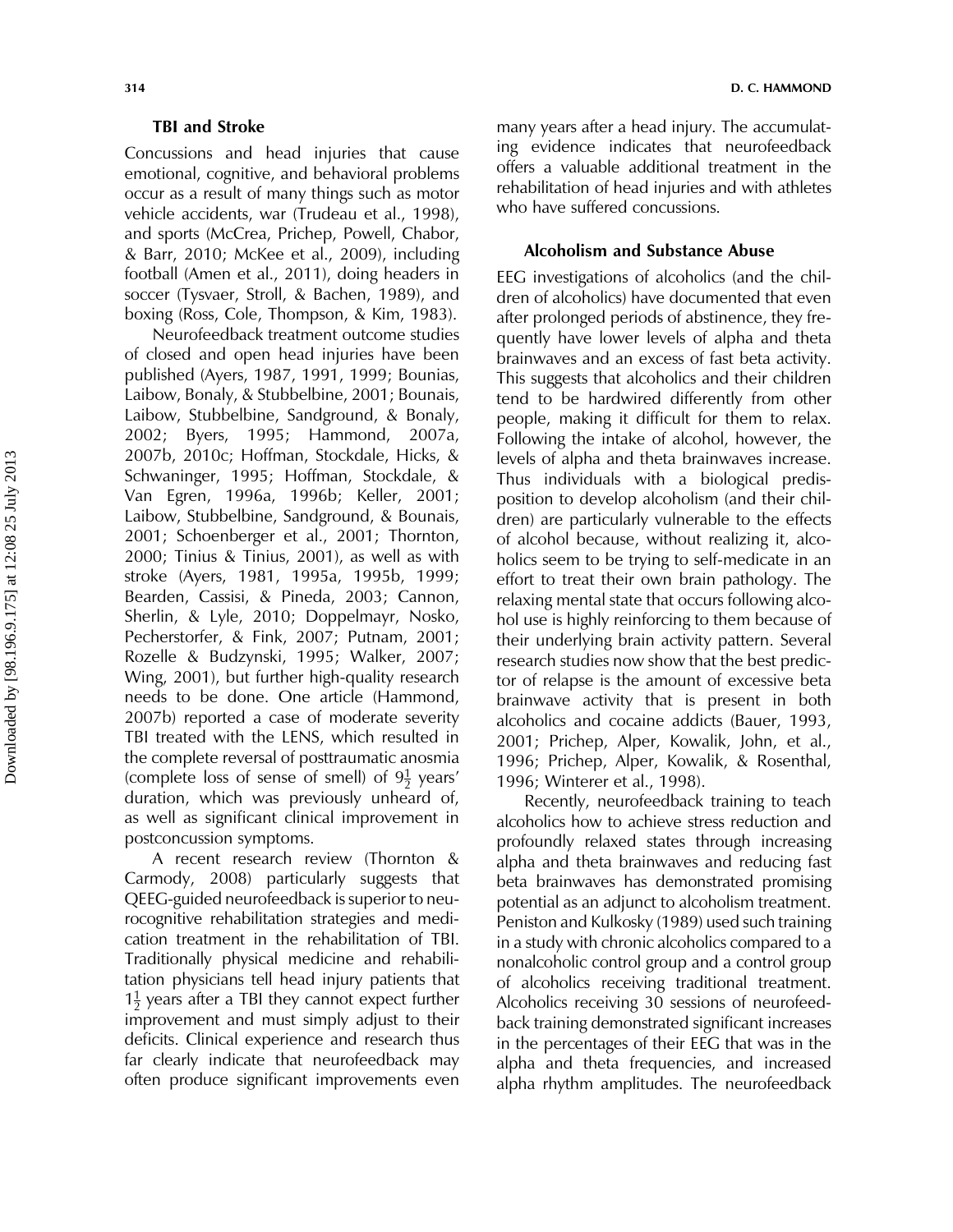treatment group also demonstrated sharp reductions in depression when compared to controls. Alcoholics in standard (traditional) treatment showed a significant elevation in serum beta-endorphin levels (an index of stress and a stimulant of caloric [e.g., ethanol] intake), whereas those with neurofeedback training added to their treatment did not demonstrate this increase in beta-endorphin levels. On 4-year follow-up checks (Peniston & Kulkosky, 1990), only 20% of the traditionally treated group of alcoholics remained sober, compared with 80% of the experimental group who had received neurofeedback training. Furthermore, the experimental group showed improvement in psychological adjustment on 13 scales of the Millon Clinical Multiaxial Inventory compared to the traditionally treated alcoholics who improved on only two scales and became worse on one scale. On the 16-PF personality inventory, the neurofeedback training group demonstrated improvement on seven scales, compared to only one scale among the traditional treatment group. Similar positive results with 92% sobriety on 21-month follow-ups were reported by Saxby and Peniston (1995) in 14 depressed alcoholics, and encouraging results were reported on 3-year follow-ups in a treatment program with native Americans (Kelley, 1997).

Scott, Kaiser, Othmer, and Sideroff (2005) conducted a randomized controlled study with 121 individuals undergoing an inpatient substance abuse program. The patients received 40 to 50 treatment sessions. Persons who had neurofeedback added to their treatment remained in therapy significantly longer—an important factor in the treatment of substance abuse. On 1-year follow-up, 77% of patients receiving neurofeedback remained sober versus only 44% of traditional treatment patients. Significant differences were found in measures of attention and in seven scales on the Minnesota Multiphasic Personality Inventory–2 compared with improvement on only one scale in those receiving traditional treatment. Reports from a similar treatment program (Burkett, Cummins, Dickson, & Skolnick, 2005) with 270 homeless crack cocaine addicts showed that the addition of neurofeedback to treatment

more than tripled the length of stay in the recovery center. On 1-year follow-up of the 94 patients who completed treatment, 95.7% were now maintaining a residence, 93.6% were employed or in schooling, 88.3% had no further arrests, and 53.2% had been alcohol and drug free 1 year, whereas another 23.4% had used alcohol or dugs only one to three times, corroborated by urinalysis.

Arani, Rostami, and Nostratabadi (2010) compared results from 30 sessions of neurofeedback being provided to opioid dependent patients undergoing outpatient treatment (methadone or Buprenorpine maintenance), compared with a control group that received outpatient treatment alone. Patients receiving neurofeedback showed significantly more improvements in outcome measures (e.g., of hypochondriasis, obsessing, interpersonal sensitivity, aggression, psychosis, anticipation of positive outcome, and desire to use drugs) and on QEEGs. Preliminary research (Horrell et al., 2010) has suggested that neurofeedback may also have potential to reduce drug cravings in cocaine abusers.

The evidence reviewed validates the immense potential that neurofeedback treatment has to likely double if not triple the outcome rates in alcoholism and substance abuse treatment when it is added as an additional component to a comprehensive treatment program (Sokhadze, Cannon, & Trudeau, 2008). It may have real potential in not only treating but also remediating some of the serious damage to the brain that occurs through drug abuse (e.g., Alper et al., 1998; Prichep, Alper, Kowalik, & Rosenthal, 1996; Struve, Straumanis, & Patrick, 1994).

# Antisocial Personality and Criminal Justice

Quirk (1995) reported reduced recidivism using a combination of neurofeedback and galvanic skin response biofeedback. Smith and Sams (2005) showed improvements in attention and behavior in a group of juvenile offenders, and a study in a Boys Totem Town project with seven juvenile felons (Martin & Johnson, 2005) improvements were noted on a variety of measures. Most recently, Surmeli and Ertem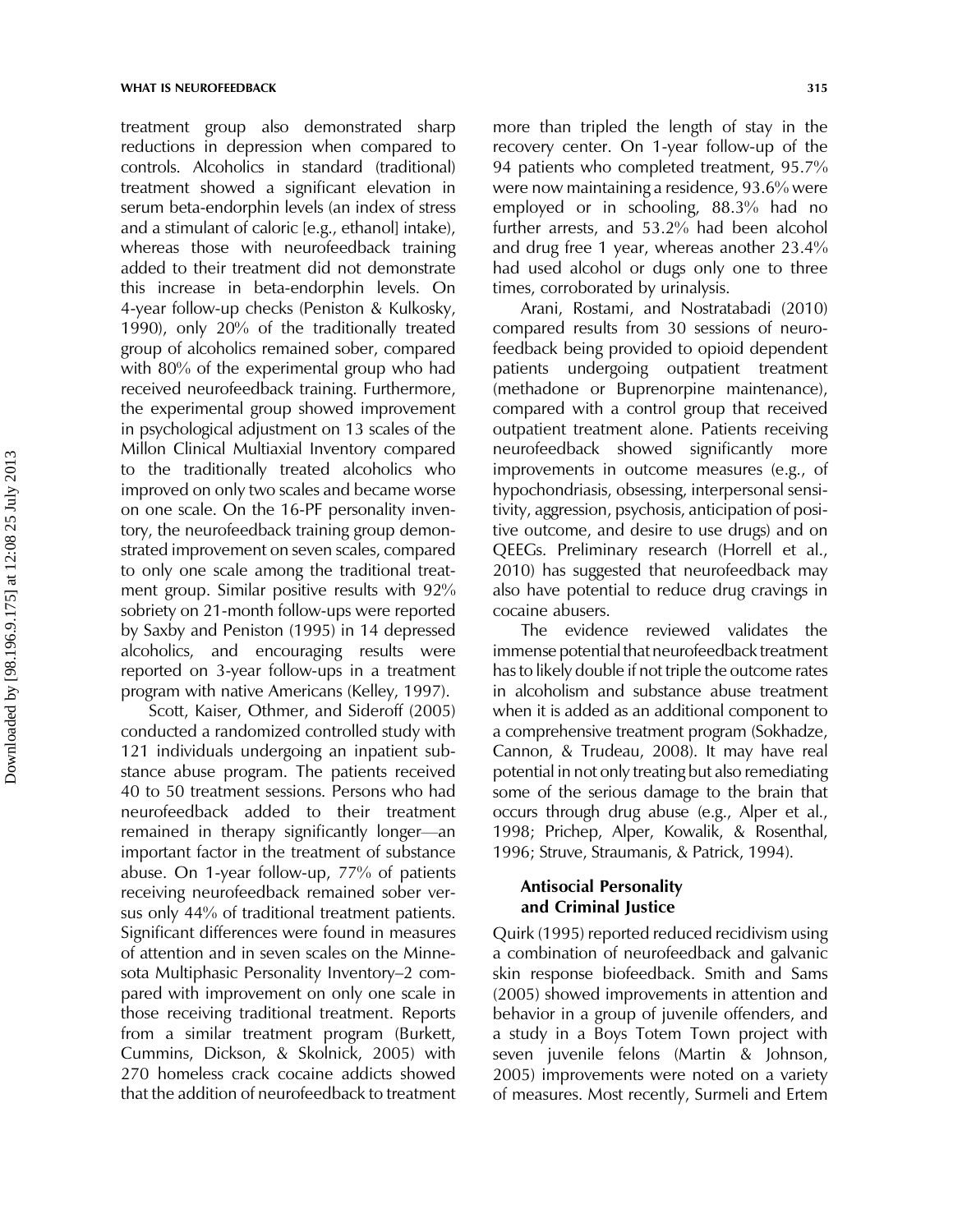(2009) presented a case series of 13 patients who received from 80 to 100 neurofeedback treatment sessions guided by QEEG findings. Outcomes were measured with the Minnesota Multiphasic Personality Inventory, a test of attention, QEEG results, and interviews with family members. Twelve of the 13 patients showed significant improvement, which was maintained on 2-year follow-up. The abnormal representation of learning disabilities, ADHD, head injuries, childhood abuse, alcoholism, and substance abuse in an incarcerated offender population (Wekerle & Wall, 2002; Wilson & Cumming, 2009) and of alcoholism and drug abuse in domestic violence (Lin et al., 2009) would suggest considerable potential for the use of neurofeedback, particularly given the high recidivism rates that attest to the limited effectiveness of traditional psychotherapies and pharmacology treatment. This will be another fruitful area for further research.

## Posttraumatic Stress Disorder

Peniston and Kulkosky (1991) added thirty 30-minute sessions of alpha/theta neurofeedback training to the traditional VA hospital treatment provided to a group of posttraumatic stress disorder Vietnam combat veterans, and then compared them at 30-months posttreatment with a contrast group who received only traditional treatment. On follow-up, all 14 traditional treatment patients had relapsed and been rehospitalized, whereas only three of 15 neurofeedback training patients had relapsed. Although all 14 patients who were on medication and were treated with neurofeedback had decreased their medication requirements by follow-up, among the patients receiving traditional treatment, only one patient decreased medication needs, two reported no change, and 10 required an increase in psychiatric medications. On the Minnesota Multiphasic Personality Inventory, neurofeedback training patients improved significantly on all 10 clinical scales dramatically on many of them—whereas there were no significant improvements on any scales in the traditional treatment group. One study (Huang-Storms, Bodenhamer-Davis, Davis, & Dunn, 2006) has also reported positive

improvements in 20 adopted children with histories of abuse and/or neglect. Improvements were noted in externalizing and internalizing problems, social problems, aggressive and delinquent behavior, anxiety/depression, thought problems, and attentional problems. Neurofeedback seems very promising with posttraumatic stress disorder, but further corroborating research is needed.

## Autism and Aspberger's Syndrome

There is a quite significant body of research that has now appeared on the neurofeedback treatment of autism and Asperger's Syndrome (Coben & Myers, 2010; Coben & Pudolsky, 2007a; Jarusiuwicz, 2002; Knezevic, Thompson, & Thompson, 2010; Kouijzer, de Moor, Gerrits, Buitelaar, & van Schie, 2009; Kouijzer, de Moor, Gerrits, Congedo, & van Schie, 2009; Kouijzer, van Schie, de Moor, Gerrits, & Buitelaar, 2010; Pineda et al., 2007; Pineda et al., 2008; Scolnick, 2005; Sichel, Fehmi, & Goldstein, 1995).

L. Thompson, Thompson, and Reid (2010) reported on a case series of 150 Asperger's Syndrome patients and nine autism spectrum disorder patients who received 40 to 60 sessions, commonly with some supplementary peripheral biofeedback. They found very statistically significant improvements in measures of attention, impulsivity, auditory and visual attention, reading, spelling, arithmetic, EEG measures, and an average full scale IQ score gain of 9 points.

Some of the studies just cited were control group studies. There has also been a placebocontrolled study (Pineda et al., 2008), and there have been 6-month (Kouijzer et al., 2010) and 1-year follow-ups (Kouijzer et al., 2009) documenting maintenance of positive results. A review of neurofeedback with autism spectrum problems, which includes a review of unpublished papers presented as scientific meetings, has been published by Coben, Linden, and Myers (2010). In an as-yet-unpublished study cited by those authors using neurofeedback and HEG training, Coben found a 42% reduction in overall autistic symptoms, including a 55% decrease in social interaction deficits and improvements in communication and social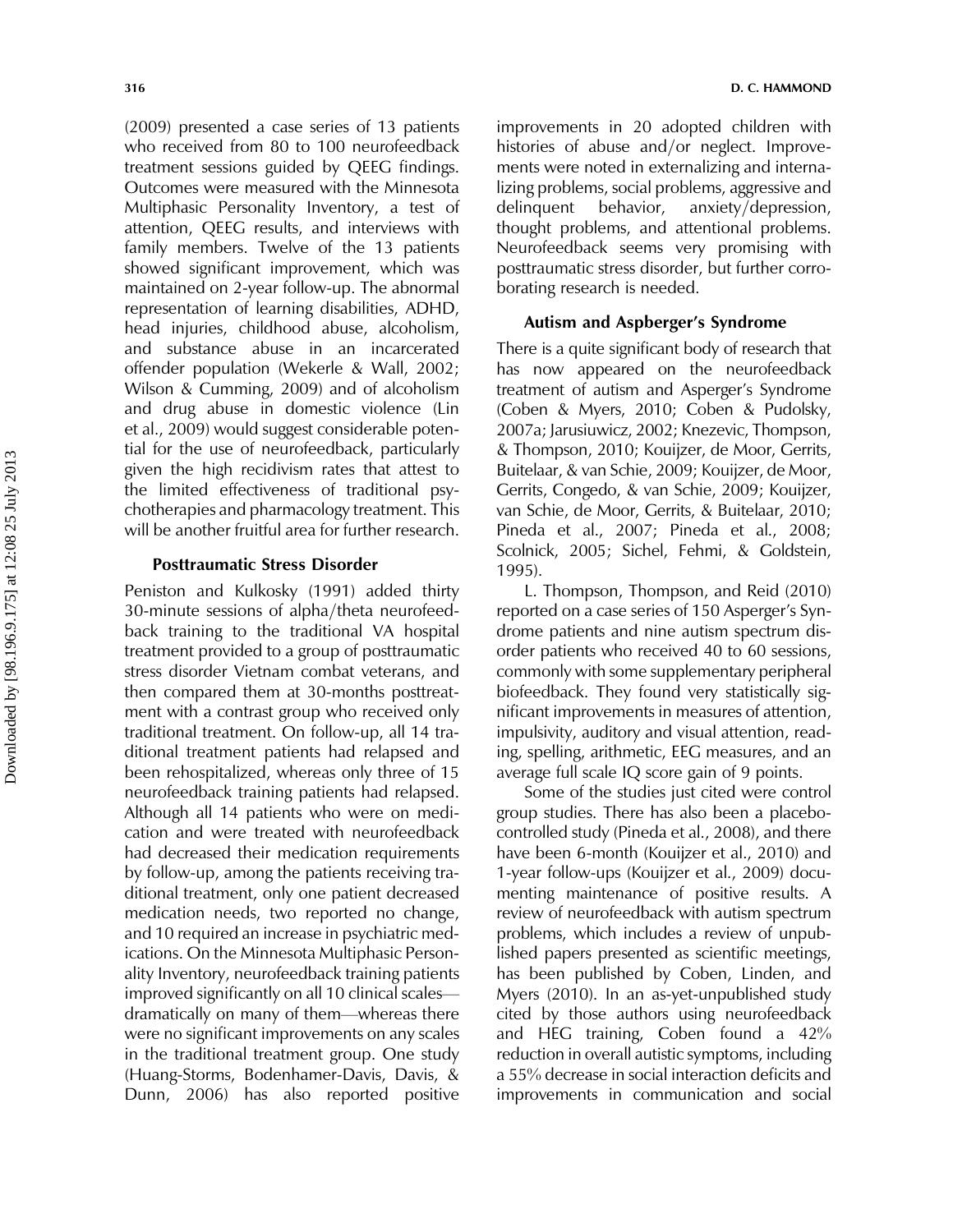interaction deficits of 55% and 52%, respectively. Overall, neurofeedback has positive research support as a beneficial treatment with autism spectrum problems, with findings of positive changes in brain function, attention, IQ, impulsivity, and parental assessments of other problem behaviors such as communication, stereotyped and repetitive behavior, reciprocal social interactions, and sociability. Although neurofeedback is certainly not a cure for these conditions, it appears to usually produce significant improvements in these chronic conditions.

#### Anxiety and Depression

Encouraging preliminary research has been published for the effectiveness of neurofeedback in treating anxiety with 10 controlled studies that have been identified (Hammond, 2005c; Moore, 2000). Of the eight studies of anxiety that were reviewed, seven found positive changes. Another study (Passini, Watson, Dehnel, Herder, & Watkins, 1977) used only 10 hr of neurofeedback with anxious alcoholics and found very significant improvements in state and trait anxiety compared to a control group, with results sustained on 18-month follow-up. A randomized, blinded, controlled study (Egner & Gruzelier, 2003) was done with performance anxiety at London's Royal College of Music. They evaluated the ability of alpha/ theta neurofeedback to enhance musical performance in high-talent-level musicians when they were performing under stressful conditions where their performance was being evaluated. When compared with alternative treatment groups (physical exercise, mental skills training, Alexander Technique training, and two other neurofeedback protocols that focused more on enhancing concentration), only the alpha/ theta neurofeedback group resulted in enhancement of real-life musical performance under stress. Similar randomized controlled studies reducing performance anxiety have been conducted with musical performance (Egner & Gruzelier, 2003), ballroom dance performance (Raymond, Sajid, Parkinson, & Gruzelier, 2005), and performance in singing (Kleber, Gruzelier, Bensch, & Birbaumer, 2008; Leach, Holmes, Hirst, & Gruzelier, 2008). In a randomized, placebo-controlled study with medical students (Raymond, Varney, Parkinson, & Gruzelier, 2005) neurofeedback enhanced mood, confidence, feeling energetic and composed.

Neurofeedback has also been shown with objective measures to improve depression (Baehr, Rosenfeld, & Baehr, 2001; Hammond, 2001a, 2005b; Hammond & Baehr, 2009). The degree to which depressed patients were able to normalize their EEG activity during neurofeedback has been found to significantly correlate with improvement in depressive symptoms (Paquette, Beauregard, & Beaulieu-Prevost, 2009). A blinded, placebo-controlled study (Choi et al., 2011) demonstrated the superiority of neurofeedback over a placebo treatment in reducing depression while improving executive function. However, more research is needed on the use of neurofeedback with depression.

#### Insomnia

A randomized, controlled study (Hoedlmoser et al., 2008) demonstrated that only 10 neurofeedback sessions focused on reinforcing the SMR resulted in an increase in sleep spindles and reduced sleep latency. Because memory consolidation occurs during sleep, this study also documented improved memory in the subjects. This study replicated findings some earlier studies (Berner, Schabus, Wienerroither, & Klimesch, 2006; Sterman, Howe, & MacDonald, 1970). Hammer et al. (2011) published a randomized, single-blind controlled study documenting the effectiveness of 20 sessions of live Z-score training in the treatment of insomnia. Individualized neurofeedback was also shown in control group studies by Hauri (1981; Hauri, Percy, Hellekson, Hartmann, & Russ, 1982) to have long-lasting effects with insomnia patients. A recent randomized control group study (Cortoos, De Valck, Arns, Breteler, & Cluydts, 2010) of primary insomnia patients found an average of 18 sessions of home neurofeedback training administered over the Internet produced a significant improvement in the time required to fall asleep and a significant improvement in total sleep time as measured in a sleep lab compared with a control group. Even three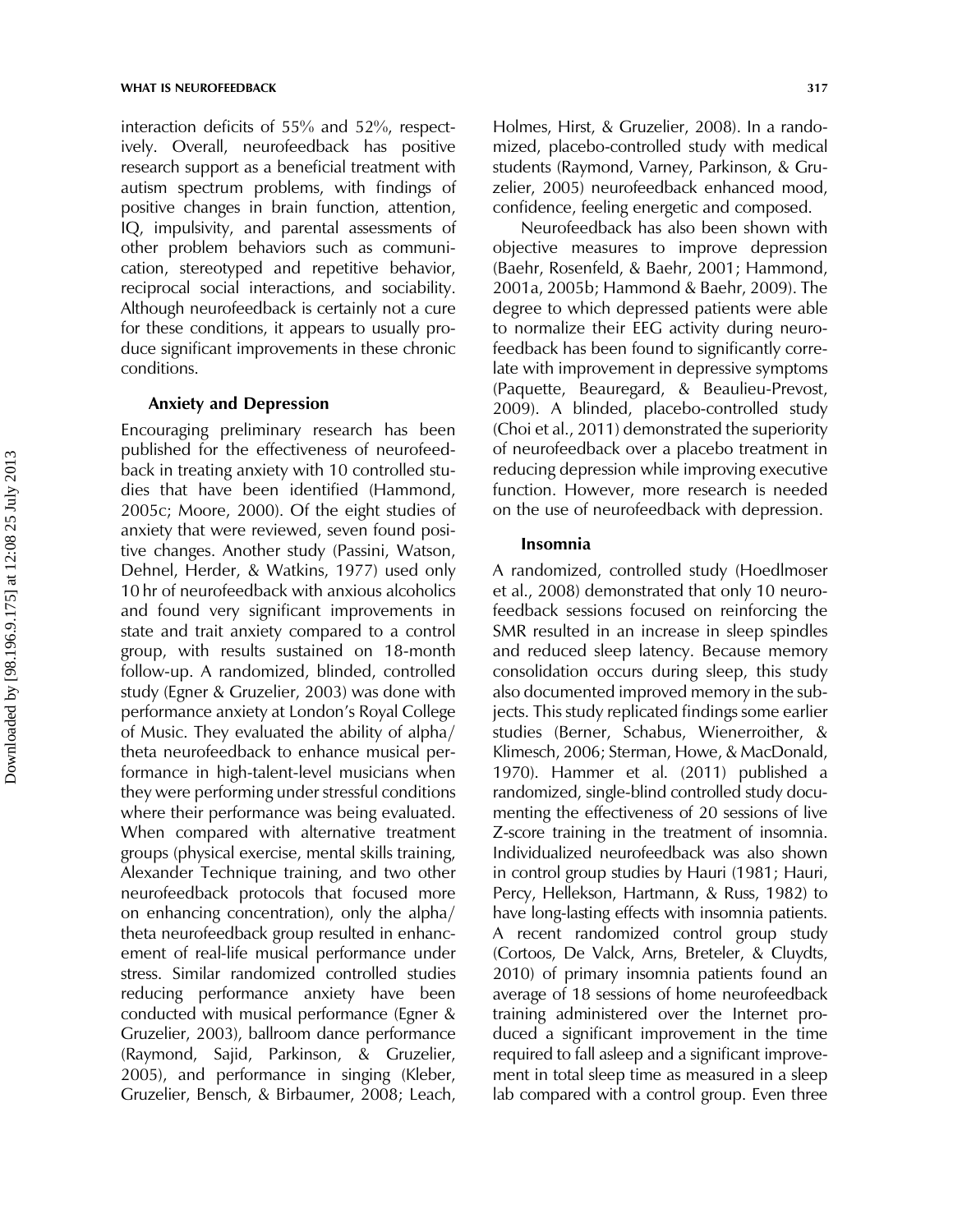schizophrenic or schizoaffective patients with disturbed sleep all showed improvement in sleep quality when compared with a control group (Cortoos et al., in press).

### Headaches and Migraine

Walker (2011) reported on 71 recurrent migraine cases who consulted a neurological practice. Forty-six of the patients consented to QEEG-guided neurofeedback treatment, whereas 25 chose drug treatment. Excess higher frequency beta was present in all cases. At 1-year follow-up, 54% of the neurofeedback group experienced complete cessation of migraines compared with no one in the medication treatment group. In the neurofeedback group, 39% experienced a reduction of greater than 50% in migraines (compared with 8% with drug treatment), and a reduction of less than 50% was found in 4% of patients (compared to 20% with medication treatment). Sixty-eight percent of the medication treatment group reported no change in headache frequency, whereas only one patient (2%) receiving neurofeedback reported no reduction in frequency. Siniatchkin, Hierundar, Kropp, Gerber, and Stephani (2000) found a significant reduction in the number of days per month with a migraine in children treated with slow cortical potentials training versus a waitlist control group. Carmen (2004) reported improvement of more than 90% in migraine sufferers who completed at least six sessions of HEG training. For Stokes and Lappin (2010), 70% of migraine patients experienced at least a 50% reduction in frequency on more than 1-year follow-up from a combination of 40 neurofeedback sessions combined with HEG training. Tansey (1991a) published four case reports. Although encouraging, further controlled research is needed.

## Peak or Optimal Performance Training

Neurofeedback is also being utilized in peak performance training (Vernon, 2005). For example, in a randomized, blinded controlled study (Egner & Gruzelier, 2003) neurofeedback significantly enhanced musical performance, and a similarly designed study (Raymond, Sajid, et al., 2005) documented significant improvements in ballroom dance performance. Such results have also been reported with golf (Arns, Kleinnijenhuis, Fallahpour, & Breteler, 2007), archery (Landers, 1991; Landers et al., 1994), improving fast reaction time and visuospatial abilities (which has relevance to athletic performance; Doppelmayr & Weber, 2011; Egner & Gruzelier, 2004), improving singing performance (Kleber et al., 2008; Leach et al., 2008), acting performance (Gruzelier, Inoue, Smart, Steed, & Steffert, 2010), and improvements in radar-monitoring tasks (Beatty, Greenberg, Diebler, & O'Hanlon, 1974). One fascinating study (Ros et al., 2009) compared training to either increase SMR or alpha and theta brainwave frequencies in opthalmic microsurgeons in training, compared to a waitlist (no-treatment) group. In only eight sessions of SMR training the physicians demonstrated significant improvements in surgical skill, decreases in anxiety, and a 26% reduction in surgical task time. Research documenting improvements in cognitive and memory performance has already been reviewed earlier. The potential of neurofeedback applications for optimal performance will be very a fruitful area for further research.

# Other Clinical Applications of Neurofeedback Training

Preliminary reports have also been published on the use of neurofeedback with chronic fatigue syndrome (Hammond, 2001b); Tourette's (Tansey, 1986); obsessive-compulsive disorder (Hammond, 2003, 2004; Surmeli, Ertem, Eralp, & Kos, 2011); Parkinson's tremors (M. Thompson & Thompson, 2002); tinnitus (Crocetti, Forti, & Bo, 2011; Dohrmann, Elbert, Schlee, & Weisz, 2007; Gosepath, Nafe, Ziegler, & Mann, 2001; Schenk, Lamm, Gundel, & Ladwig, 2005; Weiler, Brill, Tachiki, & Schneider, 2001); pain (Ibric & Dragomirescu, 2009; Jensen, Grierson, Tracy-Smith, Bacigalupi, & Othmer, 2007; Sime, 2004); physical balance, swallowing, gagging, and incontinence (Hammond, 2005a); children with histories of abuse and neglect (Huang-Storms et al., 2006) or reactive attachment disorder (Fisher, 2009); cerebral palsy (Ayers, 2004); restless legs and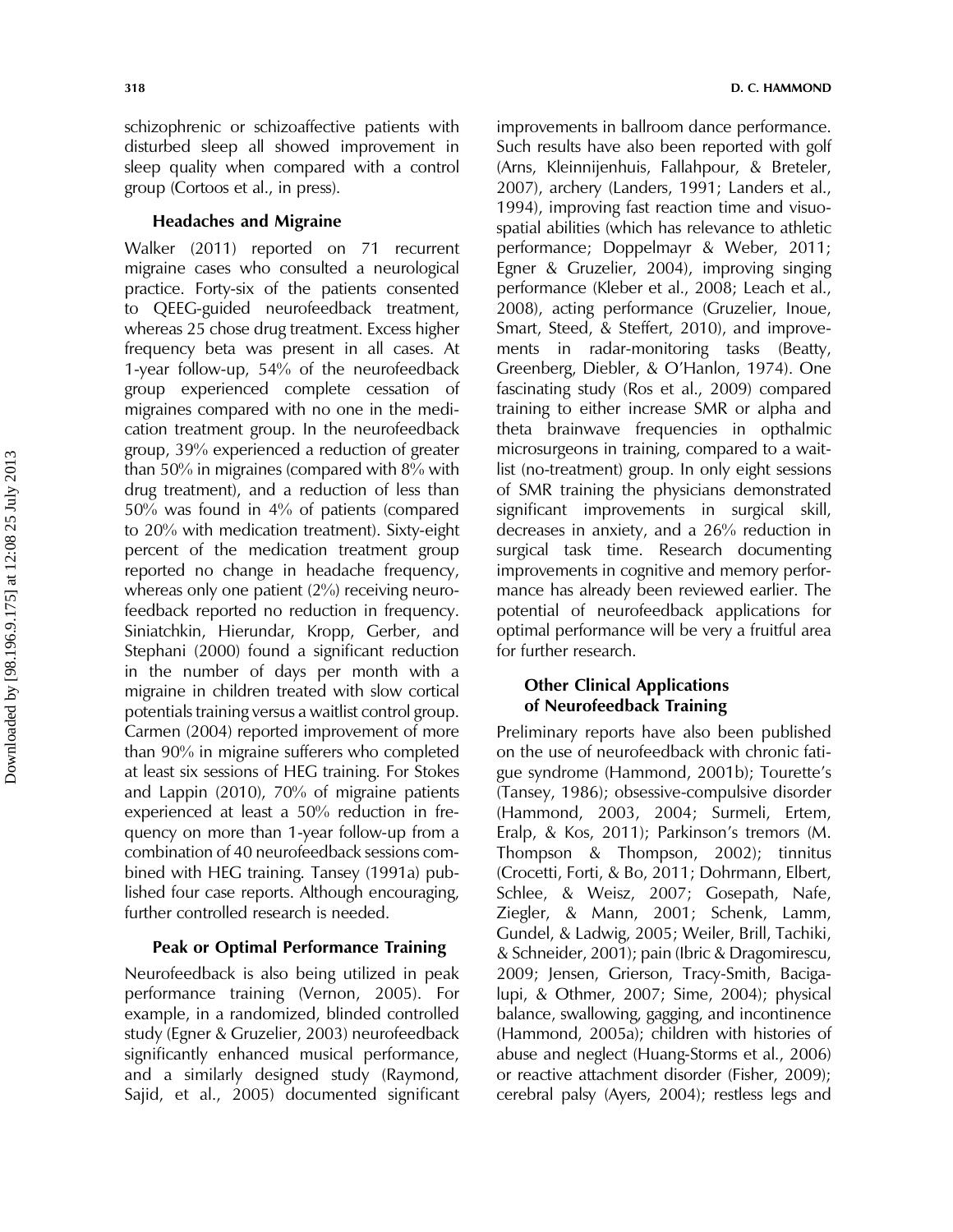periodic limb movement disorder (Hammond, in press); physical and emotional symptoms associated with Type I diabetes mellitus (Monjezi & Lyle, 2006); essential tremor; and for ''chemo fog'' (Raffa & Tallarida, 2010; Schagen, Hamburger, Muller, Boogerd, & van Dam, 2001) following chemotherapy or radiation treatments.

Mixed results have been found with neurofeedback treatment of fibromyalgia. An uncontrolled trial (Mueller et al., 2001) with 30 patients with fibromyalgia (using an early version of LENS) found significant improvements in mood, clarity, and sleep. C. C. S. Donaldson et al. (1998) used an earlier version of LENS (and a small amount of EMG biofeedback) and reported significant improvement in 77% of patients' long-term follow-ups, but again this was an uncontrolled case series. In contrast, these results were not confirmed by Kravitz, Esty, Katz, and Fawcett (2006) in a double-blind, placebocontrolled study, and Nelson et al. (2010) found improvements in pain, fatigue, and cognitive clouding, and increased activity in comparison to a sham placebo control group, but the effects were not enduring. On the other hand, Kayiran, Dursan, Dursun, Ermutlu, and Karamursel (2010), in a randomized, blinded, control group study, compared 20 sessions of neurofeedback to treatment with Lexapro and found that both treatments produced significant symptomatic improvements, but the benefits were significantly greater in the neurofeedback group.

Research has shown that it is possible for schizophrenics to participate in neurofeeback training (Guzelier, 2000; Gruzelier et al., 1999; Schneider et al., 1992) and clinical experience with chronic schizophrenics (Bolea, 2010; Cortoos et al., in press; M. Donaldson, Moran, & Donaldson, 2010; Surmeli, Ertem, Eralp, & Kos, in press) provides encouragement that this may be an additional treatment intervention which holds potential.

## IS MORE PLACEBO CONTROLLED RESEARCH NEEDED?

Despite the considerable research cited in this article, there are many areas where more controlled outcome research is still needed in the application of neurofeedback to various problems. Placebo-controlled studies are often regarded as the very highest level of scientific validation. It can be assumed that positive results from neurofeedback are due to a combination of expectancy (placebo) effects and effects specific to the neurofeedback treatment (Hammond, 2011; Perreau-Linck, Lessard, Levesque, & Beauregard, 2010), because placebo effects appear to be an active ingredient in virtually every therapeutic modality. We know, however, that there are improvements very specific to neurofeedback because there are several placebo-controlled studies that have demonstrated significant efficacious and specific effects beyond placebo influences in neurofeedback training (Raymond, Varney, et al., 2005), including with learning disabilities (Becerra et al., 2006; Fernandez et al., 2003), ADD/ADHD (deBeus & Kaiser, 2011; deNiet, 2011), anxiety (Raymond, Varney, et al., 2005), epilepsy (Lubar et al., 1981), sleep latency and declarative learning (Hoedlmoser et al., 2008), cognitive enhancement in the elderly (Angelakis et al., 2007), autism (Pineda et al., 2008), and depression (Choi et al., 2011), although one preliminary study did not find such effects (Lansbergen, van Dongen-Boomsma, Buitelaar, & Slaats-Willemse, 2010). Certainly animal studies (e.g., Sterman, 1973; Larsen, Larsen, et al., 2006) also suggest that neurofeedback has therapeutic effects independent of placebo effects. It would not be anticipated that cats would form positive expectancies about being more seizure resistant simply because an experimenter was putting electrodes on their heads.

In spite of the placebo-controlled studies we have in neurofeedback, some academic researchers (e.g., Loo & Barkley, 2005), insurance companies, and proponents of medication treatment have complained that there should be more placebo-controlled research on neurofeedback, even though medical ethicists (Andrews, 2001; Lurie & Wolfe, 1997; Rothman, 1987), neurofeedback advocates (La Vaque, 2001), and the Declaration of Helsinki (World Medical Association, 2000)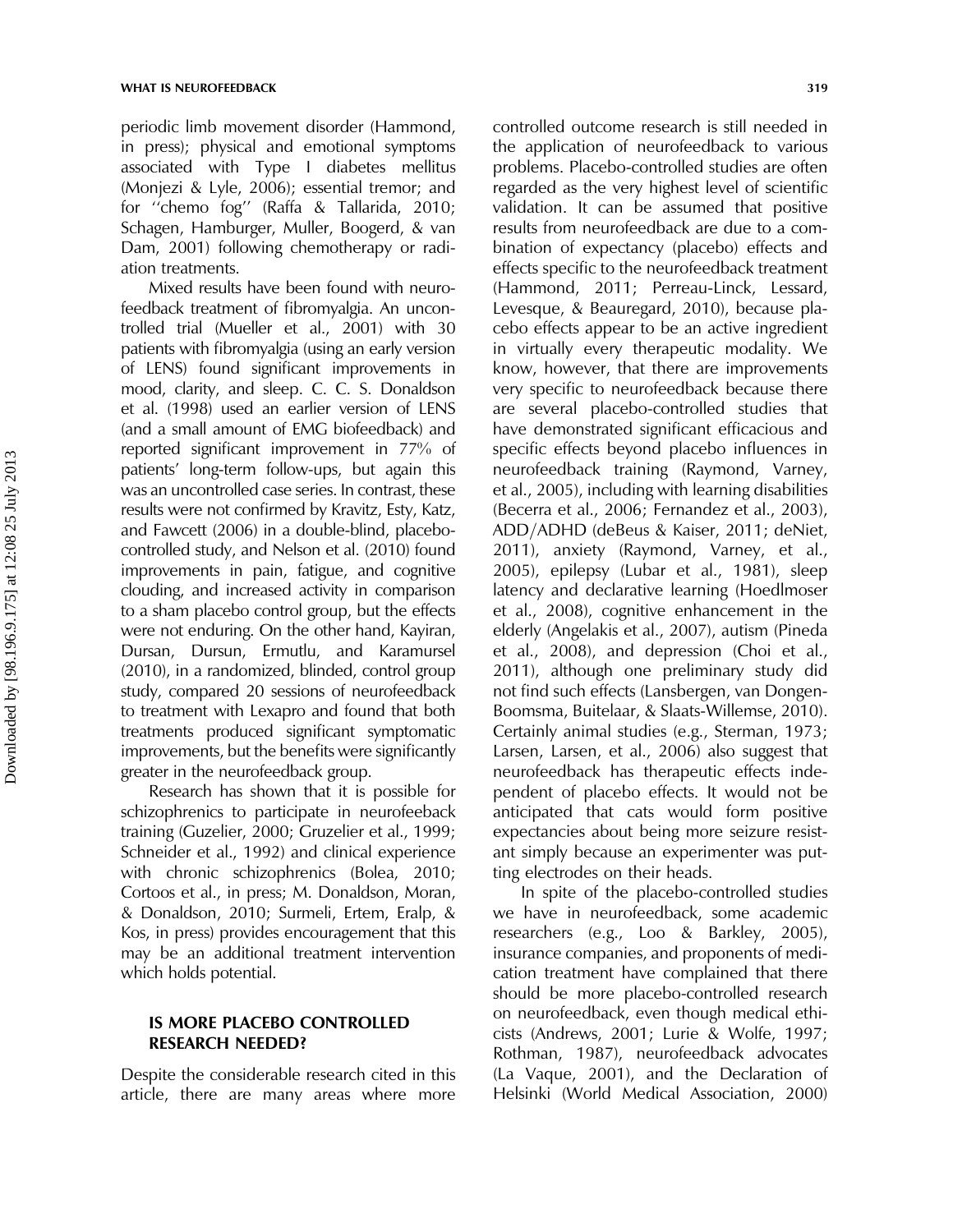have expressed the view that requiring placebo-controlled studies in conditions where there is a known effective treatment already available is considered unethical. The primary benefit of placebo-controlled studies is that they clarify the mechanism of action by which a treatment works, but they are not necessary to determine the effectiveness of a treatment (e.g., the degree of improvement in attention and behavior in  $ADD/ADHD$ , and in comparison with stimulant drugs).

When considering how well validated common medical and psychiatric treatments actually are, it is enlightening to learn that only 11% of 2,711 cardiac medical treatment recommendations are based on multiple randomized controlled studies (Tricoci, Allen, Kramer, Califf, & Smith, 2009) and only 41% are based on evidence from a single randomized trial or nonrandomized studies, whereas 48% are simply based on ''expert opinion'' or only case studies. As yet a further example, the public is generally unaware of the fact that studies (summarized in Kirsch, 2010, and Moncrieff, 2009) of psychiatric medication treatment of depression have concluded that they are only mildly (18%) more effective than a placebo (and yet frequently associated with side effects and a withdrawal syndrome). Despite these facts, insurance companies accept medication treatment for depression and a large proportion of medical treatments as being well established and effective. These facts do not mean that more neurofeedback outcomes studies are desirable and needed, but it creates an important perspective that much of current medical and psychiatric treatment practice does not rest on as much sound scientific evidence as is commonly assumed.

## ADVERSE EFFECTS, SIDE EFFECTS, AND HOME TRAINING

Mild side effects can sometimes occur during neurofeedback training. For example, occasionally someone may feel fatigued, spacey, or anxious; experience a headache; have difficulty falling asleep; or feel agitated or irritable. Sometimes such side effects may occur because the training session is too long (Matthews, 2007,

2011; Ochs, 2007). Many of these feelings pass within a short time after a training session. If clients make their therapists aware of such feelings, they can alter training protocols and usually quickly eliminate such mild side effects.

### Selecting a Qualified Practitioner

It is possible, however, for more significant negative effects to occur (Hammond & Kirk, 2008; Hammond, Stockdale, Hoffman, Ayres, & Nash et al., 2001; Todder, Levine, Dwolatzky, & Kaplan, 2010), particularly if training is not being conducted or supervised by a knowledgeable, certified (http://www.bcia.org) professional who will individualize the training. A ''one-size-fits-all'' approach that is not tailored to the individual will undoubtedly pose a greater risk of either being ineffective or of producing an adverse reaction. Due to the heterogeneity in the brainwave activity (e.g., Clarke et al., 2001; Hammond, 2010b; Prichep et al., 1993) within broad diagnostic categories (e.g., ADD/ADHD, head injuries, depression, autism, or obsessive-compulsive disorder) the treatment requires individualization, and research is increasingly showing that different treatment protocols have differential effects (e.g., Angelakis et al., 2007; Egner & Gruzelier, 2004; Gevensleben et al., 2009a, 2009b; Gruzelier & Egner, 2005; Hauri, 1981; Hauri et al., 1982; Heinrich et al., 2004; Ros et al., 2010; Wrangler et al., 2010) on the brain.

Thus, it is emphasized once again that everyone does not need the same treatment and that if training is not tailored to the person, the risk is greater of it being ineffective or very infrequently even detrimental. For instance, Lubar et al. (1981) published a reversal doubleblind controlled study with epilepsy which documented that problems with seizure disorder could be improved with neurofeedback, but they could also be made worse if the wrong kind of training was done. Similarly, Lubar and Shouse (1976, 1977) documented that  $ADD/$ ADHD symptoms could improve but also be worsened if inappropriate training was done. As yet another example in the treatment of  $ADD/ADHD$ , it was found that when a nonindividualized approach was used (Steiner,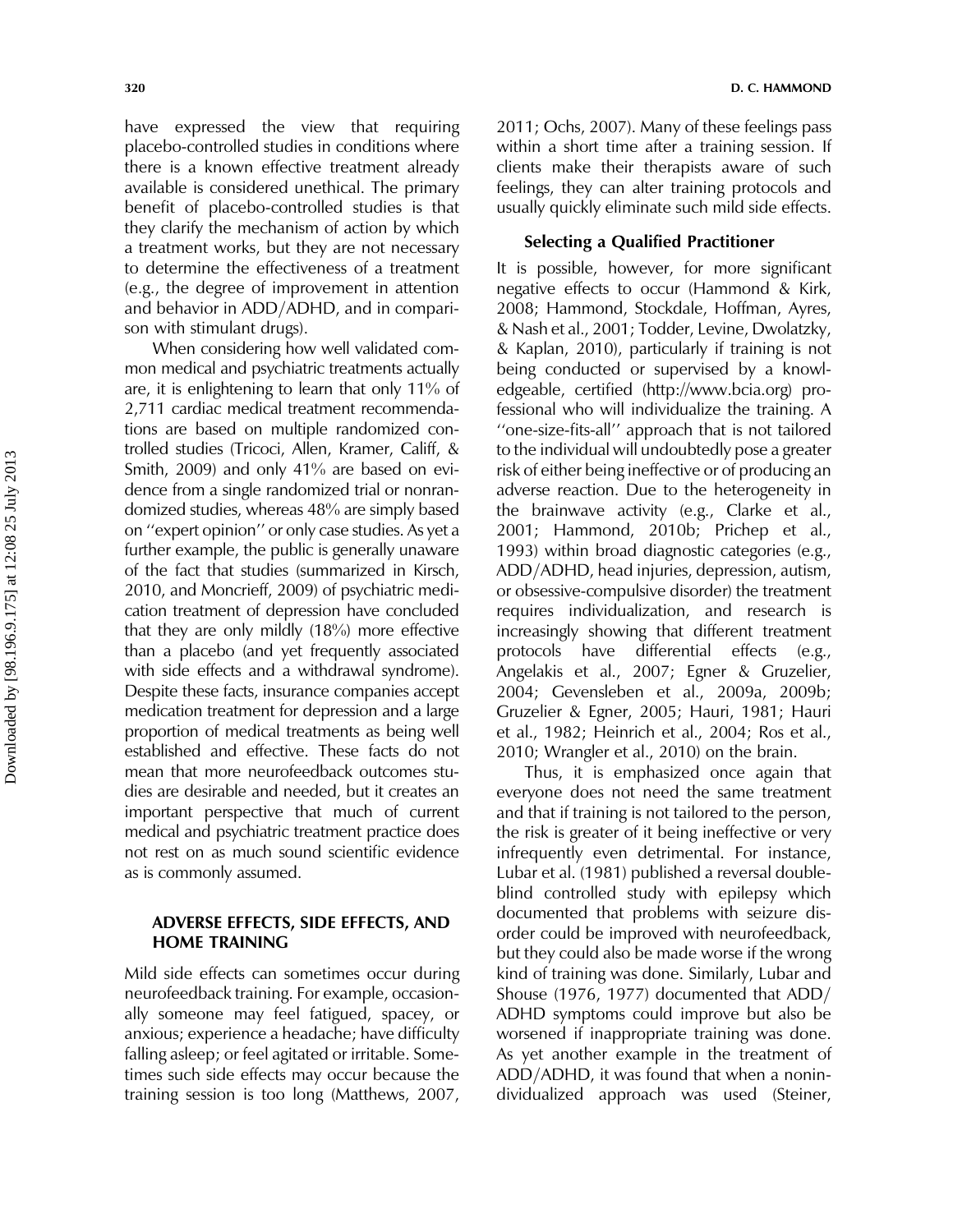Sheldrick, Gotthelf, & Perrin, 2011) with one electrode embedded in a helmet compared with computerized attention training, only modest equivalent results were found. In contrast, when individualized neurofeedback was compared with computerized attention training (Gevensleben et al., 2010; Gevensleben et al., 2009a, 2009b; Holtmann et al., 2009), neurofeedback was significantly more effective than the skills training.

Therefore, seeking out a qualified and certified professional who will do a comprehensive assessment of brain function (e.g., with a QEEG or careful assessment of the raw EEG activity) is deemed to be vitally important. If the practitioner indicates that they do a ''brain scan'' or QEEG, it is important to determine whether the EEG data are actually being statistically compared to a normative database rather than simply being roughly measured.

If you are seeking help for a psychological, psychiatric, or medical problem like those discussed in this article, the ISNR (Hammond et al., 2011) has recommended that you determine that the practitioner you select is not only certified but also licensed or certified for independent practice in your state or province as a mental health or health care professional. An increasing number of unqualified and unlicensed persons are managing to obtain neurofeedback equipment and seeking to basically practice psychology and medicine without a license. It has unfortunately become a ''buyer beware'' marketplace.

In this regard, some individuals are now renting and leasing home training equipment. It is strongly recommended that training with equipment at home should be done only under the regular consultation and supervision of a legitimately trained and certified professional, and preferably home training should occur only following closely supervised training that has taken place in the office for a period of time (Hammond et al., 2011). It is important to caution the public that if this is not done, some negative effects (and a higher probability of ineffective results) could occur from such unsupervised self-training. It is important to remember that the impressive success documented in

most of the research on neurofeedback is based on work conducted by qualified professionals, following individualized assessment, and with training sessions that are supervised by a knowledgeable therapist rather than with unsupervised sessions taking place in an office or at home. Supervised training sessions where the patient is coached have been found to produce significantly better outcomes than unsupervised sessions (Hammond, 2000).

# REFERRAL SOURCES

Readers may identify certified practitioners who are doing neurofeedback training by consulting the website for the Biofeedback Certification International Alliance (http://www. bcia.org) and by examining persons who are licensed and listed in the membership directory for ISNR (http://www.isnr.org). In addition to the references included in this article, the ISNR website also includes a comprehensive bibliography of outcome literature on neurofeedback, which is periodically updated.

#### **REFERENCES**

- Alper, K. R., Prichep, L. S., Kowalik, S., Rosenthal, M. S., & John, E. R. (1998). Persistent QEEG abnormality in crack cocaine users at 6 months of drug abstinence. Neuropsychopharmacology, 19, 1–9.
- Amen, D. G., Newberg, A., Thatcher, R., Jin, Y., Wu, J., Keator, D., & Willemier, K. (2011). Impact of playing professional football on long-term brain function. Journal of Neuropsychiatry & Clinical Neurosciences, 23, 98–106.
- Andrews, G. (2001). Placebo response in depression: Bane of research, boon to therapy [Editorial]. British Journal of Psychiatry, 178, 192–194.
- Angelakis, E., Stathopoulou, S., Frymiare, J. L., Green, D. L., Lubar, J. F., & Kounios, J. (2007). EEG neurofeedback: A brief overview and an example of peak alpha frequency training for cognitive enhancement in the elderly. The Clinical Neuropsychologist, 21, 110–129.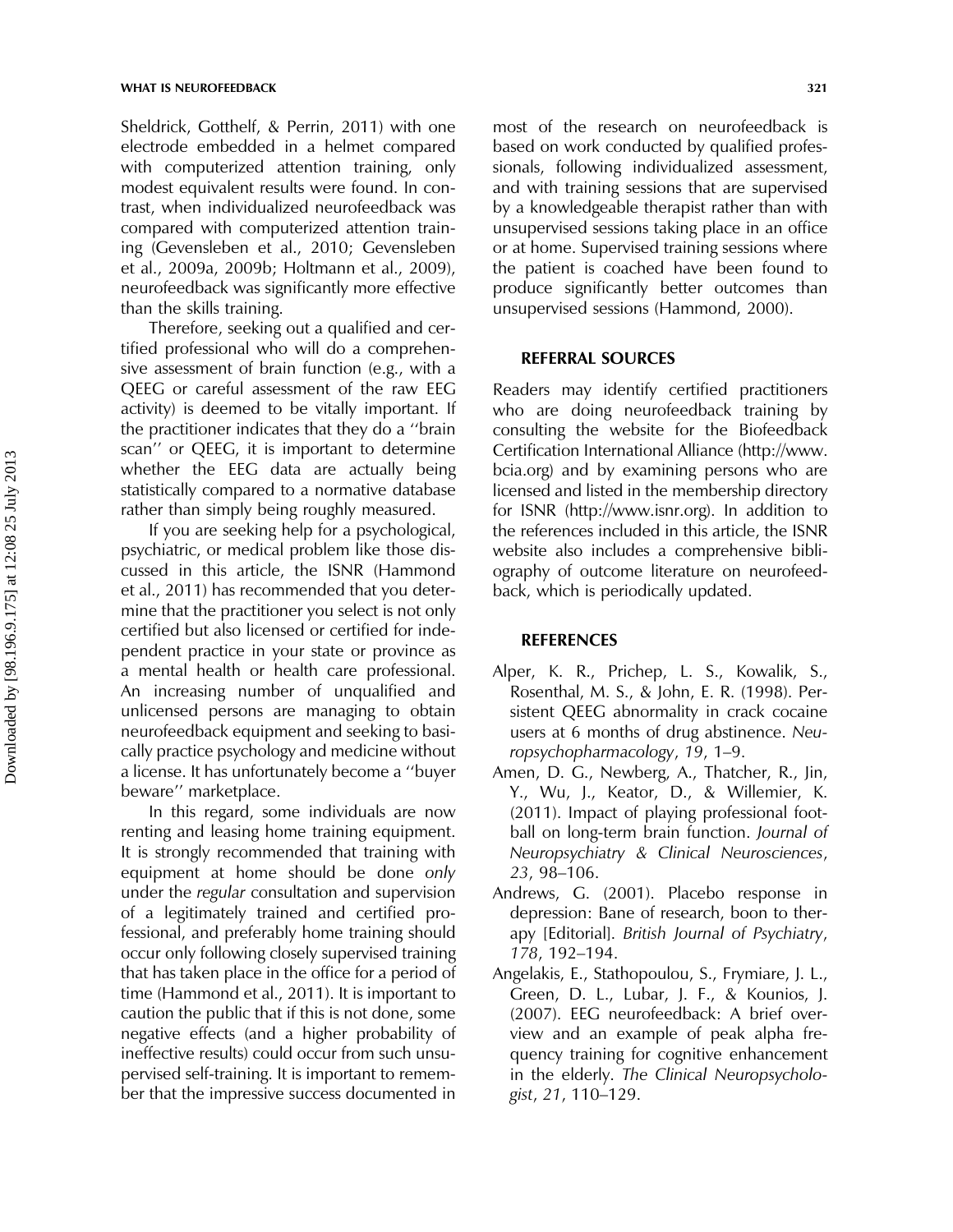- Arani, F. D., Rostami, R., & Nostratabadi, M. (2010). Effectiveness of neurofeedback training as a tratment for opiod-dependent patients. Clinical EEG & Neuroscience, 41, 170–177.
- Arns, M., De Ridder, S., Strehl, U., Breteler, M., & Coenen, A. (2010). Efficacy of neurofeedback treatment in ADHD: The effects of inattention, impulsivity and hyperactivity: A meta-analysis. Clinical EEG & Neuroscience, 40, 180–189.
- Arns, M., Kleinnijenhuis, M., Fallahpour, K., & Bretler, R. (2007). Golf performance enhancement and real-life neurofeedback training using personalized event-locked EEG profiles. Journal of Neurotherapy, 11(4), 11–18.
- Ayers, M. E. (1981). A report on a study of the utilization of electroencephalography for the treatment of cerebral vascular lesion syndromes. In L. Taylor, M. E. Ayers & C. Tom (Eds.), Electromyometric biofeedback therapy, (pp. 244–257). Los Angeles, CA: Biofeedback and Advanced Therapy Institute.
- Ayers, M. E. (1987). Electroencephalic neurofeedback and closed head injury of 250 individuals. Head Injury Frontiers, pp. 380–392.
- Ayers, M. E. (1991). A controlled study of EEG neurofeedback training and clinical psychotherapy for right hemispheric closed head injury. Paper presented at the National Head Injury Foundation, Los Angeles, California.
- Ayers, M. E. (1995a). A controlled study of EEG neurofeedback and physical therapy with pediatric stroke, age seven months to age fifteen, occurring prior to birth. Biofeedback & Self-Regulation, 20, 318.
- Ayers, M. E. (1995b). EEG neurofeedback to bring individuals out of level 2 coma. Biofeedback & Self-Regulation, 20, 304–305.
- Ayers, M. E. (1999). Assessing and treating open head trauma, coma, and stroke using real-time digital EEG neurofeedback. In J. R. Evans & A. Abarbanel (Eds.), Introduction to quantitative EEG and neurofeedback (pp. 203–222). New York, NY: Academic.
- Ayers, M. E. (2004). Neurofeedback for cerebral palsy. Journal of Neurotherapy, 8(2), 93–94.
- Baehr, E., Rosenfeld, J. P., & Baehr, R. (2001). Clinical use of an alpha asymmetry neurofeedback protocol in the treatment of mood disorders: Follow-up study one to five years post therapy. Journal of Neurotherapy, 4(4), 11–18.
- Bakhshayesh, A. R. (2007). The efficacy of neurofeedback compared to EMG biofeedback in the Tx of ADHD children (Unpublished doctoral dissertation). Postdam, Germany: University of Potsdam.
- Barnea, A., Rassis, A., & Zaidel, E. (2005). Effect of neurofeedback on hemispheric word recognition. Brain & Cognition, 59, 314–321.
- Barry, R. J., Clarke, A. R., Johnstone, S. J., McCarthy, R., & Selikowitz, M. (2009). Electroencephalogram  $1/\#$ , ratio and arousal in attention-deficit/hyperactivity disorder: Evidence of independent processes. Biological Psychiatry, 66, 398–401.
- Bauer, L. O. (1993). Meteoric signs of CNS dysfunction associated with alcohol and cocaine withdrawal. Psychiatry Research, 47, 69–77.
- Bauer, L. O. (2001). Predicting relapse to alcohol and drug abuse via quantitative electroencephalography. Neuropsychopharmacology, 25, 332–240.
- Bearden, T. S., Cassisi, J. E., & Pineda, M. (2003). Neurofeedback training for a patient with thalamic and cortical infarctions. Applied Psychophysiology & Biofeedback, 28, 241–253.
- Beatty, J., Greenberg, A., Diebler, W. P., & O'Hanlon, J. F. (1974). Operant control of occipital theta rhythm affects performance in a radar monitoring task. Science, 183, 871–873.
- Becerra, J., Fernandez, T., Harmony, T., Caballero, M. I., Garcia, F., Fernandez-Bouzas, A. ..., Prado-Alcala, R. A. (2006). Follow-up study of learning-disabled children treated with neurofeedback or placebo. Clinical EEG & Neuroscience, 37, 198–203.
- Berner, I., Schabus, M., Wienerroither, T., & Klimesch, W. (2006). The significance of sigma neurofeedback training on sleep spindles and aspects of declarative memory. Applied Psychophysiology & Biofeedback, 31, 97–114.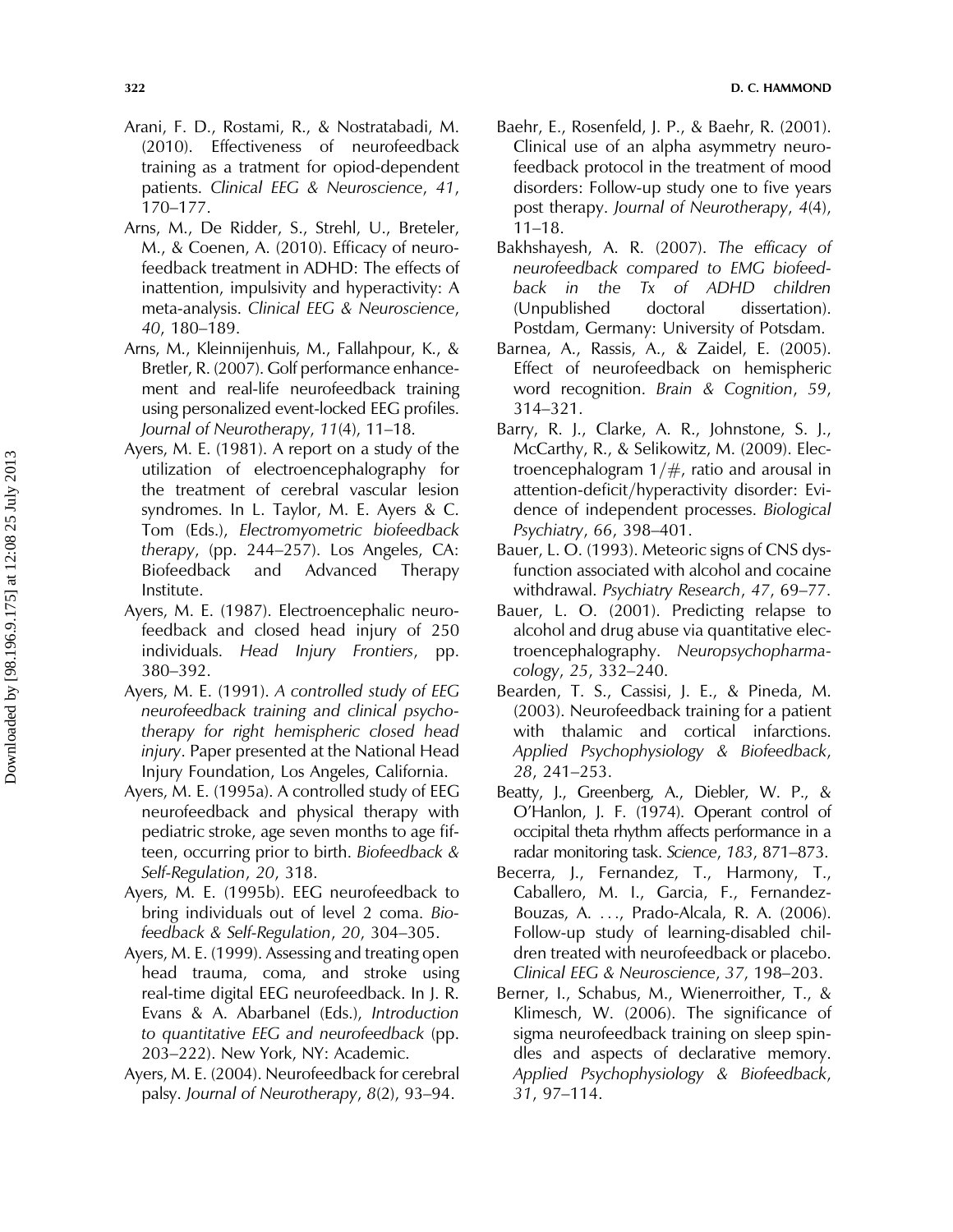- Bolea, A. S. (2010). Neurofeedback treatment of chronic inpatient schizophrenia. Journal of Neurotherapy, 14(1), 47–54.
- Boulay, C. B., Sarnacki, W. A., Wolpaw, J. R., & McFarland, D. J. (2011). Trained modulation of sensorimotor rhythms can affect reaction time. Clinical Neurophysiology, 122, 1820–1826.
- Bounias, M., Laibow, R. E., Bonaly, A., & Stubblebine, A. N. (2001). EEGneurobiofeedback treatment of patients with brain injury: Part 1: Typological classification of clinical syndromes. Journal of Neurotherapy, 5(4), 23–44.
- Bounias, M., Laibow, R. E., Stubbelbine, A. N., Sandground, H., & Bonaly, A. (2002). EEG-neurobiofeedback treatment of patients with brain injury Part 4: Duration of treatments as a function of both the initial load of clinical symptoms and the rate of rehabilitation. Journal of Neurotherapy, 6(1), 23–38.
- Breteler, M. H. M., Arns, M., Peters, S., Giepmans, I., & Verhoeven, L. (2010). Improvements in spelling after QEEG-based neurofeedback in dyslexia: A randomized controlled treatment study. Applied Psychophysiology & Biofeedback, 35(1), 5–11.
- Budzynski, T. H. (1996). Brain brightening: Can neurofeedback improve cognitive process? Biofeedback, 24(2), 14–17.
- Burkett, V. S., Cummins, J. M., Dickson, R. M., & Skolnick, M. (2005). An open clinical trial utilizing real-time EEG operant conditioning as an adjunctive therapy in the treatment of crack cocaine dependence. Journal of Neurotherapy, 9(2), 7–26.
- Byers, A. P. (1995). Neurofeedback therapy for a mild head injury. Journal of Neurotherapy, 1(1), 22–37.
- Cannon, R., & Lubar, J. (2007). EEG spectral power and coherence: Differentiating effects of spatial-specific neuro-operant learning (SSNOL) utilizing LORETA neurofeedback training in the anterior cingulate and bilateral dorsolateral prefrontal cortices. Journal of Neurotherapy, 11(3), 25–44.
- Cannon, R., & Lubar, J. (2011). Long-term effects of neurofeedback training in anterior

cingulate cortex: A short follow-up report. Journal of Neurotherapy, 15, 130–150.

- Cannon, R., Lubar, J., Congedo, M., Thornton, K., Towler, K., & Hutchens, T. (2007). The effects of neurofeedback training in the cognitive division of the anterior cingulate gyrus. International Journal of Neuroscience, 117, 337–357.
- Cannon, R., Lubar, J., Gerke, A., Thornton, K., Hutchens, T., & McCammon, V. (2006). EEG spectral-power and coherence: LORETA neurofeedback training in the anterior cingulate gyrus. Journal of Neurotherapy, 10(1), 5–31.
- Cannon, K. B., Sherlin, L., & Lyle, R. R. (2010). Neurofeedback efficacy in the treatment of a 43-year-old female stroke victim: A case study. Journal of Neurotherapy, 14, 107–121.
- Caria, A., Veit, R., Sitaram, R., Lotze, M., Weiskopf, N., Grodd, W., & Birbaumer, N. (2007). Regulation of anterior insular cortex activity using real-time fMRI. Neuroimage, 35, 1238–1246.
- Carmen, J. A. (2004). Passive infrared hemoencephalography: Four years and 100 migraines. Journal of Neurotherapy, 8(3), 23–51.
- Choi, S. W., Chi, S. E., Chung, S. Y., Kim, J. W., Ahn, C. Y., & Kim, H. T. (2011). Is alpha wave neurofeedback effective with randomized clinical trials in depression? A pilot study. Neuropsychobiology, 63, 43–51.
- Clarke, A. R., Barry, R. J., McCarthy, R., & Selikowitz, M. (2001). EEG-defined subtypes of children with attention-deficit/hyperactivity disorder. Clinical Neurophysiology, 112, 2098–2105.
- Clarke, A. R., Barry, R. J., McCarthy, R., Selikowtiz, M., Johnstone, S. J., Hsuy, C., ..., Croft, R. J. (2007). Coherence in children with attention-deficit/hyperactivity disorder and excess beta in their EEG. Clinical Neurophysiology, 118, 1472–1479.
- Coben, R., Linden, M., & Myers, T. E. (2010). Neurofeedback for autistic spectrum disorder: A review of the literature. Applied Psychophysiology & Biofeedback, 35, 83–105.
- Coben, R., & Myers, T. E. (2010). The relative efficacy of connectivity guided and symptom based EEG biofeedback for autistic disorders.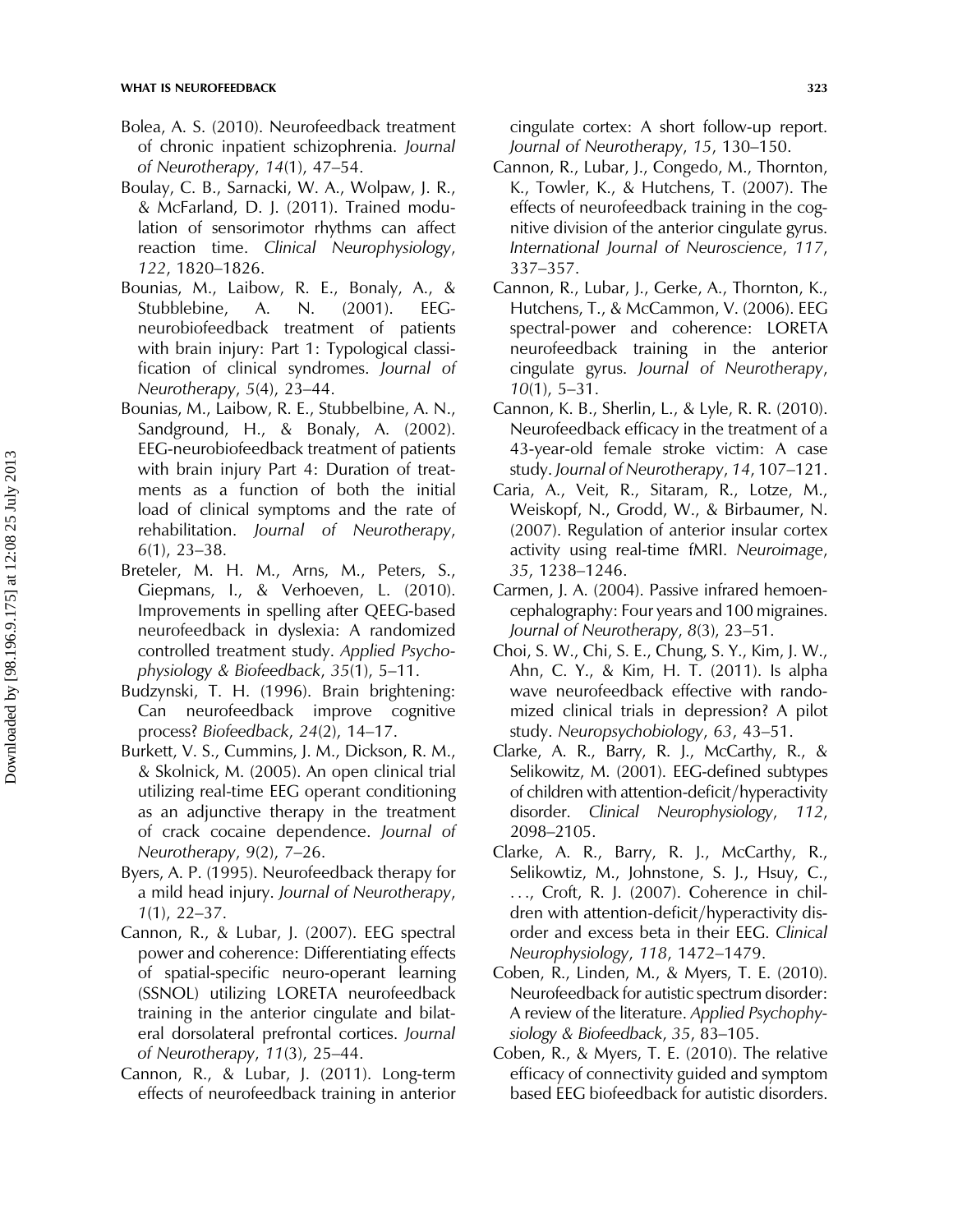Applied Psychophysiology & Biofeedback, 35(1), 13–23.

- Coben, R., & Pudolsky, I. (2007a). Assessmentguided neurofeedback for autistic spectrum disorder. Journal of Neurotherapy, 11(1), 5–23.
- Coben, R., & Pudolsky, I. (2007b). Infrared imaging and neurofeedback: Initial reliability and validity. Journal of Neurotherapy, 11(3), 3–13.
- Collura, T. F. (2008a). Whole-head April normalization using live Z-scores for connectivity training (Part 1). NeuroConnections Newsletter, pp. 12–18.
- Collura, T. F. (2008b). Whole-head July normalization using live Z-scores for connectivity training (Part 2). NeuroConnections Newsletter, pp. 9–12.
- Collura, T. F. (2009). Neuronal dynamics in relation to normative electroencephalography assessment and training. Biofeedback, 36, 134–139.
- Collura, T. F., Guan, J., Tarrant, J., Bailey, J., & Starr, F. (2010). EEG biofeedback case studies using live Z-score training and a normative database. Journal of Neurotherapy, 14, 22–46.
- Collura, T. F., Thatcher, R. W., Smith, M. L., Lambos, W. A., & Stark, C. A. (2009). EEG biofeedback training using live Z-scores and a normative database. In T. Budzynski, H. Budzynski, J. Evans & A. Abarbanel (Eds.), Introduction to quantitative EEG and neurofeedback, 2nd ed., (pp. 103–141). Amsterdam, the Netherlands: Elsevier.
- Congedo, M., Lubar, J. F., & Joffe, D. (2004). Low-resolution electromagnetic tomography neurofeedback IEEE Transactions on Neural Systems & Rehabilitation Engineering, 12, 387–397.
- Cortoos, A., De Valck, E., Arns, M., Breteler, M. H., & Cluydts, R. (2010). An exploratory study on the effects of tele-neurofeedback and tele-biofeedback on objective and subjective sleep in patients with primary insomnia. Applied Psychophysiology & Biofeedback, 35, 125–134.
- Cortoos, A., Verstraeten, E., Joly, J., Cluydts, R., De Hert, M., & Peuskens, J. (2010). The

impact of neurofeedback training on sleep quality in chronic schizophrenia patients: A controlled multiple case study. Applied Psychophysiology & Biofeedback, 35(2), 125–134.

- Crocetti, A., Forti, S., & Bo, L. D. (2011). Neurofeedback for subjective tinnitus patients. Auris Nasus Larnx, 38, 735–738.
- deBeus, R. J., & Kaiser, D. A. (2011). Neurofeedback with children with attention deficit hyperactivity disorder: A randomized doubleblind placebo-controlled study. In R. Coben & J. R. Evans (Eds.), Neurofeedback and neuromodulation techniques and applications (pp. 127–152). New York, NY: Academic Press.
- deCharms, R. (2007). Reading and controlling human brain activation using real-time functional magnetic resonance imaging. Trends in Cognitive Science, 11, 473–481.
- deCharms, R., Christoff, K., Glover, G., Pauly, J., Whitfield, S., & Gabrieli, J. (2004). Learned regulation of spatially localized brain activation using real-time fMRI. Neuroimage, 21, 436–443.
- deCharms, R. C., Maeda, F., Glover, G. H., Ludlow, D., Pauly, J. M., Soneji, D...., Mackey, S. C. (2005). Control over brain activation and pain learned by using realtime functional MRI. Proceedings of the National Academy of Sciences, 102, 18626–18631.
- deNiet, P. (2011). The efficacy of LENS neurofeedback treatment for ADHD: a doubleblind, randomized placebo controlled study on adults with ADHD. Manuscript submitted for publication. Available from  $h$ ttps:// toetsingonline.ccmo.nl=
- Dohrmann, K., Elbert, T., Schlee, W., & Weisz, N. (2007). Tuning the tinnitus percept by modification of synchronous brain activity. Restorative Neurological Neuroscience, 25, 371–378.
- Donaldson, C. C. S., Sell, G. E., & Mueller, H. H. (1998). Fibromyalgia: A retrospective study of 252 consecutive referrals. Canadian Journal of Clinical Medicine, 5, 116–127.
- Donaldson, M., Moran, D., & Donaldson, S. (2010, Spring). Schizophrenia in retreat. NeuroConnections, pp. 19–23.
- Doppelmayr, M., Nosko, H., Pecherstorfer, T., & Fink, A. (2007). An attempt to increase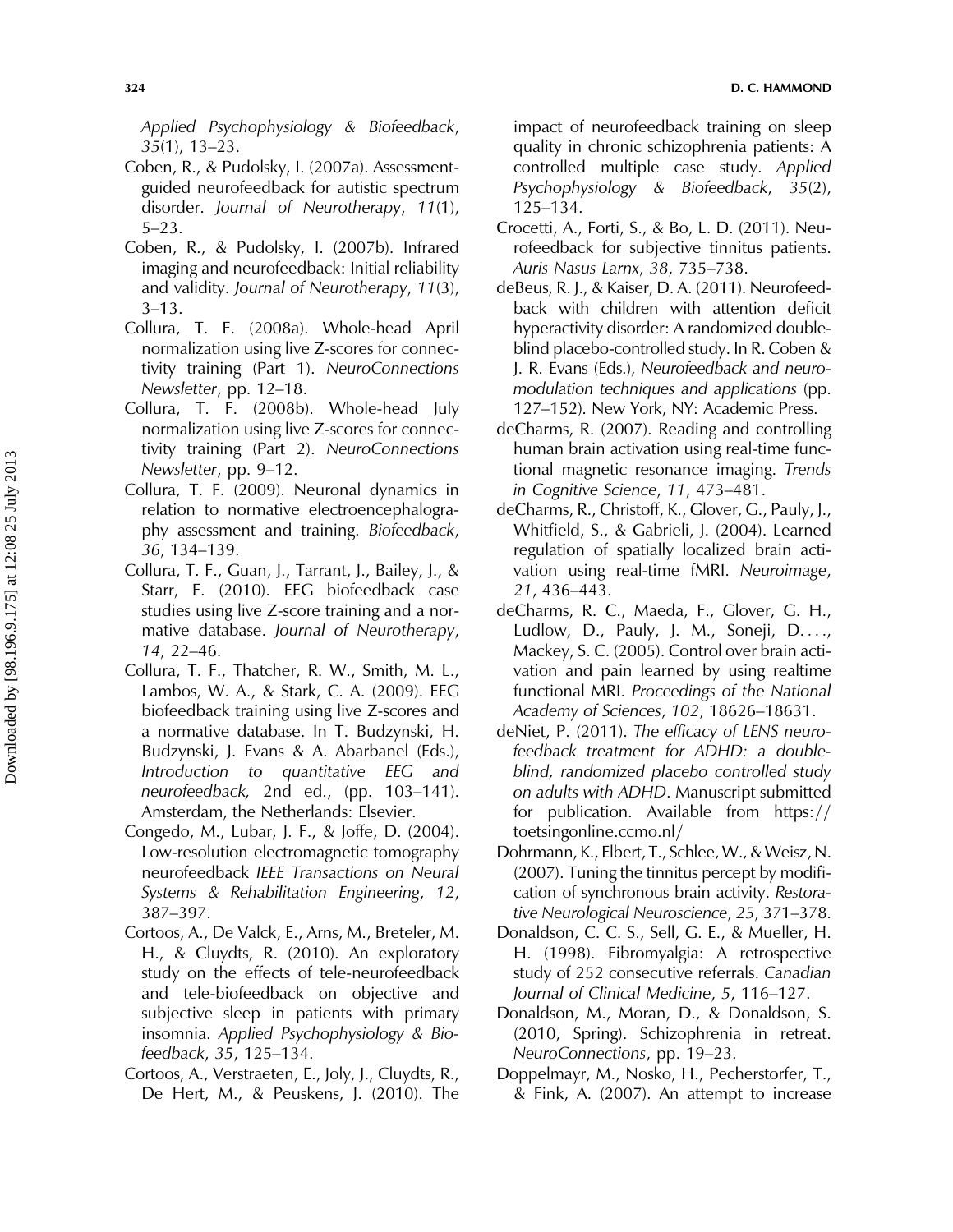cognitive performance after stroke with neurofeedback. Biofeedback, 35, 126–130.

- Doppelmayr, M., & Weber, E. (2011). Effects of SMR and theta/beta neurofeedback on reaction times, spatial abilities, and creativity. Journal of Neurotherapy, 15, 115–129.
- Drechsler, R., Straub, M., Doehnert, M., Heinrich, H., Steinhausen, H-C., & Brandeis, D. (2007). Controlled evaluation of a neurofeedback training of slow cortical potentials in children with attention deficit/hyperactivity disorder (ADHD). Behavioral & Brain Functions, 3, 35.
- Drug Effectiveness Review Project. (2005). Drug class review on pharmacologic treatments for ADHD. Portland: Oregon Health & Science University. Available from http:// ww.ohsu.edu/drugeffectivensss/reports/ documents/adhd%20Final%20Report.pdf
- Duffy, F. H. (2000). Editorial: The state of EEG biofeedback therapy (EEG operant conditioning) in 2000: An editor's opinion. Clinical Electroencephalography, 31(1), v–viii.
- Duschek, S., Schuepbach, D., Doll, A., Werner, N. S., & Reyes Del Paso, G. A. (2010). Self-regulation of cerebral blood flow by means of transcranial dopplersonography biofeedback. Annals of Behavioral Medicine, 41, 235–242.
- Egner, T., & Gruzelier, J. H. (2003). Ecological validity of neurofeedback: Modulation of slow wave EEG enhances musical performance. Neuroreport, 14, 1121–1224.
- Egner, T., & Gruzelier, J. H. (2004). EEG biofeedback of low beta band compo9nents: Frequency-specific effects on variables of attention and event-related brain potentials. Clinical Neurophysiology, 115(1), 131–139.
- Egner, T., Strawson, E., & Gruzelier, J. H. (2002). EEG signature and phenomenology of alpha/theta neurofeedback training versus mock feedback. Applied Psychophysiology & Biofeedback, 27, 261–270.
- Fernandez, T., Harare, W., Harmony, T., Diaz-Comas, L., Santiago, E., Sanchez, L. ..., Valdes, P. (2003). EEG and behavioral changes following neurofeedback treatment in learning disabled children. Clinical Electroencephalography, 34, 145–150.
- Fernandez, T., Harmony, T., Fernandez-Bouzas, A., Diaz-Comas, L., Prado-Alcala, R. A., Valdes-Sosa, P. ..., Garcia-Martinez, F. (2007). Changes in EEG current sources induced by neurofeedback in learning disabled children. An exploratory study. Applied Psychophysiology & Biofeedback, 32, 169–183.
- Fisher, S. F. (2009). Neurofeedback and attachment disorder: Theory and practice. In T. H. Budzyknski, H. K. Budzynski, J. R. Evans, & A. Abarbanel (Eds.), Introduction to quantitative EEG and neurofeedback: Advanced theory and applications 2nd ed., (pp. 315–335). New York, NY: Elsevier.
- Friedes, D., & Aberbach, L. (2003). Exploring hemispheric differences in infrared brain emissions. Journal of Neurotherapy, 8(3), 53–61.
- Fritson, K. K., Wadkins, T. A., Gerdes, P., & Hof, D. (2007). The impact of neurotherapy on college students' cognitive abilities and emotions. Journal of Neurotherapy, 11(4), 1–9.
- Fuchs, T., Birbaumer, N., Lutzenberger, W., Gruzelier, J. H., & Kaiser, J. (2003). Neuro $feedback$  Treatment for attention deficit/ hyperactivity disorder in children: A comparison with methylphenidate. Applied Psychophysiology & Biofeedback, 28, 1–12.
- Gani, C., Birbaumer, N., & Strehl, U. (2008). Long term effects after feedback of slow cortical potentials and of theta-beta amplitudes in children with attention-deficit/ hyperactivity disorder. International Journal of Bioelectromagnetics, 10, 209–232.
- Gevensleben, H., Holl, B., Albrecht, B., Schlamp, D., Kratz, O., Studer, P. ..., Heinrich, H. (2010). Neurofeedback training for children with ADHD: 6-month follow-up of a randomised controlled trial. European Child & Adolescent Psychiatry, 19, 715–724.
- Gevensleben, H., Holl, B., Albrecht, B., Vogel, C., Schlamp, D., Kratz, O. ..., Heinrich, H. (2009a). Distinct EEG effects related to neurofeedback training in children with ADHD: A randomized controlled trial. International Journal of Psychophysiology, 74, 149–157.
- Gevensleben, H., Holl, B., Albrecht, B., Vogel, C., Schlamp, D., Kratz, O. ..., Heinrich, H.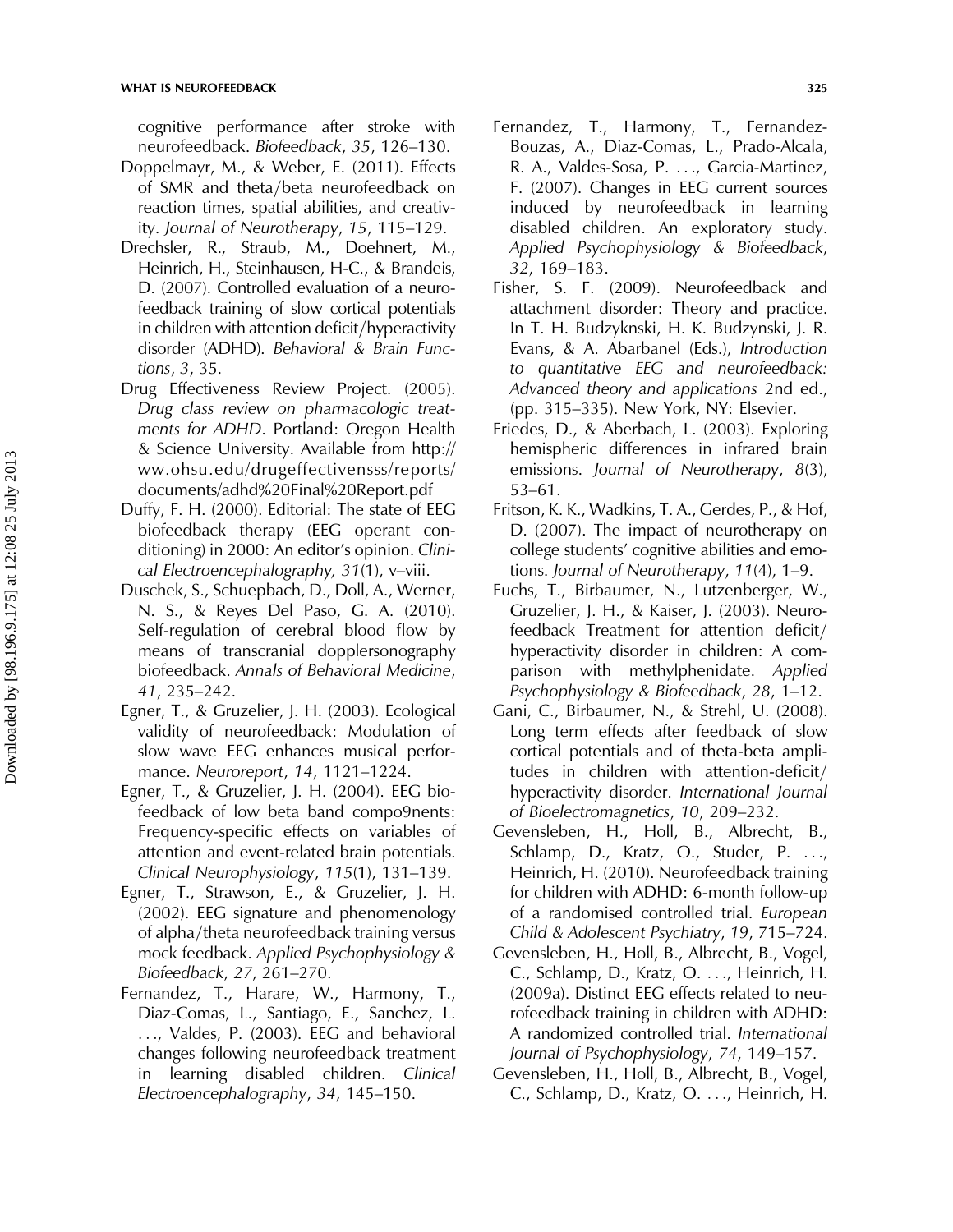(2009b). Is neurofeedback an efficacious treatment for ADHD? A randomised controlled clinical trial. Journal of Clinical Psychology & Psychiatry, 50, 780–789.

- Gosepath, K., Nafe, B., Ziegler, E., & Mann, W. J. (2001). Neurofeedback training as a therapy for tinnitus [German]. HNO, 49(1), 29–35.
- Gruzelier, J. (2000). Self regulation of electrocortical activity in schizophrenia and schizotypy: A review. Clinical Electroencephalography, 31(1), 23–29.
- Gruzelier, J., & Egner, T. (2005). Critical validation studies of neurofeedback. Child & Adolescent Psychiatric Clinics of North America, 14, 83–104.
- Gruzelier, J., Egner, T., & Vernon, D. (2006). Validating the efficacy of neurofeedback for optimising performance. Progress in Brain Research, 159, 421–431.
- Gruzelier, J., Hardman, E., Wild, J., Zaman, R., Nagy, A., & Hirsch, S. (1999). Learned control of interhemispheric slow potential negativity in schizophrenia. International Journal of Psychophysiology, 34, 341–348.
- Gruzelier, J., Inoue, A., Smart, R., Steed, A., & Steffert, T. (2010). Acting performance and flow state enhanced with sensory-motor rhythm neurofeedback comparing ecologically valid immersive VR and training screen scenarios. Neuroscience Letters, 480, 112–116.
- Haller, S., Birbaumer, N., & Veit, R. (2010). Real-time fMRI feedback training may improve chronic tinnitus. European Radiology, 20, 696–703.
- Hammer, B. U., Colbert, A. P., Brown, I. A., & Ilioi, E. C. (2011). Neurofeedback for insomnia: A pilot study of Z-score SMR and individualized protocols. Applied Psychophysiology & Biofeedback. Advance online publication. doi:10.1007/s10484-011-9165-y
- Hammond, D. C. (2000, September 22). Comparison of therapist-coached and unsupervised neurofeedback practice. Presentation at the annual scientific meeting of the International Society for Neurofeedback & Research, St. Paul, Minnesota.
- Hammond, D. C. (2001a). Neurofeedback treatment of depression with the Roshi. Journal of Neurotherapy, 4(2), 45–56.
- Hammond, D. C. (2001b). Treatment of chronic fatigue with neurofeedback and self-hypnosis. NeuroRehabilitation, 16, 295–300.
- Hammond, D. C. (2003). QEEG-guided neurofeedback in the treatment of obsessive compulsive disorder. Journal of Neurotherapy, 7(2), 25–52.
- Hammond, D. C. (2004). Treatment of the obsessional subtype of obsessive compulsive disorder with neurofeedback. Biofeedback, 32, 9–12.
- Hammond, D. C. (2005a). Neurofeedback to improve physical balance, incontinence, and swallowing. Journal of Neurotherapy, 9(1), 27–36.
- Hammond, D. C. (2005b). Neurofeedback treatment of depression and anxiety. Journal of Adult Development, 12, 131–138.
- Hammond, D. C. (2005c). Neurofeedback with anxiety and affective disorders. Child & Adolescent Psychiatric Clinics of North America, 14, 105–123.
- Hammond, D. C. (2007a). Can LENS neurofeedback treat anosmia resulting from a head injury? Journal of Neurotherapy, 11(1), 57–62.
- Hammond, D. C. (2007b). LENS: The low energy neurofeedback system. New York: Haworth Press.
- Hammond, D. C. (2010a). LENS neurofeedback treatment of anger: Preliminary results. Journal of Neurotherapy, 14, 162–169.
- Hammond, D. C. (2010b). The need for individualization in neurofeedback: Heterogeneity in QEEG patterns associated with diagnoses and symptoms. Applied Psychophysiology & Biofeedback, 35(1), 31–36.
- Hammond, D. C. (2010c). QEEG evaluation of the LENS treatment of TBI. Journal of Neurotherapy, 14, 70–77.
- Hammond, D. C. (2011). Placebos and neurofeedback: A case for facilitating and maximizing placebo response in neurofeedback treatments. Journal of Neurotherapy, 15, 104–114.
- Hammond, D. C. (in press). Neurofeedback treatment of restless legs and periodic limb movements. Journal of Neurotherapy.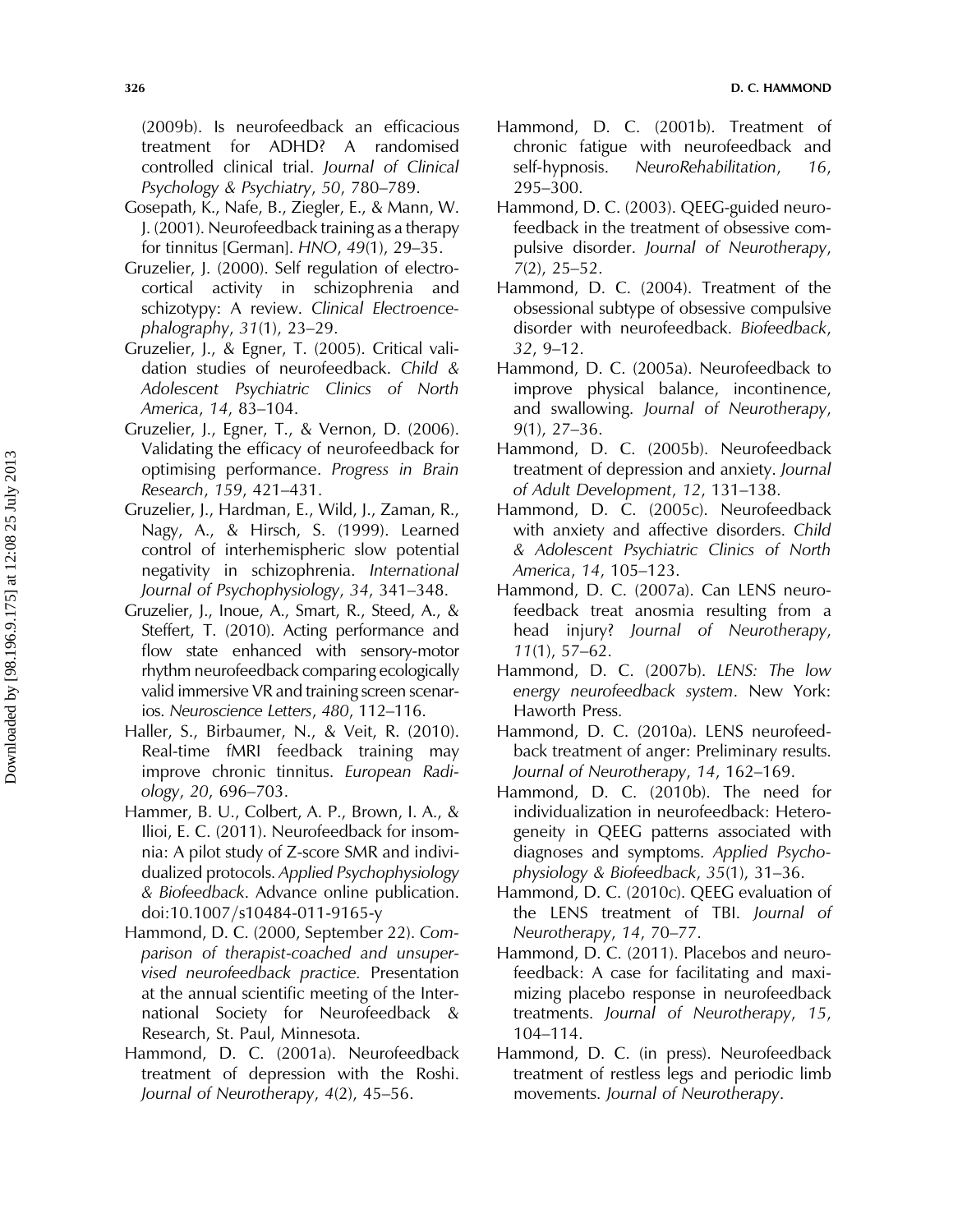- Hammond, D. C., & Baehr, E. (2009). Neurofeedback for the treatment of depression: Current status of theoretical issues and clinical research. In T. H. Budzyknski, H. K. Budzynski, J. R. Evans & A. Abarbanel (Eds.), Introduction to quantitative EEG and neurofeedback: Advanced theory and applications 2nd ed., (pp. 295–313). New York, NY: Elsevier.
- Hammond, D. C., Bodenhamer-Davis, G., Gluyck, G., Stokes, D., Harper, S. H., Trudeau, D. ..., Kirk, L. (2011). Standards of practice for neurofeedback and neurotherapy: A position paper of the International Society for Neurofeedback & Research. Journal of Neurotherapy, 15, 54–64.
- Hammond, D. C., & Kirk, L. (2008). First, do no harm: Adverse effects and the need for practice standards in neurofeedback. Journal of Neurotherapy, 12(1), 79–88.
- Hammond, D. C., Stockdale, S., Hoffman, D., Ayers, M. E., & Nash, J. (2001). Adverse reactions and potential iatrogenic effects in neurofeedback training. Journal of Neurotherapy, 4(4), 57–69.
- Hammond, D. C., Walker, J., Hoffman, D., Lubar, J. F., Trudeau, D., Gurnee, R., & Horvat, J. (2004). Standards for the use of QEEG in neurofeedback: A position paper of the International Society for Neuronal Regulation. Journal of Neurotherapy, 8(1), 5–26.
- Hanslmayer, S., Sauseng, P., Doppelmayr, M., Schabus, M., & Klimesch, W. (2005). Increasing individual upper alpha by neurofeedback improves cognitive performance in human subjects. Applied Psychophysiology & Biofeedback, 30(1), 1–10.
- Harris, A. W. F., Bahramali, H., Slewa-Younan, S., Gordon, E., Williams, L., & Kli, W. M. (2001). The topography of quantified electroencephalography in three syndromes of schizophrenia. International Journal of Neuroscience, 107, 265–278.
- Hauri, P. J. (1981). Treating psychophysiologic insomnia with biofeedback. Archives of General Psychiatry, 38, 752–758.
- Hauri, P. J., Percy, L., Hellekson, C., Hartmann, E., & Russ, D. (1982). The treatment of psychophysiologic insomnia with

biofeedback: A replication study. Biofeedback & Self-Regulation, 7, 223–235.

- Heinrich, H., Gevensleben, H., Freisleder, F. J., Moll, G. H., & Rothenberger, Z. (2004). Training of slow cortical potentials in attentiondeficit/hyperactivity disorder: Evidence for positive behavioral and neurophysiological effects. Biological Psychiatry, 55, 3–16.
- Hoagwood, K., Jensen, P., Feil, M., Vitiello, B., & Blatara, V. (2000). Medication management of stimulants in pediatric practice settings: A national perspective. Journal of Developmental & Behavioral Pediatrics, 21, 322–331.
- Hoedlmoser, K., Pecherstorfer, T., Gruber, G., Anderer, P., Doppelmayr, M., Klimesch, W., & Schabus, M. (2008). Instrumental conditioning of human sensorimotor rhythm (12–15 Hz) and its impact on sleep as well as declarative learning. Sleep, 31, 1401–1408.
- Hoffman, D. A., Lubar, J. F., Thatcher, R. W., Sterman, M. B., Rosenfeld, P. J., Striefel, S. ..., Stockdale, S. (1999). Limitations of the American Academy of Neurology and American Clinical Neurophysiology Society paper on QEEG. Journal of Neuropsychiatry & Clinical Neuroscience, 11, 401–407.
- Hoffman, D. A., Stockdale, S., Hicks, L., & Schwaninger, J. (1995). Diagnosis and treatment of closed head injury. Journal of Neurotherapy, 1(1), 14–21.
- Hoffman, D. A., Stockdale, S., & Van Egren, L. (1996a). EEG neurofeedback in the treatment of mild traumatic brain injury [Abstract]. Clinical Electroencephalography, 27(2), 6.
- Hoffman, D. A., Stockdale, S., & Van Egren, L. (1996b). Symptom changes in the treatment of mild traumatic brain injury using EEG neurofeedback [Abstract]. Clinical Electroencephalography, 27, 164.
- Holtmann, M., Grasmann, D., Cionek-Szpak, E., Hager, V., Panzer, N., Beyer, A., et al (2009). Specific effects of neurofeedback on impulsivity in ADHD. Kindheit und Entwicklung, 18, 95–104.
- Horrell, T., El-Baz, A., Baruth, J., Tasman, A., Sokhadze, G., Stewart, C., & Sokhadze, E. (2010). Neurofeedback effects on evoked and induced EEG gamma band reactivity to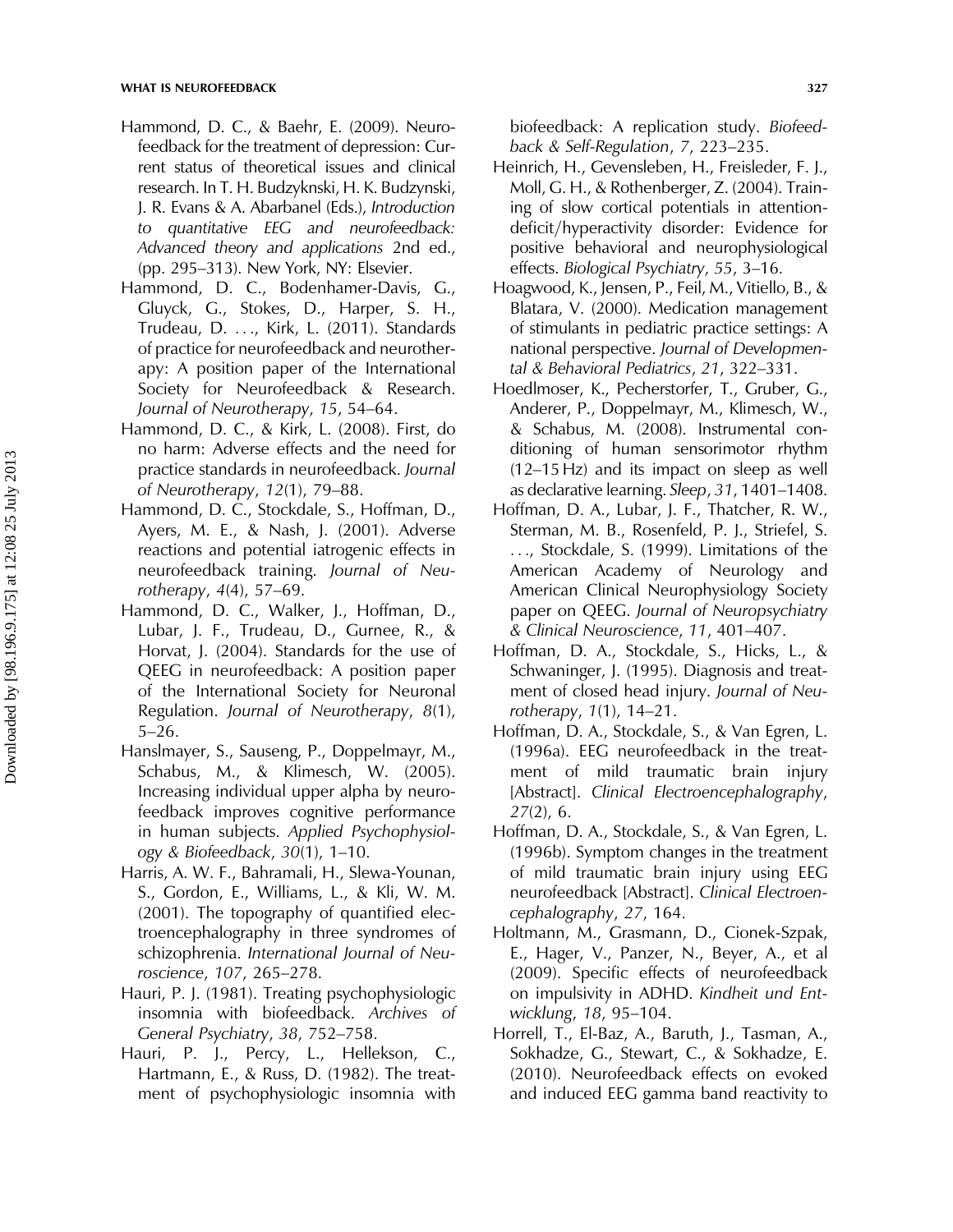drug-related cues in cocaine addiction. Journal of Neurotherapy, 14, 195–216.

- Huang-Storms, L., Bodenhamer-Davis, E., Davis, R., & Dunn, J. (2006). QEEG-guided neurofeedback for children with histories of abuse and neglect: Neurodevelopmental rationale and pilot study. Journal of Neurotherapy, 10(4), 3–16.
- Hughes, J. R., & John, E. R. (1999). Conventional and quantitative electroencephalography in psychiatry. Journal of Neuropsychiatry & Clinical Neuroscience, 11, 190–208.
- Iasemidis, I. D. (2003). Epileptic seizure prediction and control. IEEE Transactions in Biomedical Engineering, 50, 549–558.
- Ibric, V. L., & Dragomirescu, L. G. (2009). Neurofeedback in pain management. In T. H. Budzyknski, H. K. Budzynski, J. R. Evans & A. Abarbanel (Eds.), Introduction to quantitative EEG and neurofeedback: Advanced theory and applications 2nd ed., (pp. 417– 451). New York, NY: Elsevier.
- Jarusiewicz, B. (2002). Efficacy of neurofeedback for children in the autistic spectrum: A pilot study. Journal of Neurotherapy, 6(4), 39–49.
- Jensen, M. P., Grierson, C., Tracy-Smith, V., Bacigalupi, S. C., & Othmer, S. (2007). Neurofeedback treatment for pain associated with complex regional pain syndrome. Journal of Neurotherapy, 11(1), 45–53.
- Johnston, S. J., Boehm, S. G., Healy, D., Goebel, R., & Linden, D. E. J. (2010). Neurofeedback: A promising tool for the self-regulation of emotion networks. Neuroimage, 49(1), 1066–1072.
- Joughin, C., & Zwi, M. (1999). Focus on the use of stimulants in children with attention deficit hyperactivity disorder (Primary Evidence-Base Briefing No. 1). London, UK: Royal College of Psychiatrists Research Unit.
- Kamiya, J. (2011). The first communications about operant conditioning of the EEG. Journal of Neurotherapy, 15(1), 65–73.
- Kayiran, S., Dursan, E., Dursun, N., Ermutlu, N., & Karamursel, S. (2010). Neurofeedback intervention in fibromyalgia syndrome: a randomized, controlled, rater blind clinical trial. Applied Psychophysiology & Biofeedback, 35, 293–302.
- Keizer, A. W., Verment, R. S., & Hommel, B. (2010). Enhancing cognitive control through neurofeedback: A role of gamma-band activity in managing episodic retrieval. Neuroimage, 490, 3404–3413.
- Keller, I. (2001). Neurofeedback therapy of attention deficits in patients with traumatic brain injury. Journal of Neurotherapy, 5, 19–32.
- Kelley, M. J. (1997). Native Americans, neurofeedback, and substance abuse theory: Three year outcome of alpha/theta neurofeedback training in the treatment of problem drinking among Dine' (Navajo) people. Journal of Neurotherapy, 2, 24–60.
- Kirsch, I. (2010). The emperor's new drugs: Exploding the antidepressant myth. New York, NY: Basic Books.
- Kleber, B., Gruzelier, J., Bensch, M., & Birbaumer, N. (2008). Effects of EEGbiofeedback on professional singing performances. Revista Espanola Psichologica, 10, 77–61.
- Knezevic, B., Thompson, L., & Thompson, M. (2010). Pilot project to ascertain the utility of Tower of London Test to assess outcomes of neurofeedback in clients with Asperger's Syndrome. Journal of Neurotherapy, 14(3), 3–19.
- Kotchoubey, B., Blankenhorn, V., Froscher, W., Strehl, U., & Birbaumer, N. (1997). Stability of cortical self-regulation in epilepsy patients. NeuroReport, 8, 1867–1870.
- Kotchoubey, B., Strehl, Y. U., Uhlmann, C., Holzepfel, S., Konig, M., Froscher, W. ..., Birbaumer, N. (2001). Modification fo slow cortical potentials in patients with refractory epilepsy: A controlled outcome study. Epilepsia, 42, 406–416.
- Kouijzer, M. E. J., de Moor, J. M. H., Gerrits, B. J. L., Buitelaar, J. K., & van Schie, H. T. (2009). Long-term effects of neurofeedback treatment in autism. Research in Autism Spectrum Disorders, 3, 496–501.
- Kouijzer, M. E. J., de Moor, J. M. H., Gerrits, B. J. L., Congedo, M., & van Schie, H. T. (2009). Neurofeedback improves executive functioning in children with autism spectrum disorders. Research in Autism Spectrum Disorders, 3, 145–162.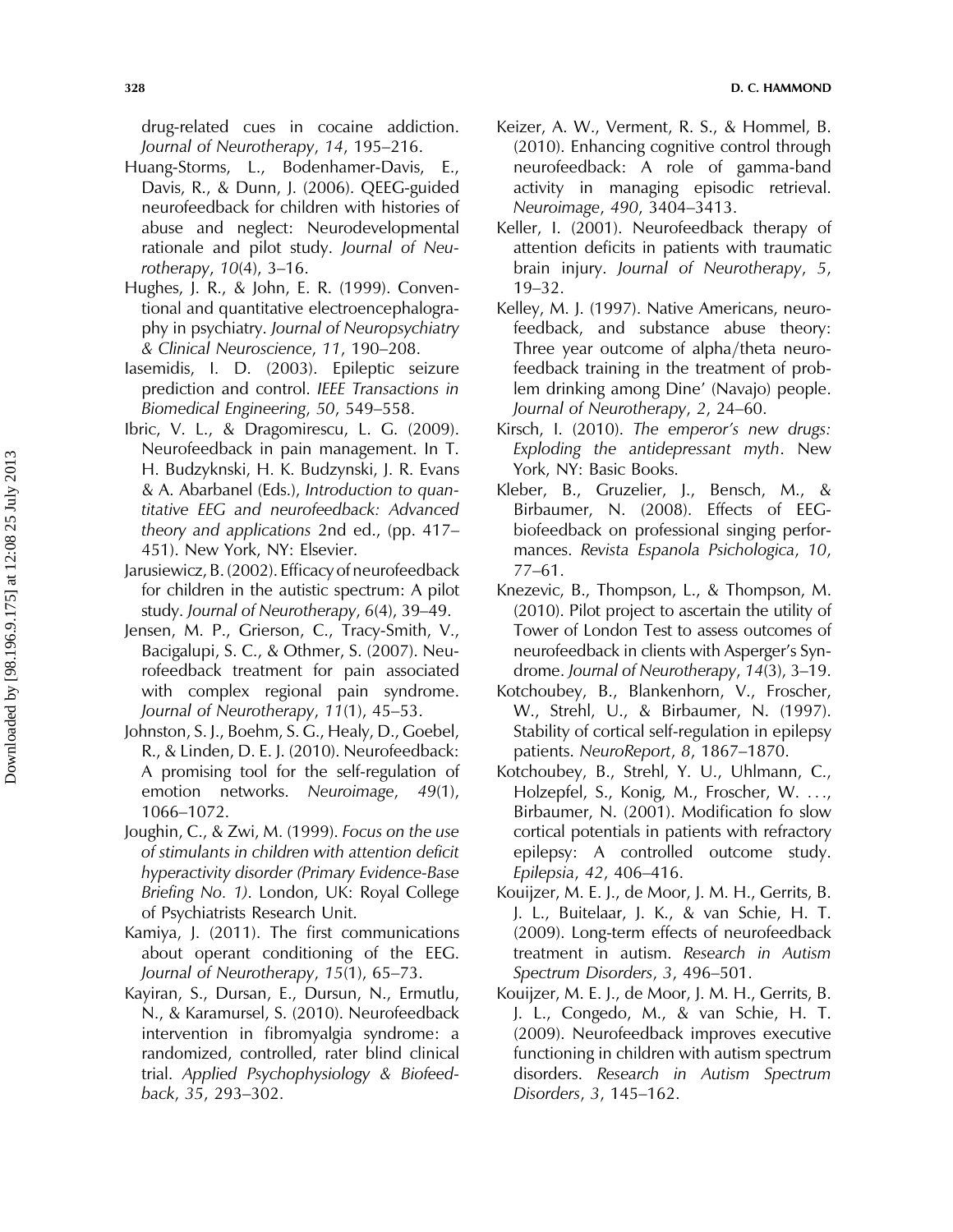- Kouijzer, E. E. J., van Schie, H. T., de Moor, J. M. H., Gerrits, B. J. L., & Buitelaar, J. K. (2010). Neurofeedback treatment in autism. Preliminary findings in behaivoral, cognitive, and neurophysiological functioning. Research in Autism Spectrum Disorders, 4, 386–399.
- Kravitz, H. M., Esty, M. L., Katz, R. S., & Fawcett, J. (2006). Treatment of fibromyalgia syndrome using low-intensity neurofeedback with the Flexyx Neurotherapy System: A randomized controlled clinical trial. Journal of Neurotherapy, 10(2–3), 41–58.
- Kropp, P., Siniatchkin, M., & Gerber, W-D. (2002). On the pathophysiology of migraine– links for ''empirically based treatment'' with neurofeedback. Applied Psychophysiology & Biofeedback, 27, 203–213.
- Laibow, R. E., Stubblebine, A. N., Sandground, H., & Bounias, M. (2001). EEG neurobiofeedback treatment of patients with brain injury: Part 2: Changes in EEG parameters versus rehabilitation. Journal of Neurotherapy, 5(4), 45–71.
- Landers, D. M. (1991). Optimizing individual performance. In D. Druckman & R. A. Bjork (Eds.), In the mind's eye: Enhancing human performance (pp. 193–246). Washington, DC: National Academy Press.
- Landers, D. M., Han, M., Salazar, W., Petruzzello, S. J., Kubitz, K. A., & Gannon, T. L. (1994). Effect of learning on electroencephalographic and electrocardiographic patterns in novice archers. International Journal of Sports Psychology, 22, 56–71.
- Lansbergen, M. M., van Dongen-Boomsma, M., Buitelaar, J. K., & Slaats-Willemse, D. (2010). ADHD and EEG-neurofeedback: A double-blind randomized placebocontrolled feasibility study. Journal of Neural Transmission, 118, 275–284.
- Larsen, S. (2006). The healing power of neurofeedback: The revolutionary LENS technique for restoring optimal brain function. Rochester, VT: Healing Arts Press.
- Larsen, S., Harrington, K., & Hicks, S. (2006). The LENS (Low Energy Neurofeedback System): A clinical outcomes study of one hundred patients at Stone Mountain Center, New York. Journal of Neurotherapy, 10(2–3), 69–78.
- Larsen, S., Larsen, R., Hammond, D. C., Sheppard, S., Ochs, L., Johnson, S., ..., Chapman, C. (2006). The LENS neurofeedback with animals. Journal of Neurotherapy, 10(2–3), 89–101.
- La Vaque, T. J. (2001). Pills, politcs, and placebos. Journal of Neurotherapy, 5(1–2), 73–86.
- La Vaque, T. J., Hammond, D. C., Trudeau, D., Monastra, V., Perry, J., Lehrer, P. ..., Sherman, R. (2002). Template for developing guidelines for the evaluation of the clinical efficacy of psycholophysiological interventions. Journal of Neurotherapy, 6(4), 11–23.
- Leach, J., Holmes, P., Hirst, L., & Gruzelier, J. (2008). Alpha theta versus SMR training for novice singers/advanced instrumentalists. Revista Espanola Psichologica, 10, 62.
- Leins, U., Goth, G., Hinterberger, T., Klinger, C., Rumpf, N., & Strehl, U. (2007). Neurofeedback for children with ADHD: A comparison of SCP and theta/beta protocols. Applied Psychophysiology & Biofeedback, 32, 73–88.
- Levesque, J., Beauregard, M., & Mensour, B. (2006). Effect of neurofeedback training on the neural substrates of selective attention in children with attention-deficit/hyperactivity disorder: A functional magnetic resonance imaging study. Neuroscience Letters, 394, 216–221.
- Lin, S. C., Su, C. Y., Chou, F. H. C., Chen, S. P., Huang, J. J., Wu, G. T. E., ..., Chen, C. (2009). Domestic violence recidivism in high-risk Taiwanese offenders after the completion of violence treatment programs. Journal of Forensic Psychiatry & Psychology, 20, 458–472.
- Linden, M., Habib, T., & Radojevic, V. (1996). A controlled study of the effects of EEG biofeedback on cognition and behavior of children with attention deficit disorder and learning disabilities. Biofeedback and Self-Regulation, 21(1), 35–49.
- Loo, S. K., & Barkley, R. (2005). Clinical utility of EEG in attention-deficit/hyperactivity disorder. Applied Neuropsychology, 12, 64–76.
- Lubar, J. F. (1995). Neurofeedback for the management of attention-deficit/hyperactivity disorders. In M. S. Schwartz (Ed.), Biofeedback: A practitioner's guide (pp. 493–522). New York, NY: Guilford.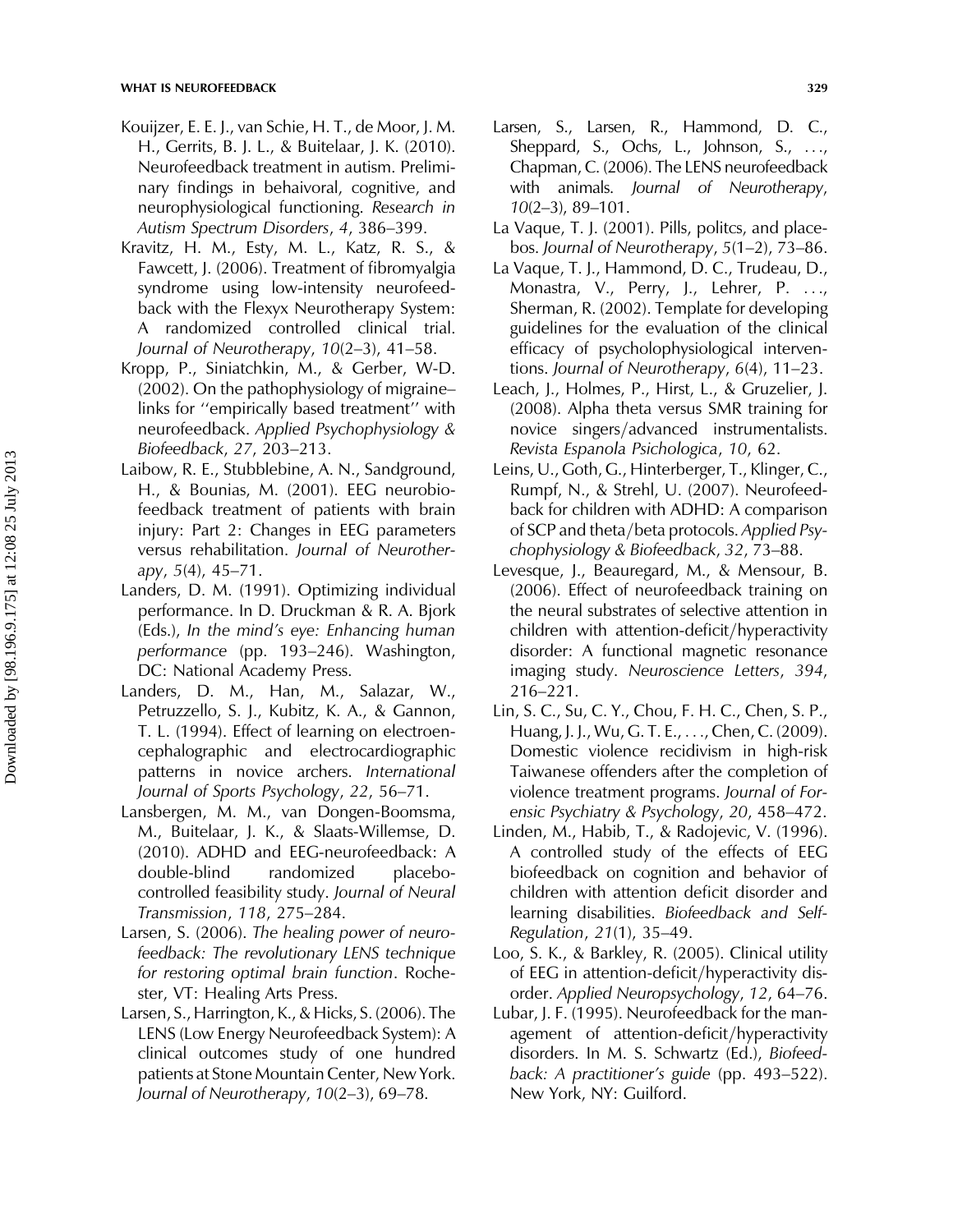- Lubar, J. F., Shabsin, H. S., Natelson, S. E., Holder, G. S., Whitsett, S. F., Pamplin, W. E., & Krulikowski, D. I. (1981). EEG operant conditioning in intractible epileptics. Archives of Neurology, 38, 700–704.
- Lubar, J. F., & Shouse, M. N. (1976). EEG and behavioral changes in a hyperactive child concurrent with training of the sensorimotor rhythm (SMR): A preliminary report. Biofeedback & Self-Regulation, 1, 293–306.
- Lubar, J. F., & Shouse, M. N. (1977). Use of biofeedback in the treatment of seizure disorders and hyperactivity. Advances in Clinical Child Psychology, 1, 204–251.
- Lurie, P., & Wolfe, S. (1997). Unethical trials of interventions to reduce perinatal transmission of the human immunodeficiency virus in developing countries. New England Journal of Medicine, 337, 853–856.
- Marchetti, A., Magar, R., Lau, H., Murphy, E. L., Jensen, P. S., Conners, C. K. ..., Iskedjian, M. (2001). Pharmacotherapies for attentiondeficit/hyperactivity disorder: Expected-cost analysis. Clinical Therapeutics, 23, 1904– 1921.
- Martin, G., & Johnson, C. L. (2005). The boys Totem town neurofeedback project: A pilot study of EEG biofeedback with incarcerated juvenile felons. Journal of Neurotherapy, 9, 71–86.
- Matthews, T. V. (2007). Neurofeedback overtraining and the vulnerable patient. Journal of Neurotherapy, 11(3), 63–66.
- Matthews, T. V. (2011, Spring). Over training and neurofeedback treatment planning. NeuroConnections, pp. 20–23, 25.
- McCrea, M., Prichep, L., Powell, M. R., Chabot, R., & Barr, W. B. (2010). Acute effects and recovery after sport-related concussion: A neurocognitive and quantitative brain electrical activity study. Journal of Head Trauma Rehabilitation, 25, 283–292.
- McKee, A. C., Cantu, R. C., Nowinski, C. J., Hedley-Whyte, T., Gavett, B. E., Budson, A. E. ..., Stern, R. A. (2009). Chronic traumatic encephalopathy in athletes: Progressive tauopathy after repetitive head injury. Journal of Neuropathology & Experimental Neurology, 68, 709–735.
- Mize, W. (2004). Hemoencephalography— A new therapy for attention deficit hyperactivity disorder (ADHD): Case report. Journal of Neurotherapy, 8(3), 77–97.
- Molina, B. S., Hinshaw, S. P., Swanson, J. M., Arnold, L. E., Vitiello, B., Jensen, P. S. ..., Houck, P. R. (2009). MTA at 8 years: Prospective follow-up of children treated for combined-type ADHD in a multisite study. Journal of the Academy of Child & Adolescent Psychiatry, 48, 484–500.
- Monastra, V. J., Monastra, D. M., & George, S. (2002). The effects of stimulant therapy, EEG biofeedback, and parenting style on the primary symptoms of attention-deficit/ hyperactivity disorder. Applied Psychophysiology & Biofeedback, 27, 231–249.
- Moncrieff, J. (2009). The myth of the chemical cure: A critique of psychiatric drug treatment. New York, NY: Palgrave Macmillan.
- Monjezi, S., & Lyle, R. R. (2006). Neurofeedback treatment of type I diabetes mellitus: Perceptions of quality of life and stabilization of insulin treatment–two case studies. Journal of Neurotherapy, 10(4), 17–21.
- Moore, N. C. (2000). A review of EEG biofeedback treatment of anxiety disorders. Clinical Electroencephalography, 31(1), 1–6.
- MTA Cooperative Group. (1999). A 14-month randomized clinical trial of treatment strategies for attention-deficit/hyperactivity disorder. The MTA Cooperative Group. Multimodal treatment study of children with ADHD. Archives of General Psychiatry, 56, 1073–1086.
- Mueller, H. H., Donaldson, C. C. S., Nelson, D. V., & Layman, M. (2001). Treatment of fibromyalgia incorporating EEG-driven stimulation: A clinical outcomes study. Journal of Clinical Psychology, 57, 933–952.
- Nelson, D. V., Bennett, R. M., Barkhuizen, A., Sexton, G. J., Jones, K. D., Esty, M. L. ..., Donaldson, D. C. S. (2010). Brief research report: Neurotherapy of fibromyalgia? Pain Medicine, 11, 912–919.
- Newton, T. F., Kalechstein, A. D., Hardy, D. J., Cook, I. A., Nestor, L., Ling, W., & Leuchter, A. F. (2004). Association between quantitative EEG and neurocognition in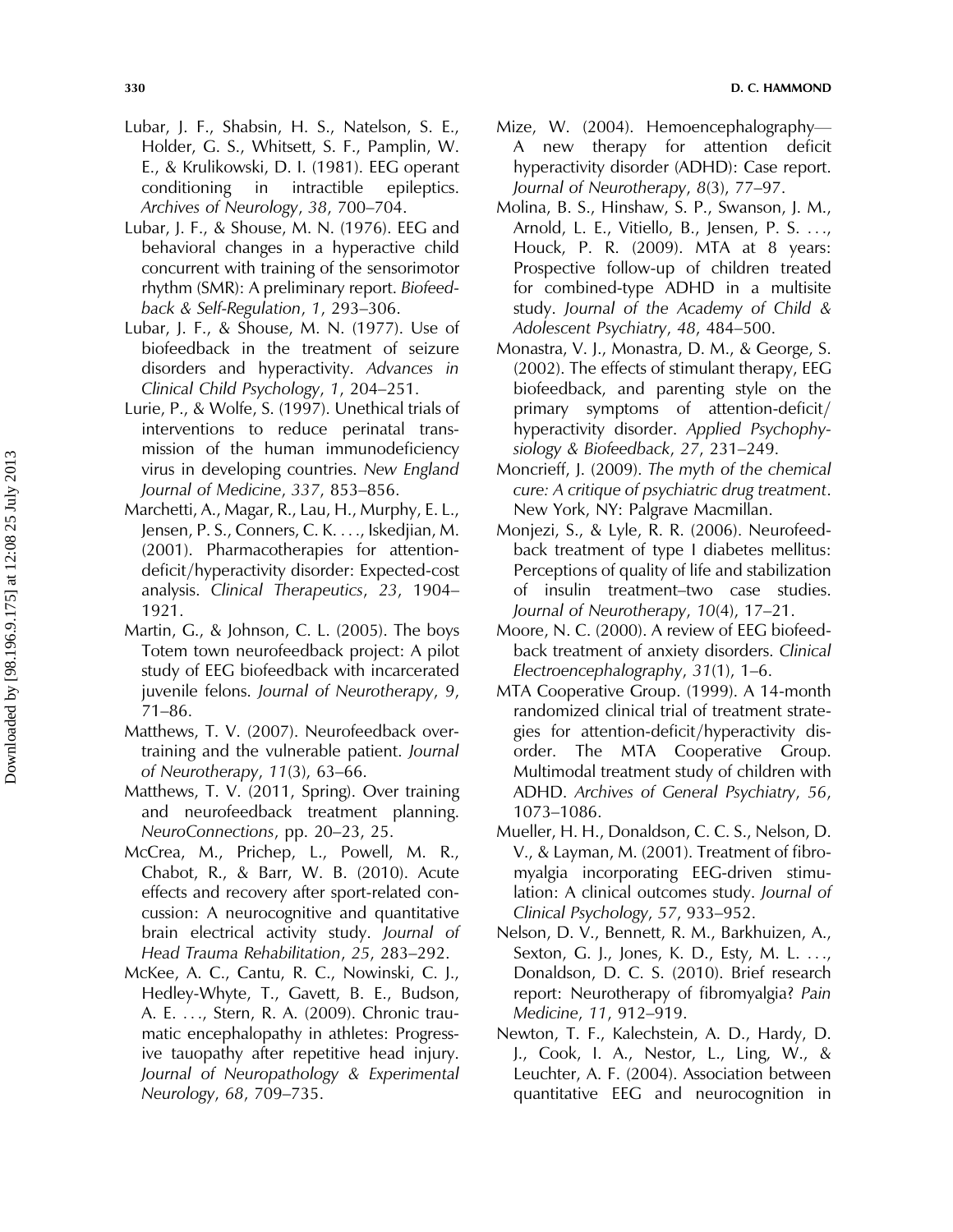methamphetamine-dependent volunteers. Clinical Neurophysiology, 115, 194–198.

- Ochs, L. (2006). The Low Energy Neurofeedback System (LENS): Theory, background, and introduction. Journal of Neurotherapy, 10(2–3), 5–39.
- Ochs, L. (2007). Comment on ''neurofeedback overtraining and the vulnerable patient.'' Journal of Neurotherapy, 11(3), 67–71.
- Orlando, P. C., & Rivera, R. O. (2004). Neurofeedbck for elementary students with identified learning problems. Journal of Neurotherapy, 8(2), 5–19.
- Othmer, S., Othmer, S. F., & Kaiser, D. A. (1999). EEG biofeedback: Training for  $AD/$ HD and related disruptive behavior disorders. In J. A. Incorvaia, B. S. Mark-Goldstein & D. Tessmer (Eds.), Understanding, diagnosing, and treating  $AD/HD$  in children and adolescents (pp. 235–296). New York, NY: Aronson.
- Paquette, V., Beauregard, M., & Beaulieu-Prevost, D. (2009). Effect of a psychoneurotherapy on brain electromagnetic tomography in individuals with major depressive disorder. Psychiatry Research: Neuroimaging, 174, 231–239.
- Passini, F. T., Watson, C. G., Dehnel, L., Herder, J., & Watkins, B. (1977). Alpha wave biofeedback training therapy in alcoholics. Journal of Clinical Psychology, 33(1), 292–299.
- Peniston, E. G., & Kulkosky, P. J. (1989). Alpha-theta brainwave training and betaendorphin levels in alcoholics. Alcohol: Clinical & Experimental Research, 13, 271–279.
- Peniston, E. G., & Kulkosky, P. J. (1990). Alcoholic personality and alpha-theta brainwave training. Medical Psychotherapy, 2, 37–55.
- Peniston, E. G., & Kulkosky, P. J. (1991). Alpha-theta brainwave neuro-feedback therapy for Vietnam veterans with combatrelated post-traumatic stress disorder. Medical Psychotherapy, 4, 47–60.
- Perreau-Linck, E., Lessard, N., Levesque, J., & Beauregard, M. (2010). Effects of neurofeedback training on inhibitory capacities in ADHD children: A single-blind, randomized, placebo-controlled study. Journal of Neurotherapy, 14, 229–242.
- Pineda, J. A., Brang, D., Futagaki, C., Hecht, E., Grichanik, M., Wood, L. ..., Carey, S. (2007). Effects of neurofeedback training on action comprehension and imitation learning. In H. L. Puckhaber (Ed.), New research in biofeedback (pp. 133–152). Hauppauge, NY: Nova Science Publishers.
- Pineda, J. A., Brang, D., Hecht, E., Edwards, L., Carey, S., Bacon, M. ..., Rork, A. (2008). Positive behavioral and electrophysiological changes following neurofeedback training in children with autism. Research in Autism Spectrum Disorders, 2, 557–581.
- Prichep, L., Alper, K. R., Kowalik, S. C., John, E. R., Merkin, H. A., Tom, M., & Rosenthal, M. S. (1996). qEEG subtypes in crack cocaine dependence and treatment outcome. In L. S. Harris (Ed.), Problems of drug dependence, 1995: Proceedings of 57th Annual Scientific Meeting, The College on Problems of Drug Dependence, Inc., Research Monograph No. 162 (p. 142). Rockville, MD: National Institute on Drug Abuse.
- Prichep, L., Alper, K., Kowalik, S. C., & Rosenthal, M. S. (1996). Neurometric qEEG studies of crack cocaine dependence and treatment outcome. Journal of Addictive Diseases, 15(4), 39–53.
- Prichep, L. S., Mas, F., Hollander, E., Liebowitz, M., John, E. R., Almas, M. ..., Levine, R. H. (1993). Quantitative electroencephalography (QEEG) subtyping of obsessive compulsive disorder. Psychiatry Research, 50(1), 25–32.
- Putnam, J. A. (2001). EEG biofeedback on a female stroke patient with depression: A case study. Journal of Neurotherapy, 5(3), 27–38.
- Quirk, D. A. (1995). Composite biofeedback conditioning and dangerous offenders: III. Journal of Neurotherapy, 1(2), 44–54.
- Raffa, R. B., & Tallarida, R. J. (2010). Chemo fog: cancer chemotherapy-related cognitive impairment. New York, NY: Springer Science.
- Rasey, H. W., Lubar, J. E., McIntyre, A., Zoffuto, A. C., & Abbott, P. L. (1996). EEG biofeedback for the enhancement of attentional processing in normal college students. Journal of Neurotherapy, 1(3), 15–21.
- Raymond, J., Sajid, I., Parkinson, L. A., & Gruzelier, J. H. (2005). Biofeedback and dance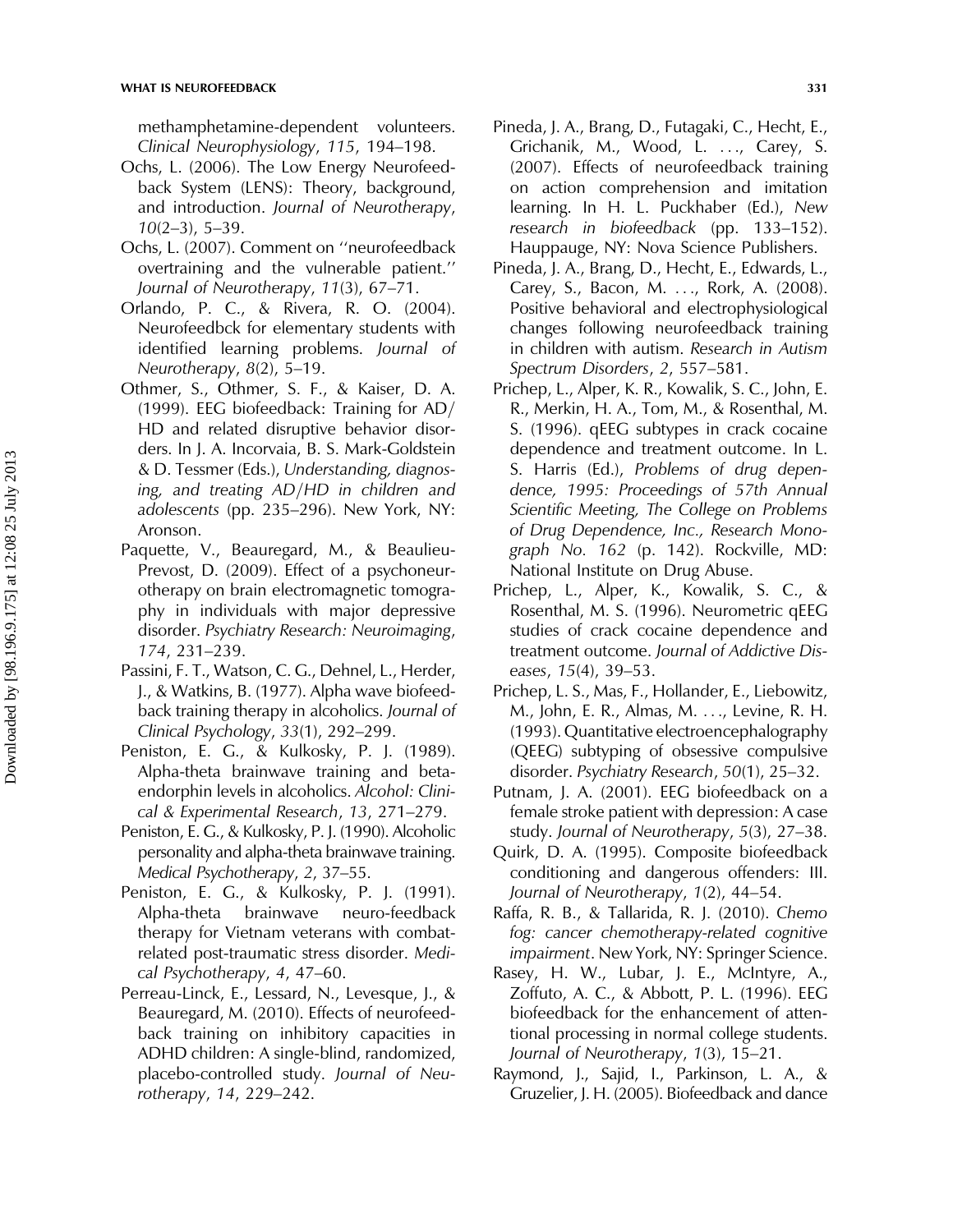performance: A preliminary investigation. Applied Psychophysiology & Biofeedback, 30, 65–73.

- Raymond, J., Varney, C., Parkinson, L. A., & Gruzelier, J. H. (2005). The effects of alpha/theta neurofeedback on personality and mood. Cognitive Brain Research, 23, 287–292.
- Ros, T., Mosely, M. J., Bloom, P. A., Benjamin, L., Parkinson, L. A., & Gruzelier, J. H. (2009). Optimizing microsurgical skills with EEG neurofeedback. BMC Neuroscience, 10, 10–87.
- Ros, T., Munneke, M. A., Ruge, D., Gruzelier, J. H., & Rothwell, J. C. (2010). Endogenous control of waking brain rhythms induces neuroplasticity in humans. European Journal of Neuroscience, 31, 770–778.
- Ross, R. J., Cole, M., Thompson, J. S., & Kim, K. H. (1983). Boxers: Computer tomography, EEG, and neurological evaluation. Journal of the American Medical Association, 249, 211–213.
- Rossiter, T. R. (2005). The effectiveness of neurofeedback and stimulant drugs in treating  $AD/HD$ : Part II. Replication. Applied Psychophysiology & Biofeedback, 29, 233–243.
- Rossiter, T. R., & La Vaque, T. J. (1995). A comparison of EEG biofeedback and psychostimu $l$ ants in treating attention deficit/hyperactivity disorders. Journal of Neurotherapy, 1, 48–59.
- Rota, G., Sitaram, R., Veit, R., Erb, M., Weiskopf, N., Dogil, G., & Birbaumer, N. (2009). Self-regulation of regional cortical activity using real-time fMRI: The right inferior frontal gyrus and linguistic processing. Human Brain Mapping, 30, 1605–1614.
- Rothman, D. J. (1987). Ethical and social issues in the development of new drugs and vaccines. Bulletin of the New York Academy of Medicine, 63, 557–568.
- Rozelle, G. R., & Budzynski, T. H. (1995). Neurotherapy for stroke rehabilitation: A single case study. Biofeedback & Self-Regulation, 20, 211–228.
- Saxby, E., & Peniston, E. G. (1995). Alpha-theta brainwave neurofeedback training: An effective treatment for male and female alcoholics with depressive symptoms. Journal of Clinical Psychology, 51, 685–693.
- Schachter, H. M., Pham, B., King, J., Langford, S., & Moher, D. (2001). How efficacious and safe is short-acting methylphenidate for the treatment of attention-deficit disorder in children and adolescents? A meta-analysis. Canadian Medical Association Journal, 165, 1475–1488.
- Schagen, S. B., Hamburger, H. L., Muller, M. J., Boogerd, W., & van Dam, F. S. A. M. (2001). Neurophysiological evaluation of late effects of adjuvant high-dose chemotherapy on cognitive function. Journal of Neuro-Oncology, 51, 159–165.
- Schenk, S., Lamm, K., Gundel, H., & Ladwig, K. H. (2005). Effects of neurofeedback-based EEG alpha and EEG beta training in patients with chronically decompensated tinnitus [German]. HNO, 53(1), 29–38.
- Schneider, F., Rockstroh, B., Heimann, H., Lutzenberger, W., Mattes, R., Elbert, T. ..., Bartels, M. (1992). Self-regulation of slow cortical potentials in psychiatric patients: Schizophrenia. Biofeedback & Self-Regulation, 17, 277–292.
- Schoenberger, N. E., Shiflett, S. C., Esty, M. L., Ochs, L., & Matheis, R. J. (2001). Flexyx neurotherapy system in the treatment of traumatic brain injury: An initial evaluation. Journal of Head Trauma Rehabilitation, 16, 260–274.
- Scolnick, B. (2005). Effects of electroencephalogram biofeedback with Asperger's syndrome. International Journal of Rehabilitation Research, 28, 159–163.
- Scott, W. C., Kaiser, D., Othmer, S., & Sideroff, S. I. (2005). Effects of an EEG biofeedback protocol on a mixed substance abusing population. American Journal of Drug & Alcohol Abuse, 31, 455–469.
- Sherrill, R. (2004). Effects of hemoencephalography (HEG) training at three prefrontal locations using EEG ratios at Cz. Journal of Neurotherapy, 8(3), 63–76.
- Sichel, A. G., Fehmi, L. G., & Goldstein, D. M. (1995). Positive outcome with neurofeedback treatment of a case of mild autism. Journal of Neurotherapy, 1(1), 60–64.
- Sime, A. (2004). Case study of trigeminal neuralgia using neurofeedback and peripheral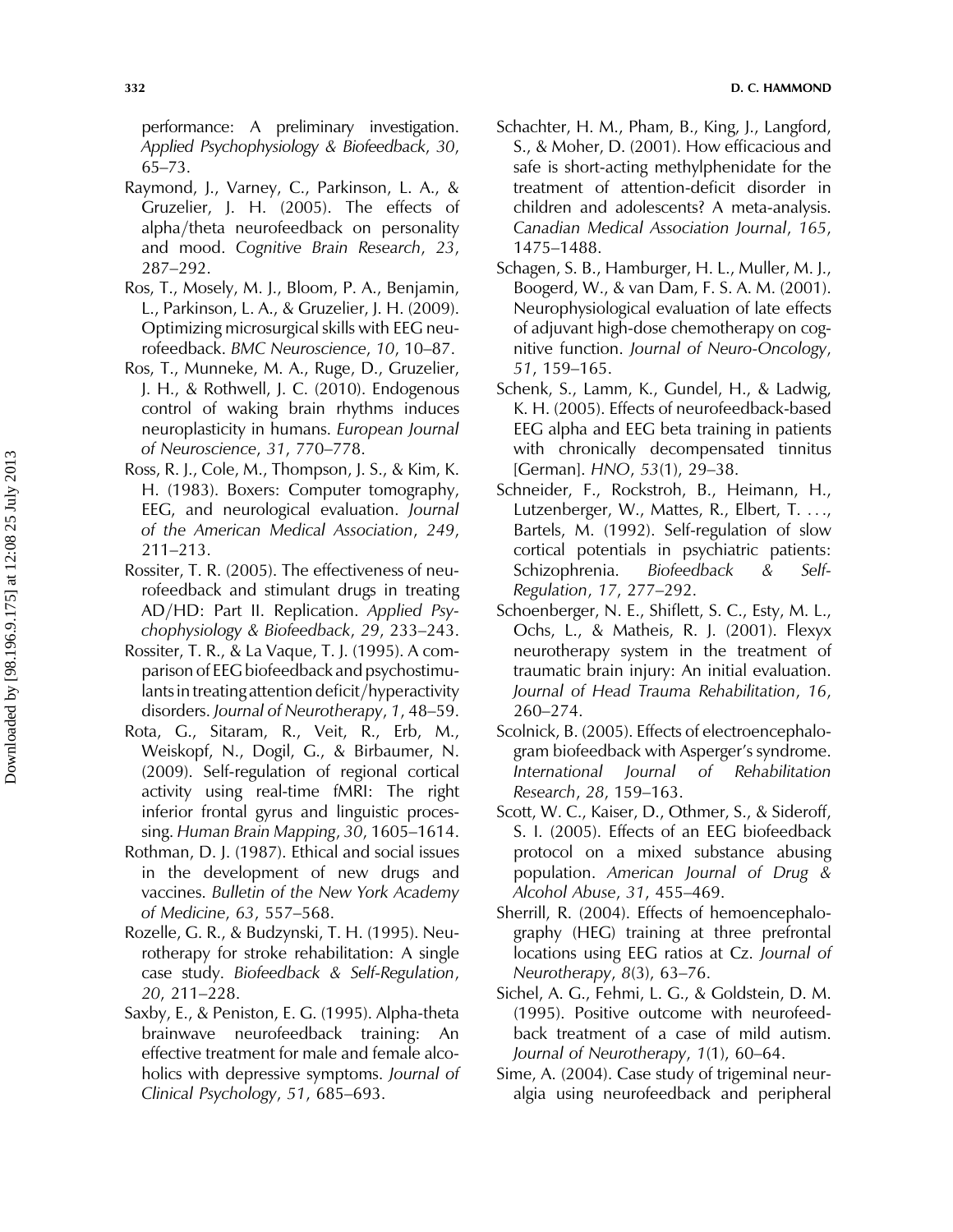biofeedback. Journal of Neurotherapy, 8(1), 59–71.

- Siniatchkin, M., Hierundar, A., Kropp, P., Gerber, W. D., & Stephani, U. (2000). Self regulation of slow cortical potentials in children with migraine: An exploratory study. Applied Psychophysiology & Biofeedback, 25, 13–32.
- Smith, P. N., & Sams, M. W. (2005). Neurofeedback with juvenile offenders: A pilot study in the use of QEEG-based and analogbased remedial neurofeedback training. Journal of Neurotherapy, 9(3), 87–99.
- Sokhadze, T. M., Cannon, R. L., & Trudeau, D. L. (2008). EEG biofeedback as a treatment for substance use disorders: review, rating of efficacy and recommendations for further research. Journal of Neurotherapy, 12(1), 5–43.
- Steiner, N. J., Sheldrick, R. C., Gotthelf, D., & Perrin, E. C. (2011). Computer-based attention training in the schools for children with attention deficit/hyperactivity disorder: A preliminary trial. Clinical Pediatrics, 50, 615–622.
- Sterman, M. B. (1973). Neurophysiological and clinical studies of sensorimotor EEG biofeedback training: Some effects on epilepsy. Seminars in Psychiatry, 5, 507–525.
- Sterman, M. B. (2000). Basic concepts and clinical findings in the treatment of seizure disorders with EEG operant conditioning. Clinical Electroencephalography, 31(1), 45–55.
- Sterman, M. B., Howe, R. C., & MacDonald, L. R. (1970). Facilitation of spindle-burst sleep by conditioning of electroencephalographic activity while awake. Science, 167, 1146–1148.
- Sterman, M. B., LoPresti, R. W., & Fairchild, M. D. (2010). Electroencephalographic and behavioral studies of monomethylhydrazine toxicity in the cat. Journal of Neurotherapy, 14, 293–300.
- Stokes, D. A., & Lappin, M. S. (2010). Neurofeedback and biofeedback with 37 migraineurs: A clinical outcome study. Behavior and Brain Functions, 6, 9.
- Strehl, U. (2009). Slow cortical potentials neurofeedback. Journal of Neurotherapy, 13, 117–126.
- Strehl, U., Leins, U., Gopth, G., Klinger, C., Hinterberger, T., & Birbaumer, N. (2006). Self-regulation of slow cortical potentials: A new treatment for children with attentiondeficit/hyperactivity disorder. Pediatrics, 118, 1530–1540.
- Struve, F. A., Straumanis, J., & Patrick, G. (1994). Persistent topographic quantitative EEG sequelae of chronic marijuana use: A replication study and initial discriminant function analysis. Clinical Electroencephalography, 25, 63–75.
- Suffin, S. C., & Emory, W. H. (1995). Neurometric subgroups in attentional and affective disorders and their association with pharmaco-therapeutic outcome. Clinical Electroencephalography, 26, 1–8.
- Surmeli, T., & Ertem, A. (2007). EEG neurofeedback treatment of patients with Down Syndrome. Journal of Neurotherapy, 11(1), 63–68.
- Surmeli, T., & Ertem, A. (2009). QEEG guided neurofeedback therapy in personality disorders: 13 case studies. Clinical EEG & Neuroscience, 40(1), 5–10.
- Surmeli, T., & Ertem, A. (2010). Post-WISC–R and TOVA improvement with QEEG guided neurofeedback training in mentally retarded: A clinical case series of behavioral problems. Clinical EEG & Neuroscience, 41(1), 32–41.
- Surmeli, T., Ertem, A., Eralp, E., & Kos, I. H. (2011). Obsessive compulsive disorder and the efficacy of qEEG-guided neurofeedback treatment: A case series. Clinical EEG and Neuroscience, 42, 195–201.
- Surmeli, T., Ertem, E., Eralp, E., & Kos, I. H. (in press). Schizophrenia and the efficacy of qEEG-guided treatment: A clinical case series. EEG & Clinical Neuroscience.
- Swanson, J. M., Elliott, G. R., Greenhill, L. L. Wigal, T., Arnold, L. E., Vitiello, B. ..., Volkow, N. D. (2007). Effects of stimulant medication on growth rates across 3 years in the MTA follow-up. Journal of the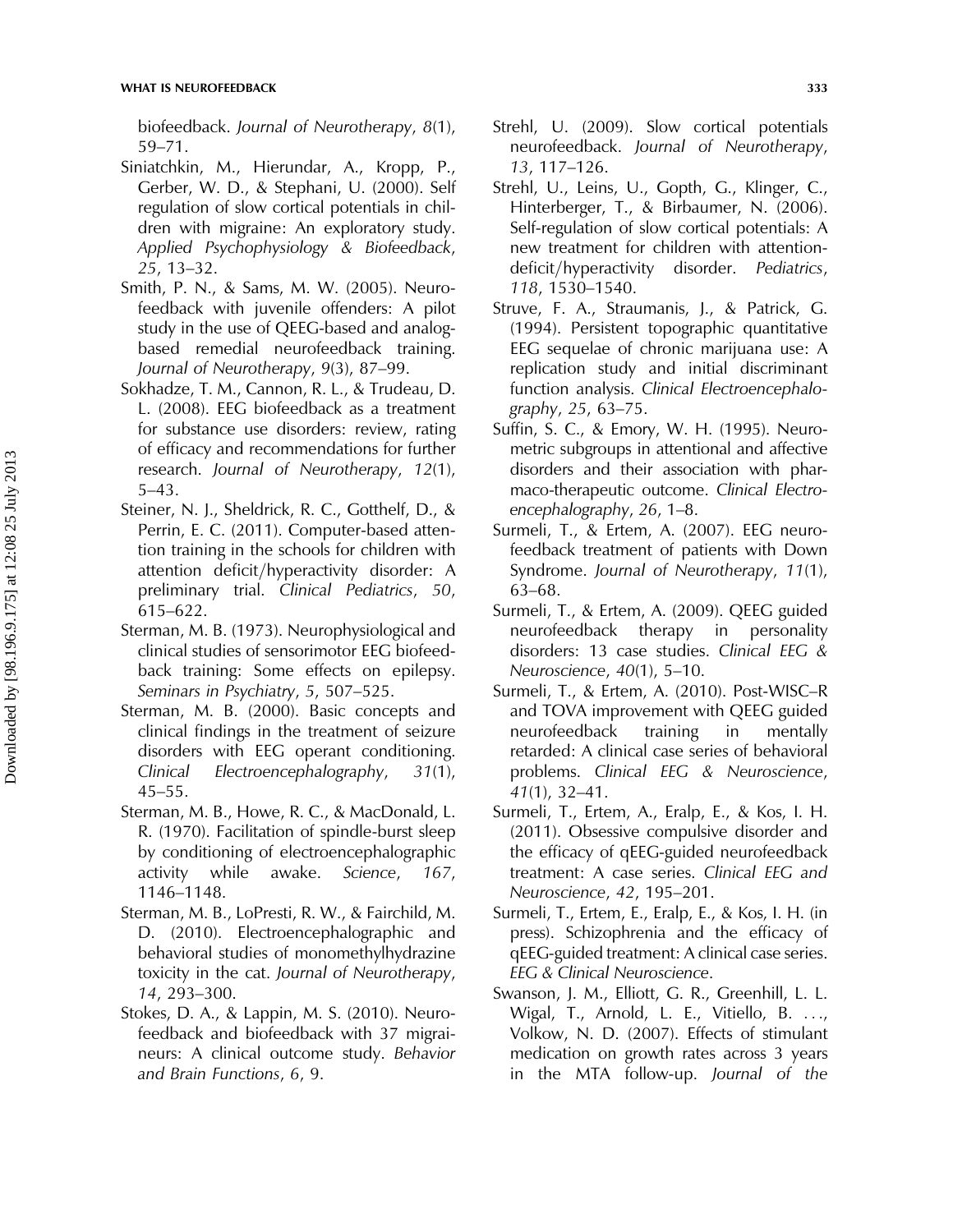Academy of Child & Adolescent Psychiatry, 46, 1015–1027.

- Swensen, A. R., Birnbaum, H. G., Secnik, K., Marynchenko, M., Greenberg, P., & Claxton, A.  $(2003)$ . Attention-deficit/ hyperactivity disorder: Increased costs for patients and their families. Journal of the American Academy of Child & Adolescent Psychiatry, 42, 1415–1423.
- Tan, G., Thornby, J., Hammond, D. C., Strehl, U., Canady, B., Arnemann, K., & Kaiser, D. K. (2009). Meta-analysis of EEG biofeedback in treating epilepsy. Clinical EEG & Neuroscience, 40, 173–179.
- Tansey, M. A. (1986). A simple and a complex tic (Gilles de la Tourette's syndrome: Their responses to EEG sensorimotor rhythm biofeedback training. International Journal of Psychophysiology, 4(2), 91–97.
- Tansey, M. A. (1990). Righting the rhythms of reason: EEG biofeedback training as a therapeutic modality in a clinical office setting. Medical Psychotherapy, 3, 57–68.
- Tansey, M. A. (1991a). A neurobiological treatment for migraine: The response of four cases of migraine to EEG biofeedback training. Headache Quarterly: Current Treatment and Research, pp. 90–96.
- Tansey, M. A. (1991b). Wechsler (WISC–R) changes following treatment of learning disabilities via EEG biofeedback in a private practice setting. Australian Journal of Psychology, 43, 147–153.
- Thatcher, R. W. (2010). Validity and reliability of quantitative electroencephalography (qEEG). Journal of Neurotherapy, 14, 122–152.
- Thatcher, R. W., Moore, N., John, E. R., Duffy, F., Hughes, J. R., & Krieger, M. (1999). QEEG and traumatic brain injury: Rebuttal of the American Academy of Neurology 1997 report by the EEG and Clinical Neuroscience Society. Clinical Electroencephalography, 30, 94–98.
- Thompson, L., & Thompson, M. (1998). Neurofeedback combined with training in metacognitive strategies: Effectiveness in students with ADD. Applied Psychophysiology & Biofeedback, 23, 243–263.
- Thompson, L., Thompson, M., & Reid, A. (2010). Neurofeedback outcomes in clients with Asperger's syndrome. Applied Psychophysiology & Biofeedback, 35(1), 63–81.
- Thompson, M., & Thompson, L. (2002). Biofeedback for movement disorders (dystonia with Parkinson's disease): Theory and preliminary results. Journal of Neurotherapy, 6(4), 51–70.
- Thornton, K. (2000). Improvement/rehabilitation of memory functioning with neurotherapy/QEEG biofeedback. Journal of Head Trauma Rehabilitation, 15, 1285–1296.
- Thornton, K. E., & Carmody, D. P. (2005). Electroencephalogram biofeedback for reading disability and traumatic brain injury. Child & Adolescent Psychiatric Clinics of North America, 14(1), 137–162.
- Thornton, K. E., & Carmody, D. P. (2008). Efficacy of traumatic brain injury rehabilitation: Interventions of QEEG-guided biofeedback, computers, strategies, and medications. Applied Psychophysiology & Biofeedback, 33, 101–124.
- Tinius, T. P., & Tinius, K. A. (2001). Changes after EEG biofeedback and cognitive retraining in adults with mild traumatic brain injury and attention deficit disorder. Journal of Neurotherapy, 4(2), 27–44.
- Todder, D., Levine, J., Dwolatzky, T., & Kaplan, Z. (2010). Case report: impaired memory and disorientation induced by delta band down-training over the temporal brain regions by neurofeedback treatment. Journal of Neurotherapy, 14, 153–155.
- Toomim, H., & Carmen, J. (2009). Hemoencephalography: Photon-based blood flow neurofeedback. In T. H. Budzyknski, H. K. Budzynski, J. R. Evans & A. Abarbanel (Eds.), Introduction to quantitative EEG and neurofeedback: Advanced theory and applications 2nd ed., (pp. 169–194). New York, NY: Elsevier.
- Toomim, H., Mize, W., Kwong, P. C., Toomim, M., Marsh, R., Kozlowski, G. P. ..., Remond, A. (2004). Intentional increase of cerebral blood oxygenation using hemoencephalography (HEG). Journal of Neurotherapy, 8(3), 5–21.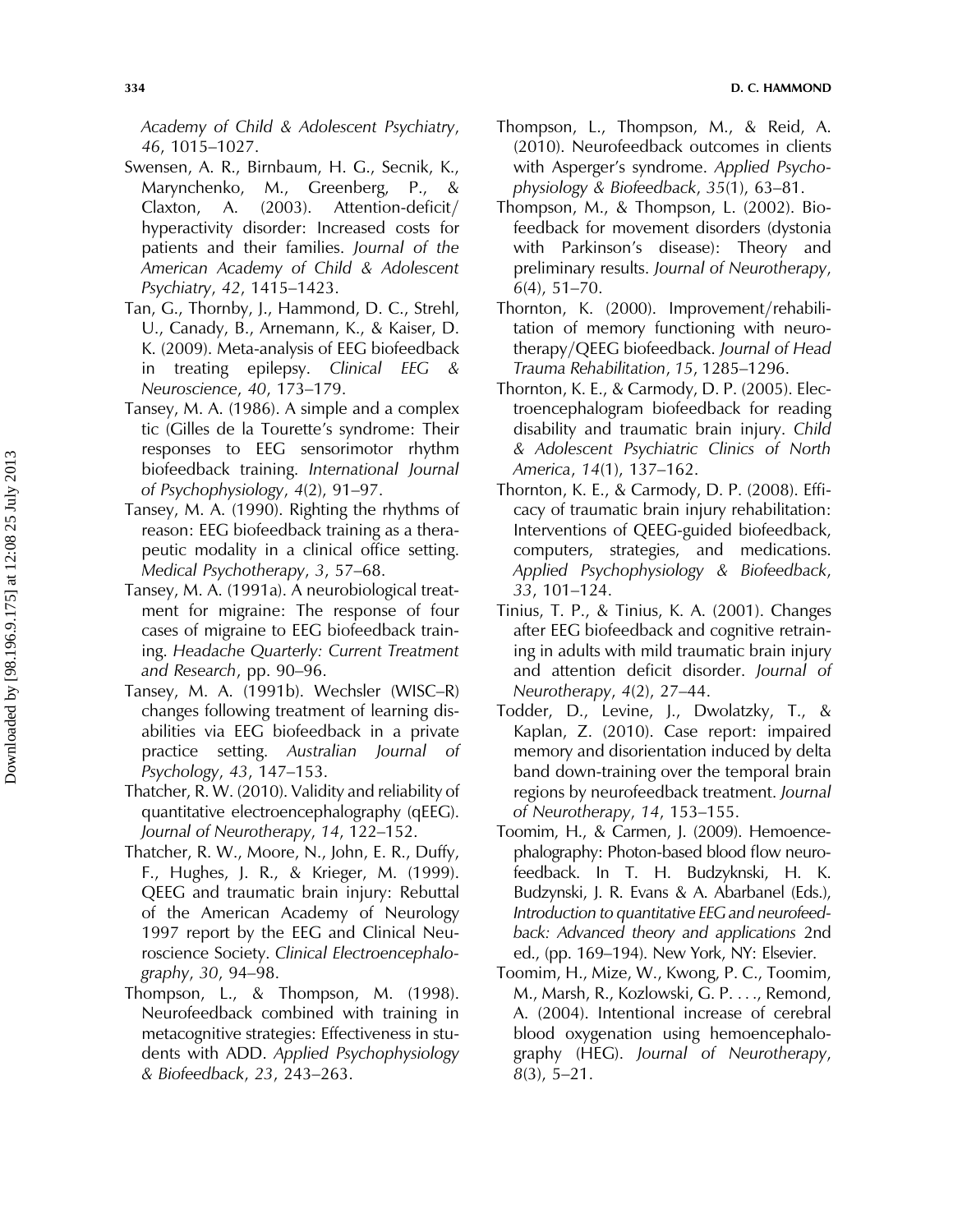- Tricoci, P., Allen, J. M., Kramer, J. M., Califf, R. M., & Smith, S. C. (2009). Scientific evidence underlying the ACC/AHA clinical practice guidelines. Journal of the American Medical Association, 301, 8321–841.
- Trudeau, D. L., Anderson, J., Hansen, L. M., Shagalov, D. N., Schmoller, J., Nugent, S., & Barton, S. (1998). Findings of mild traumatic brain injury in combat veterans with PTSD and a history of blast concussion. Journal of Neuropsychiatry & Clinical Neurosciences, 10, 308–313.
- Tysvaer, A. T., Stroll, O. V., & Bachen, I. (1989). Soccer injuries to the brain: A neurologic and electroencephalographic study of former players. Acta Neurologica Scandanavia, 80, 151–156.
- Vernon, D. J. (2005). Can neurofeedback training enhance performance? An evaluation of the evidence with implications for future research. Applied Psychophysiology & Biofeedback, 30, 347–364.
- Vernon, D., Egner, T., Cooper, N., Compton, T., Neilands, C., Sheri, A., & Gruzelier, J. (2003). The effect of training distinct neurofeedback protocols on aspects of cognitive performance. International Journal of Psychophysiology, 47, 75–85.
- Walker, J. E. (2007). A neurologist's experience with QEEG-guided neurofeedback following brain injury. In J. R. Evans (Ed.), Handbook of neurofeedback (pp. 353–361). Binghamton, NY: Haworth.
- Walker, J. E. (2008). Power spectral frequency and coherence abnormalities in patients with intractable epilepsy and their usefulness in long-term remediation of seizures using neurofeedback. Clinical EEG & Neuroscience, 39, 203–204.
- Walker, J. E. (2010a, Fall). Case report: Dyslexia remediated with QEEG-guided neurofeedback. NeuroConnections, p. 28.
- Walker, J. E. (2010b). Using QEEG-guided neurofeedback for epilepsy versus standardized protocols: Enhanced effectiveness? Applied Psychophysiology & Biofeedback, 35(1), 29–30.
- Walker, J. E. (2011). QEEG-guided neurofeedback for recurrent migraine head-

aches. Clinical EEG & Neuroscience, 42(1), 59–61.

- Walker, J. E., & Kozlowski, G. P. (2005). Neurofeedback treatment of epilepsy. Child & Adolescent Psychiatric Clinics of North America, 14(1), 163–176.
- Walker, J. E., & Norman, C. A. (2006). The neurophysiology of dyslexia: A selective review with implications for neurofeedback remediation and results of treatment in twelve consecutive cases. Journal of Neurotherapy, 10(1), 45–55.
- Weiler, E. W., Brill, K., Tachiki, K. H., & Schneider, D. (2001). Neurofeedback and quantitative electroencephalography. International Journal of Tinnitus, 8(2), 87–93.
- Weiskopf, N., Scharnowski, F., Veit, R., Goebel, R., Birbaumer, N. & Mathiak, K. (2004). Self-regulation of local brain activity using real-time functional magnetic resonance imaging (fMRI). Journal of Physiology, (Paris) 98, 357–373.
- Weiskopf, N., Veit, R., Erb, M., Mathiak, K., Grodd, W., Goebel, R. & Birbaumer, N. (2003). Physiological self-regulation of regional brain activity using real-time functional magnetic resonance imaging (fMRI): methodology and exemplary data. Neuroimage, 19, 577–586.
- Wekerle, C., & Wall, A. M. (2002). The violence and addiction equation: Theoretical and clinical issues in substance abuse and relationship violence. New York, NY: Taylor & Francis.
- Wilson, S., & Cumming, I. (2009). Psychiatry in prisons. Philadelphia, PA: Jessica Kingsleys.
- Wing, K. (2001). Effect of neurofeedback on motor recovery of a patient with brain injury: A case study and its implications for stroke rehabilitation. Topics in Stroke Rehabilitation, 8, 45–53.
- Winterer, G., Kloppel, B., Heinz, A., Ziller, M., Dufeu, P., Schmidt, L. G., & Hermann, W. M. (1998). Quantitative EEG (QEEG) predicts relapse in patients with chronic alcoholism and points to a frontally pronounced cerebral disturbance. Psychiatry Research, 78, 101–113.